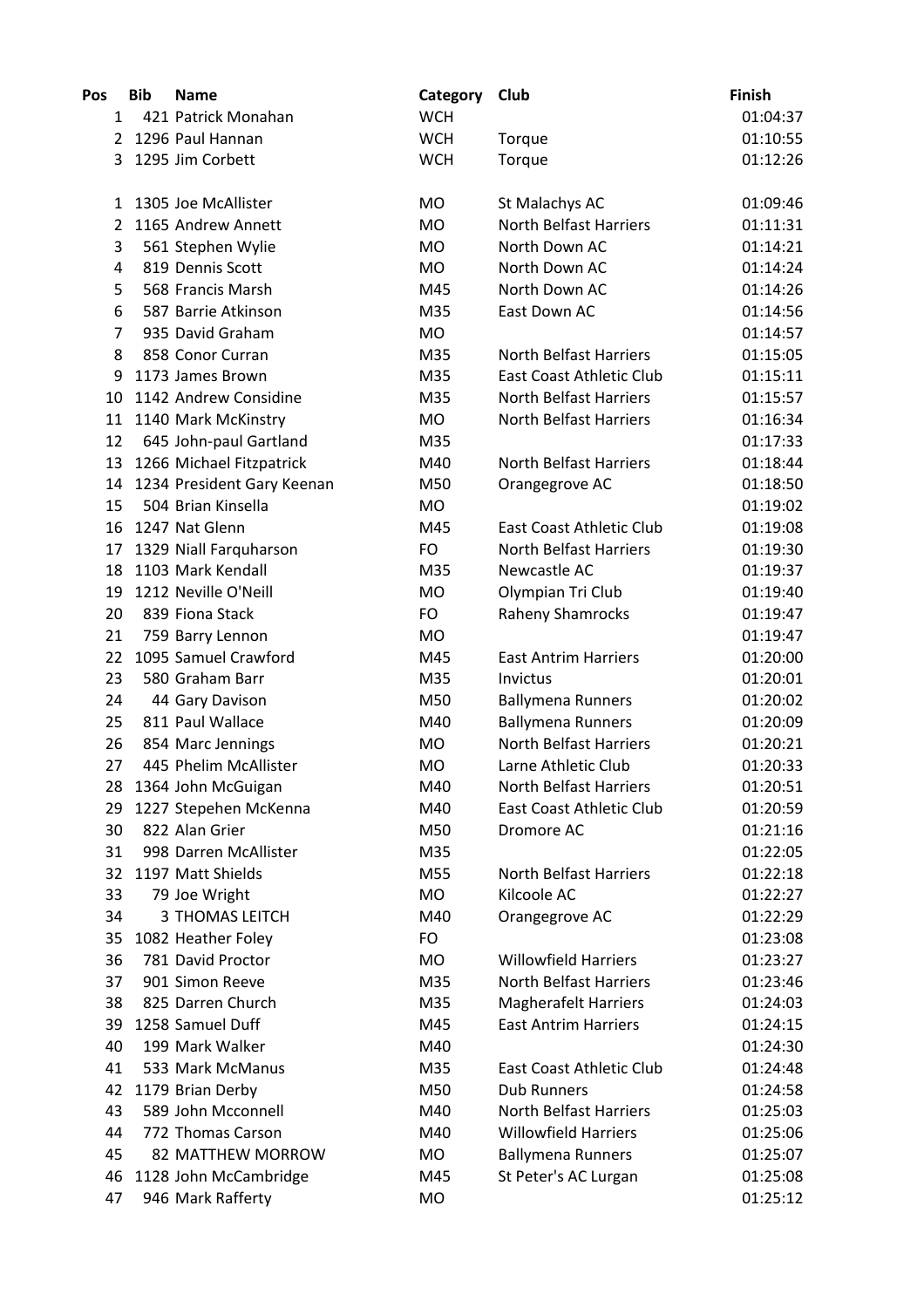| 48 | 273 Conor Diver            | M40       |                               | 01:25:19 |
|----|----------------------------|-----------|-------------------------------|----------|
| 49 | 313 Andrew Dowey           | <b>MO</b> | Springwell Running Club       | 01:25:19 |
| 50 | 38 Julia Belyavin          | FO        | Bristol & West AC             | 01:25:28 |
| 51 | 705 Peter Daniel           | <b>MO</b> |                               | 01:25:40 |
| 52 | 831 Gerard Mcnamara        | M40       |                               | 01:25:53 |
| 53 | 448 Phillip McNeill        | <b>MO</b> | <b>East Antrim Harriers</b>   | 01:26:00 |
| 54 | 14 Gerald Lockard          | <b>MO</b> | Invictus                      | 01:26:13 |
| 55 | 758 Jonathan Gibson        | <b>MO</b> |                               | 01:26:31 |
| 56 | 592 Tom Mills              | M40       | <b>Ballymena Runners</b>      | 01:26:33 |
| 57 | 37 Philip Castles          | M35       | <b>TUNA Triathlon Club</b>    | 01:26:41 |
| 58 | 67 Nigel McClintock        | M35       | <b>Ballymena Runners</b>      | 01:26:47 |
| 59 | 391 David McMeechan        | M45       | North Down AC                 | 01:26:50 |
| 60 | 793 Sean Mcshane           | M40       | <b>North Belfast Harriers</b> | 01:26:51 |
| 61 | 161 Jeff Hillis            | M40       |                               | 01:27:02 |
| 62 | 796 Nigel Kane             | M45       | Larne Athletic Club           | 01:27:04 |
| 63 | 525 Declan Teague          | M45       | East Down AC                  | 01:27:08 |
| 64 | 334 Seamus Kelly           | M35       | <b>Ballymena Runners</b>      | 01:27:10 |
| 65 | 1341 jason Scott           | <b>MO</b> |                               | 01:27:23 |
| 66 | 702 Andrew McIntyre        | <b>MO</b> |                               | 01:27:30 |
| 67 | <b>577 JASON RATCLIFFE</b> | M35       | Lagan Valley AC               | 01:27:36 |
| 68 | 428 Ross Mercer            | M35       |                               | 01:27:37 |
| 69 | 295 Brendan Guiney         | <b>MO</b> |                               | 01:27:38 |
| 70 | 785 Robert Wilson          | M55       | <b>Willowfield Harriers</b>   | 01:27:39 |
| 71 | 529 Rory Kane              | M35       | <b>North Belfast Harriers</b> | 01:27:39 |
| 72 | 545 Greg McClure           | M55       | <b>North Belfast Harriers</b> | 01:27:44 |
| 73 | 1343 Dave Lonnen           | M45       | City of Lisburn AC            | 01:27:55 |
| 74 | 582 Drew Knox              | M50       | <b>North Belfast Harriers</b> | 01:28:02 |
| 75 | 700 Paul McCabe            | M35       |                               | 01:28:03 |
| 76 | 607 Martin Cox             | M45       | <b>North Belfast Harriers</b> | 01:28:07 |
| 77 | 1122 Alan SHAW             | M45       | <b>Sperrin Harriers</b>       | 01:28:15 |
| 78 | 1084 Tim Dorman            | M35       |                               | 01:28:17 |
| 79 | 892 Marina Campbell        | <b>FO</b> | City of Derry Spartans        | 01:28:18 |
| 80 | 383 Fergus Wills           | M40       |                               | 01:28:18 |
| 81 | 1251 Eddie Clyde           | MO        | Springwell Running Club       | 01:28:18 |
| 82 | 1167 Gerard Mullan         | M50       | Springwell Running Club       | 01:28:25 |
| 83 | 438 Jason Thompson         | M40       | <b>TUNA Triathlon Club</b>    | 01:28:30 |
| 84 | 404 John Hasson            | M45       | <b>Ballymena Runners</b>      | 01:28:33 |
| 85 | 146 Mark Cornett           | <b>MO</b> |                               | 01:28:34 |
| 86 | 573 Paul Bryson            | M35       | Invictus                      | 01:28:36 |
| 87 | 1105 Glenn Millar          | M35       |                               | 01:28:40 |
| 88 | 1015 Ronan Toland          | M35       |                               | 01:28:40 |
| 89 | 1130 Gerrie Short          | F40       | <b>Beechmount Harriers</b>    | 01:28:43 |
| 90 | 1000 Stephen Playfair      | <b>MO</b> |                               | 01:28:47 |
| 91 | 641 Emmett O'hara          | M40       |                               | 01:28:48 |
| 92 | 1249 Thomas Moore          | M40       | Springwell Running Club       | 01:28:52 |
| 93 | 58 Dave Sexton             | M50       | Springwell Running Club       | 01:28:52 |
| 94 | 1218 David Wright          | M45       | Lochaber AC                   | 01:28:55 |
| 95 | 1337 Jerome mcCrockard     | M45       | Newcastle AC                  | 01:28:56 |
| 96 | 1225 Alan McKeown          | M35       | Monaghan Town Runners         | 01:28:57 |
| 97 | 538 Paul Carlisle          | M35       | Lagan Valley AC               | 01:28:57 |
| 98 | 1332 Ray Curran            | M60       | <b>Ballymena Runners</b>      | 01:29:00 |
| 99 | 847 Joe Craney             | <b>MO</b> | Orangegrove AC                | 01:29:03 |
|    |                            |           |                               |          |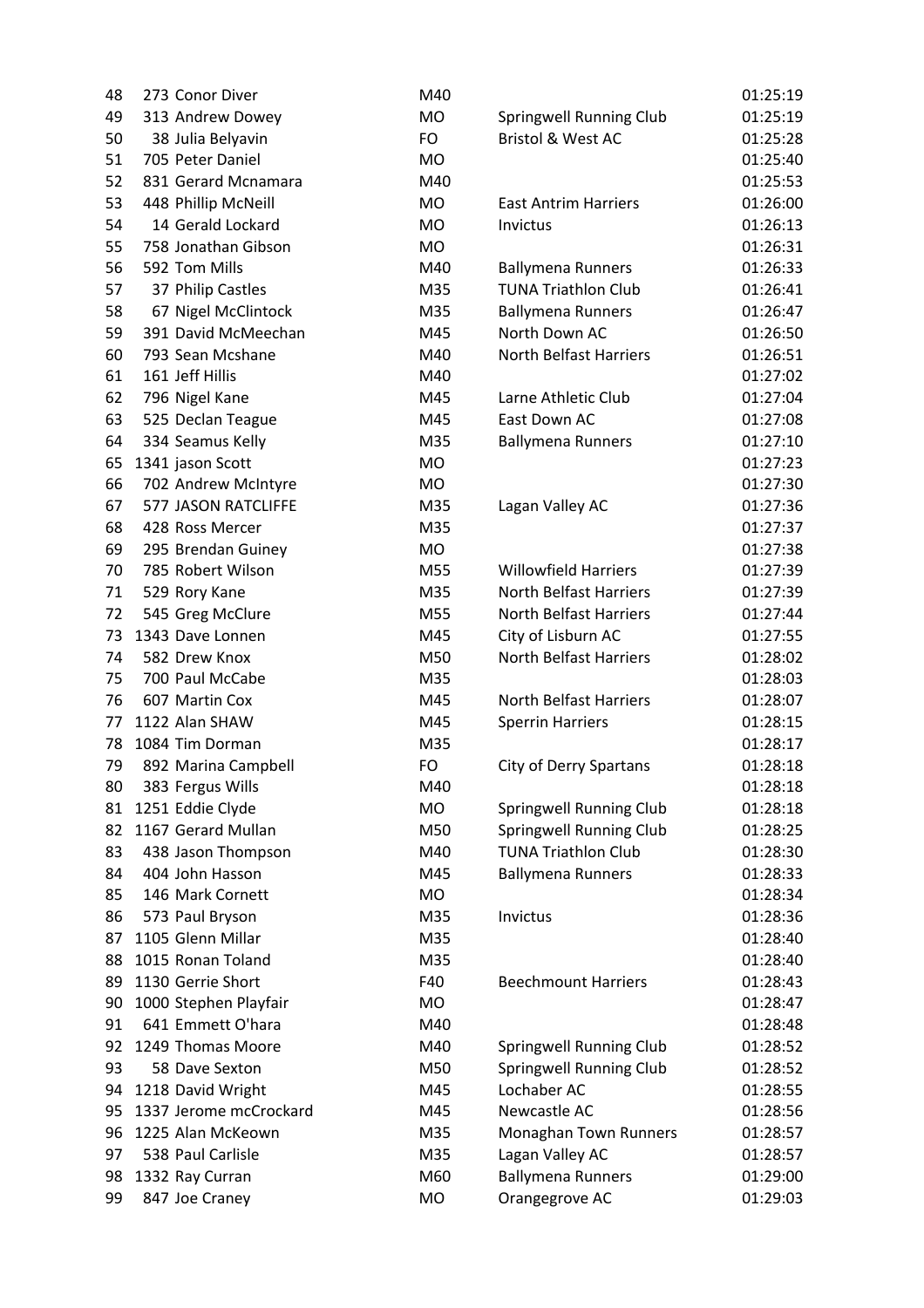| 100 | 544 Martan Keane              | M35       | Larne Athletic Club           | 01:29:09 |
|-----|-------------------------------|-----------|-------------------------------|----------|
| 101 | 646 Christopher Murray        | <b>MO</b> |                               | 01:29:09 |
| 102 | 1239 Jonny Wilson             | M35       | <b>Tri Limits</b>             | 01:29:14 |
| 103 | 800 Colin Simpson             | M45       | <b>North Belfast Harriers</b> | 01:29:14 |
| 104 | 752 Sean Byrne                | <b>MO</b> |                               | 01:29:15 |
| 105 | 419 Emmett Woods              | M45       |                               | 01:29:15 |
| 106 | 807 Michael McCormick         | M50       | <b>North Belfast Harriers</b> | 01:29:18 |
| 107 | 933 Matthew Collins           | <b>MO</b> |                               | 01:29:37 |
| 108 | 1268 Colin Garrett            | M35       | <b>Ballydrain Harriers</b>    | 01:29:42 |
| 109 | 960 Brian Heron               | M40       | Larne Athletic Club           | 01:29:56 |
| 110 | 516 Conor Davies              | <b>MO</b> |                               | 01:29:57 |
| 111 | 347 Phil Gilmore              | M45       | <b>Ballydrain Harriers</b>    | 01:30:09 |
| 112 | 957 Sammy Drummond            | M40       | Larne Athletic Club           | 01:30:11 |
| 113 | 627 Aaron woodman             | <b>MO</b> |                               | 01:30:20 |
| 114 | 1148 Mark McLaren             | <b>MO</b> |                               | 01:30:22 |
| 115 | 1107 Ronald Gillespie         | M35       | Monaghan Town Runners         | 01:30:24 |
| 116 | 1161 Ben Trowell              | M50       |                               | 01:30:28 |
| 117 | 997 Paul Floyd                | M35       |                               | 01:30:34 |
| 118 | 718 Simon Le Blevec           | <b>MO</b> |                               | 01:30:35 |
| 119 | 1288 Ryan Rainey              | <b>MO</b> | Tuna Triathlon                | 01:30:39 |
| 120 | 1133 Michael Allen            | M35       | <b>East Antrim Harriers</b>   | 01:30:44 |
| 121 | 671 Jonathan O'hagan          | M35       | <b>Barn Runners</b>           | 01:30:44 |
| 122 | 711 Larry McAteer             | M40       |                               | 01:30:46 |
| 123 | 1100 Michael Montgomery       | M40       |                               | 01:30:50 |
| 124 | 363 Paul McCullagh            | M55       | City of Lisburn AC            | 01:31:10 |
| 125 | 896 Gerry Gribbon             | M50       | <b>North Belfast Harriers</b> | 01:31:14 |
| 126 | 1330 Joe Norney               | <b>MO</b> | <b>North Belfast Harriers</b> | 01:31:17 |
| 127 | 77 KEVIN MCVEIGH              | M45       | City of Lisburn AC            | 01:31:20 |
| 128 | 1116 Chris Collins            | <b>MO</b> | <b>East Antrim Harriers</b>   | 01:31:28 |
| 129 | 827 Neil Ramsey               | <b>MO</b> | Ballymena                     | 01:31:36 |
| 130 | 643 Nigel Dobson              | M45       |                               | 01:31:39 |
| 131 | 1264 Ann Fitzpatrick          | F35       |                               | 01:31:39 |
| 132 | 717 George Wilson             | M50       |                               | 01:31:40 |
| 133 | 280 David Traynor             | M45       |                               | 01:31:47 |
| 134 | 672 Simon Finlay              | MO        | <b>Ballymena Runners</b>      | 01:31:48 |
| 135 | 4 Ady Marcus                  | M35       | <b>Cosford Athletic</b>       | 01:32:00 |
| 136 | 99 Andy Liddle                | M40       | <b>East Antrim Harriers</b>   | 01:32:03 |
| 137 | 1217 Stephen Elliott          | M45       | <b>High Elbow</b>             | 01:32:04 |
| 138 | 288 Johnny Wilson             | M35       |                               | 01:32:05 |
| 139 | 879 Peter Fleming             | M40       | <b>Ballymena Runners</b>      | 01:32:08 |
| 140 | 805 Thomas Craig              | <b>MO</b> | Larne Athletic Club           | 01:32:10 |
| 141 | 1118 Anthony Higginbottom MBE | M40       | Springwell Running Club       | 01:32:13 |
| 142 | 923 Amanda Perry              | F40       |                               | 01:32:15 |
| 143 | 115 Jonathan Haughian         | MO        |                               | 01:32:43 |
| 144 | 539 Catherine Roberts         | F40       | North Down AC                 | 01:32:46 |
| 145 | 856 David Carlisle            | M35       | <b>Clapham Chasers</b>        | 01:32:48 |
| 146 | 934 John Mulhern              | MO        |                               | 01:32:51 |
| 147 | 755 Michael Curran            | M40       |                               | 01:32:55 |
| 148 | 603 Richard Smith             | M35       | <b>Sperrin Harriers</b>       | 01:32:56 |
| 149 | 978 Mark Hawthorne            | M40       |                               | 01:32:57 |
| 150 | 1092 Vincent Leighton         | M35       | <b>Ballymena Runners</b>      | 01:33:00 |
| 151 | 86 Janice White               | F40       | <b>Forge Harriers</b>         | 01:33:00 |
|     |                               |           |                               |          |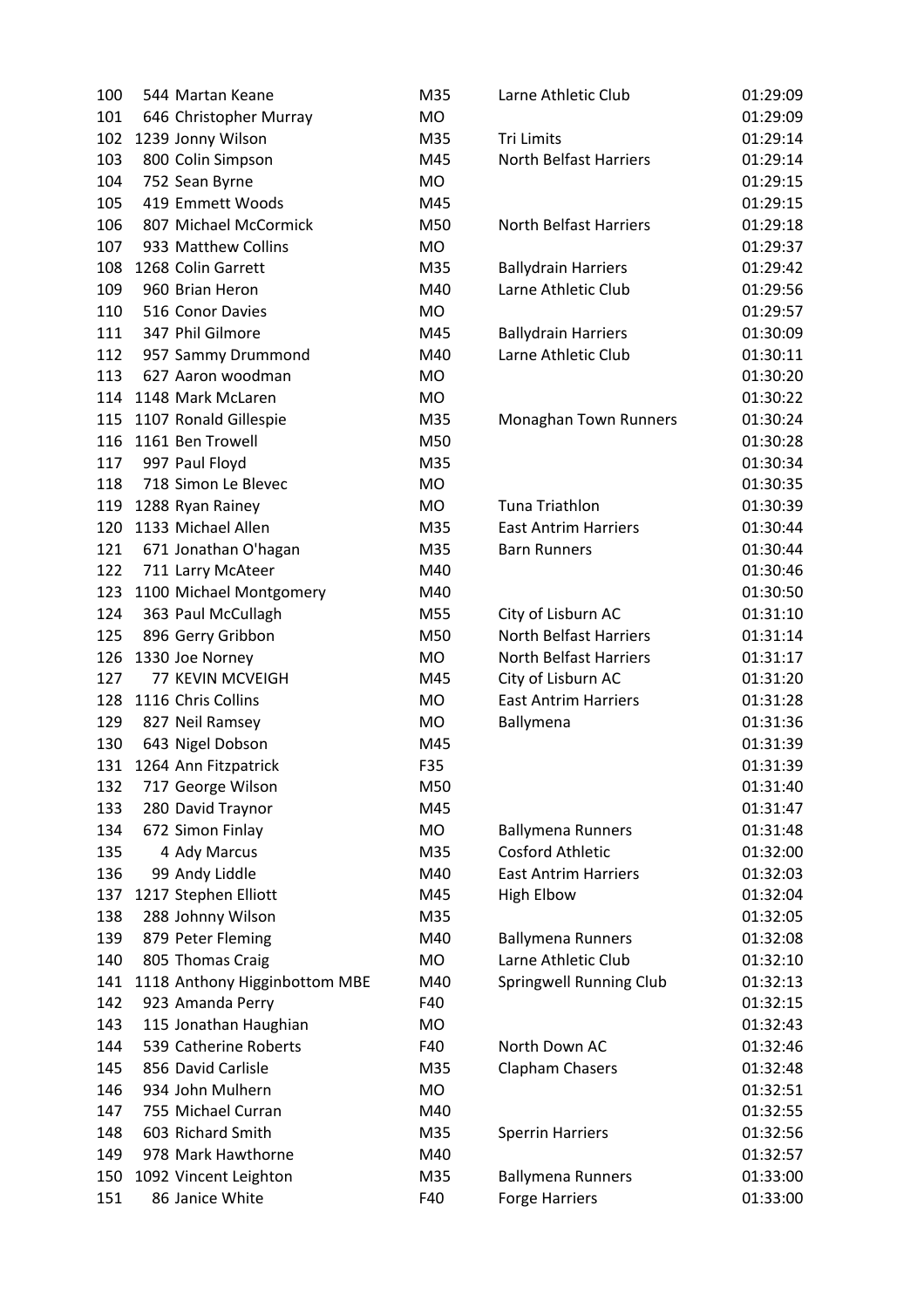| 152 | 601 Christopher Millar  | MO        | Springwell Running Club       | 01:33:17 |
|-----|-------------------------|-----------|-------------------------------|----------|
| 153 | 308 Trevor McRoberts    | <b>MO</b> |                               | 01:33:20 |
| 154 | 1020 Derek Moorhead     | M45       |                               | 01:33:20 |
| 155 | 778 Maeve Lavery        | FO        | <b>Dub Runners</b>            | 01:33:21 |
| 156 | 357 Pat Rocks           | M60       | <b>Newry City Runners</b>     | 01:33:29 |
| 157 | 2059 Adam McCormick     | <b>MO</b> | <b>Willowfield Harriers</b>   | 01:33:34 |
| 158 | 884 FRANKIE Devlin      | M45       | City of Lisburn AC            | 01:33:38 |
| 159 | 1283 Gillian Cordner    | F35       | Seapark AC                    | 01:33:40 |
| 160 | 40 Michael Burke        | <b>MO</b> |                               | 01:33:41 |
| 161 | 828 Rodney Agnew        | M45       | <b>Ballymena Runners</b>      | 01:33:44 |
| 162 | 108 Ciaran O'neill      | M35       |                               | 01:33:56 |
| 163 | 1272 Oliver Murphy      | M40       |                               | 01:34:02 |
| 164 | 964 Neil Porter         | M40       |                               | 01:34:04 |
| 165 | 609 Shauna Hurson       | FO        | <b>Carmen Runners</b>         | 01:34:14 |
| 166 | 1253 Ray Cameron        | M35       | <b>North Belfast Harriers</b> | 01:34:21 |
| 167 | 1166 Naoise McLoughlin  | M40       | East Coast Athletic Club      | 01:34:27 |
| 168 | 556 Kevin McLean        | M40       | Springwell Running Club       | 01:34:29 |
| 169 | 265 Steven Maxwell      | <b>MO</b> |                               | 01:34:29 |
| 170 | 565 Paul Porter         | <b>MO</b> | <b>Ballymena Runners</b>      | 01:34:36 |
| 171 | 1261 Simon Davies       | <b>MO</b> |                               | 01:34:39 |
| 172 | 85 Diane Watson         | F40       | City of Lisburn AC            | 01:34:40 |
| 173 | 293 Chris Downey        | M35       |                               | 01:34:48 |
| 174 | 845 Alastair Kane       | M35       | <b>Glens Runners</b>          | 01:34:51 |
| 175 | 390 Jonny Graham        | M40       | <b>Ballymena Runners</b>      | 01:34:57 |
| 176 | 1388 Eamon Loughran     | MO        | <b>Ballymena Runners</b>      | 01:35:00 |
| 177 | 548 Lyndsey Pronger     | FO.       | Orangegrove AC                | 01:35:06 |
| 178 | 1223 Danny Hylands      | M45       | East Coast Athletic Club      | 01:35:09 |
| 179 | 376 Gareth Donnelly     | M35       |                               | 01:35:12 |
| 180 | 547 Sam Uprichard       | M35       | <b>TUNA Triathlon Club</b>    | 01:35:13 |
| 181 | 1117 Mel Minshull       | F45       | City of Lisburn AC            | 01:35:17 |
| 182 | 442 Karl Quinn          | <b>MO</b> | <b>Barn Runners</b>           | 01:35:18 |
| 183 | 398 Patrick Mcguckin    | M35       | <b>Mallusk Harriers</b>       | 01:35:18 |
| 184 | 1322 Paul Curley        | MO        | <b>North Belfast Harriers</b> | 01:35:19 |
| 185 | 550 Jonathan Bradshaw   | M35       | Up and Runners                | 01:35:21 |
| 186 | 877 Ian Brennan         | M45       | Larne Athletic Club           | 01:35:21 |
| 187 | 34 Gary Moore           | M40       | Springwell Running Club       | 01:35:22 |
| 188 | 618 David Montgomery    | M40       |                               | 01:35:32 |
| 189 | 885 Anthony Lavery      | M35       | <b>Albertville Harriers</b>   | 01:35:34 |
| 190 | 1115 Stephen Bateson    | M40       | Dunshaughlin AC               | 01:35:35 |
| 191 | 1067 Mark English       | M35       |                               | 01:35:37 |
| 192 | 455 Michael Maybin      | <b>MO</b> |                               | 01:35:41 |
| 193 | 1390 Matthew McConnell  | <b>MO</b> |                               | 01:35:46 |
| 194 | 414 Janice Plumb        | F40       | East Coast Athletic Club      | 01:35:49 |
| 195 | 560 James Mcmullan      | M50       | Springwell Running Club       | 01:35:54 |
| 196 | 1321 Ghislain Demueldre | M45       |                               | 01:36:04 |
| 197 | 9 Gordon Wilkinson      | M50       | North Down AC                 | 01:36:06 |
| 198 | 476 Neil McShane        | M35       |                               | 01:36:09 |
| 199 | 870 Geraldine Quigley   | F35       | Larne Athletic Club           | 01:36:10 |
| 200 | 872 Paul Tilson         | M40       | Larne Athletic Club           | 01:36:14 |
| 201 | 210 Michael O'Kane      | M35       |                               | 01:36:16 |
| 202 | 246 Gillian Douglas     | F50       |                               | 01:36:17 |
| 203 | 2058 Stephen Martin     | M35       | St John Bosco                 | 01:36:21 |
|     |                         |           |                               |          |

| <b>Springwell Running Club</b>  | 01:33:17 |
|---------------------------------|----------|
|                                 | 01:33:20 |
|                                 | 01:33:20 |
| <b>Dub Runners</b>              | 01:33:21 |
| <b>Newry City Runners</b>       | 01:33:29 |
| <b>Willowfield Harriers</b>     | 01:33:34 |
| City of Lisburn AC              | 01:33:38 |
| Seapark AC                      | 01:33:40 |
|                                 | 01:33:41 |
| <b>Ballymena Runners</b>        | 01:33:44 |
|                                 | 01:33:56 |
|                                 | 01:34:02 |
|                                 | 01:34:04 |
| <b>Carmen Runners</b>           | 01:34:14 |
| <b>North Belfast Harriers</b>   | 01:34:21 |
| <b>East Coast Athletic Club</b> | 01:34:27 |
| <b>Springwell Running Club</b>  | 01:34:29 |
|                                 | 01:34:29 |
| <b>Ballymena Runners</b>        | 01:34:36 |
|                                 | 01:34:39 |
| City of Lisburn AC              | 01:34:40 |
|                                 | 01:34:48 |
| <b>Glens Runners</b>            | 01:34:51 |
| <b>Ballymena Runners</b>        | 01:34:57 |
| <b>Ballymena Runners</b>        | 01:35:00 |
| Orangegrove AC                  | 01:35:06 |
| <b>East Coast Athletic Club</b> | 01:35:09 |
|                                 | 01:35:12 |
| <b>TUNA Triathlon Club</b>      | 01:35:13 |
| City of Lisburn AC              | 01:35:17 |
| <b>Barn Runners</b>             | 01:35:18 |
| <b>Mallusk Harriers</b>         | 01:35:18 |
| <b>North Belfast Harriers</b>   | 01:35:19 |
| Up and Runners                  | 01:35:21 |
| Larne Athletic Club             | 01:35:21 |
| <b>Springwell Running Club</b>  | 01:35:22 |
|                                 | 01:35:32 |
| <b>Albertville Harriers</b>     | 01:35:34 |
| Dunshaughlin AC                 | 01:35:35 |
|                                 | 01:35:37 |
|                                 | 01:35:41 |
|                                 | 01:35:46 |
| East Coast Athletic Club        | 01:35:49 |
| <b>Springwell Running Club</b>  | 01:35:54 |
|                                 | 01:36:04 |
| North Down AC                   | 01:36:06 |
|                                 | 01:36:09 |
| Larne Athletic Club             | 01:36:10 |
| Larne Athletic Club             | 01:36:14 |
|                                 | 01:36:16 |
|                                 | 01:36:17 |
| St John Bosco                   | 01:36:21 |
|                                 |          |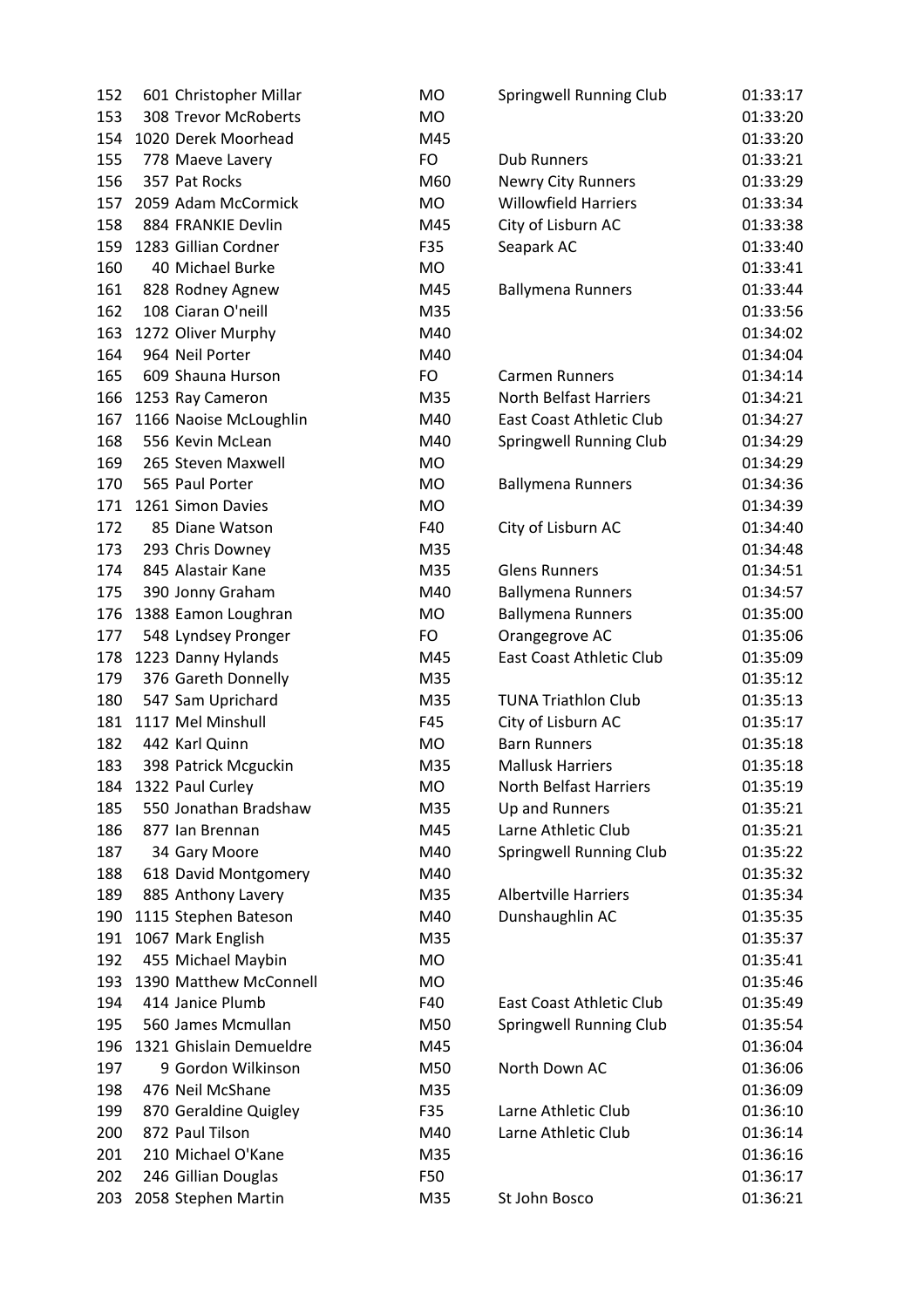| 204 | 684 ROSS HEGAN           | M35       |                               | 01:36:23 |
|-----|--------------------------|-----------|-------------------------------|----------|
| 205 | 1061 David Johnston      | M40       |                               | 01:36:27 |
| 206 | 366 Joseph Drain         | M40       | <b>North Belfast Harriers</b> | 01:36:27 |
| 207 | 1135 Roger Nicholson     | M45       | <b>B.A.R.F.</b>               | 01:36:28 |
| 208 | 1190 Simon Robinson      | M40       | North Down AC                 | 01:36:32 |
| 209 | 1278 Michael Nugent      | M35       |                               | 01:36:35 |
| 210 | 786 Athanasia Sevastaki  | F35       | <b>North Belfast Harriers</b> | 01:36:44 |
| 211 | 277 Colin Blayney        | <b>MO</b> |                               | 01:36:46 |
| 212 | 274 Ian Bailey           | M50       |                               | 01:36:46 |
| 213 | 371 John Lilley          | M45       | <b>Ballymena Runners</b>      | 01:36:49 |
| 214 | 677 Stuart McGregor      | <b>MO</b> |                               | 01:36:49 |
| 215 | 1126 Jacqueline McIlrath | F35       | <b>Ballymena Runners</b>      | 01:36:50 |
| 216 | 51 Paul Campbell         | M35       | Springwell Running Club       | 01:36:57 |
| 217 | 502 David Conliffe       | M35       |                               | 01:36:58 |
| 218 | 394 Craig Corbett        | M35       |                               | 01:36:58 |
| 219 | 1256 Gerard Campbell     | M45       | Lifford AC                    | 01:36:59 |
| 220 | 1358 Partick McShane     | M35       | <b>North Belfast Harriers</b> | 01:37:09 |
| 221 | 1232 Declan Magee        | M35       |                               | 01:37:14 |
| 222 | 1134 Jim Finlay          | M45       | <b>East Antrim Harriers</b>   | 01:37:14 |
| 223 | 355 Nicola Frizelle      | FO        | Springwell Running Club       | 01:37:20 |
| 224 | 1050 Natalie Bowbanks    | FO        |                               | 01:37:30 |
| 225 | 350 William Jenkins      | M55       |                               | 01:37:39 |
| 226 | 1110 Mark Hanna          | M35       |                               | 01:37:39 |
| 227 | 237 Roger Mccormick      | M35       |                               | 01:37:45 |
| 228 | 310 Gillian McNiff       | F45       | Banbridge AC                  | 01:37:46 |
| 229 | 814 Wendy McClean        | F45       | Banbridge AC                  | 01:37:46 |
| 230 | 558 Evan Boyce           | M35       | <b>Ballydrain Harriers</b>    | 01:37:54 |
| 231 | 413 KENNY COULTER        | M50       | Springwell Running Club       | 01:37:55 |
| 232 | 440 Brian Todd           | M60       | Orangegrove AC                | 01:38:04 |
| 233 | 1158 Patricia Campbell   | F45       | Omagh Harriers AC             | 01:38:04 |
| 234 | 767 Ronnie Marshall      | M50       |                               | 01:38:11 |
| 235 | 83 ANGUS MCCREADY        | M40       | Up and Runners                | 01:38:14 |
| 236 | 566 Dominic McLarnon     | M35       | <b>Ballymena Runners</b>      | 01:38:16 |
| 237 | 1226 Joanne Curran       | F45       | <b>BARF</b>                   | 01:38:26 |
| 238 | 477 Malachy O'Kane       | <b>MO</b> |                               | 01:38:27 |
| 239 | 1060 Maurice Fitzmaurice | M40       |                               | 01:38:31 |
| 240 | 1386 Natalie Davidson    | F35       | <b>County Antrim Harriers</b> | 01:38:35 |
| 241 | 131 Evan Mac Kernan      | <b>MO</b> |                               | 01:38:41 |
| 242 | 605 John McGerty         | M45       | <b>Ballymena Runners</b>      | 01:38:45 |
| 243 | 292 Adrian Ferson        | <b>MO</b> |                               | 01:38:47 |
| 244 | 1210 Alistair Shaw       | <b>MO</b> | Springwell Running Club       | 01:38:57 |
| 245 | 291 David Gray           | M40       |                               | 01:39:01 |
| 246 | 801 Bobbie Irvine        | M50       | Seapark AC                    | 01:39:03 |
| 247 | 1209 Timothy McNaul      | M45       |                               | 01:39:05 |
| 248 | 385 Paul Mulholland      | M50       | St Peter's AC Lurgan          | 01:39:06 |
| 249 | 434 Rick Hill            | <b>MO</b> | <b>Ballymena Runners</b>      | 01:39:09 |
| 250 | 87 Andy Leathem          | M45       | <b>Forge Harriers</b>         | 01:39:14 |
| 251 | 60 Stephen Martin        | <b>MO</b> |                               | 01:39:18 |
| 252 | 453 Steven Wardle        | <b>MO</b> |                               | 01:39:20 |
| 253 | 417 Tina Davies          | F35       | Dromore AC                    | 01:39:23 |
| 254 | 616 Les Marsh            | M50       |                               | 01:39:23 |
| 255 | 710 Robin Gillespie      | M40       |                               | 01:39:23 |
|     |                          |           |                               |          |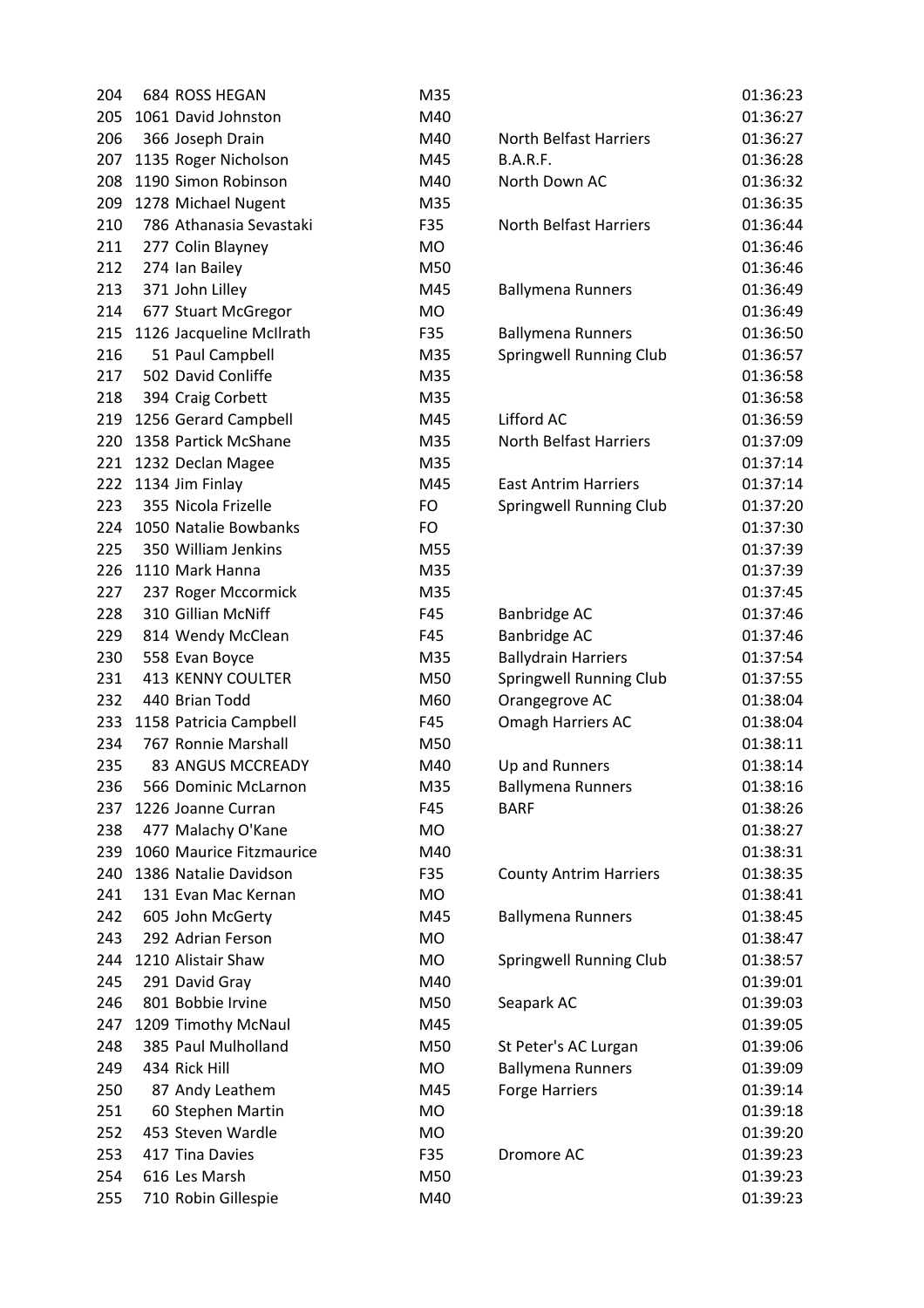| 256 | 1326 Noel Lynch         | M45       | Letterkenny AC                | 01:39:25             |
|-----|-------------------------|-----------|-------------------------------|----------------------|
| 257 | 1038 James McFadden     | M45       |                               | 01:39:26             |
| 258 | 782 Robert Elliott      | <b>MO</b> |                               | 01:39:27             |
| 259 | 570 Ryan Kennedy        | M40       | Springwell Running Club       | 01:39:27             |
| 260 | 377 Penny Lindsay       | F45       | East Coast Athletic Club      | 01:39:28             |
| 261 | 730 Mark Agnew          | M35       |                               | 01:39:28             |
| 262 | 225 Alf Tupper          | M55       |                               | 01:39:29             |
| 263 | 750 Henry Rock          | M50       |                               | 01:39:31             |
| 264 | 429 Tim McAllister      | M35       |                               | 01:39:31             |
| 265 | 205 Charlie McCormick   | M40       |                               | 01:39:34             |
| 266 | 1250 Brian Boyle        | M35       |                               | 01:39:35             |
| 267 | 200 Michael Gordon      | M35       |                               | 01:39:39             |
| 268 | 910 Aidan McCann        | M50       |                               | 01:39:41             |
| 269 | 720 Sean Mcallister     | M50       |                               | 01:39:42             |
| 270 | 104 Andrew Cross        | M35       |                               | 01:39:43             |
| 271 | 96 Paul Galloway        | M45       | North Down AC                 | 01:39:47             |
| 272 | 1163 Barry O neill      | M50       | <b>Sperrin Harriers</b>       | 01:39:54             |
| 273 | 1144 Sharon Harvey      | F35       | <b>Ballymena Runners</b>      | 01:40:03             |
| 274 | 615 Niall Mcgarry       | <b>MO</b> |                               | 01:40:09             |
| 275 | 783 Mark Henderson      | M50       | Springwell Running Club       | 01:40:09             |
| 276 | 73 Andrew Evans         | <b>MO</b> | <b>Ballydrain Harriers</b>    | 01:40:13             |
| 277 | 1094 John Kerr          | M40       | Larne Athletic Club           | 01:40:14             |
| 278 | 1016 Nicholas Barnes    | M40       |                               | 01:40:17             |
| 279 | 514 Conor O'Neill       | <b>MO</b> |                               | 01:40:19             |
| 280 | 803 Dave Fulcher        | M55       | Murlough AC                   | 01:40:20             |
| 281 | 1193 Paul Williams      | M50       | <b>North Belfast Harriers</b> | 01:40:26             |
| 282 | 1154 Peter Drennan      | M35       | <b>Ballymena Runners</b>      | 01:40:28             |
| 283 | 874 Kerry Fokkens       | F40       | East Coast Athletic Club      | 01:40:29             |
| 284 | 876 Mark Millar         | M35       | East Coast Athletic Club      | 01:40:29             |
| 285 | 680 Artur Powalowski    | <b>MO</b> |                               | 01:40:31             |
| 286 | 39 Catherine McLaughlin | F40       | <b>Glens Runners</b>          | 01:40:37             |
| 287 | 141 Rose Chandler       | <b>FO</b> |                               | 01:40:38             |
|     |                         |           |                               |                      |
| 288 | 797 Brendan Rice        | M35       |                               | 01:40:39<br>01:40:41 |
| 289 | 1079 DAVID HANNA        | M35       |                               |                      |
| 290 | 708 Stephen Rainey      | MO        |                               | 01:40:42             |
| 291 | 756 Johnny Greer        | M35       |                               | 01:40:43             |
| 292 | 741 Dennis Rodgers      | M55       |                               | 01:40:43             |
| 293 | 409 Barry McCluskey     | M45       | Springwell Running Club       | 01:40:43             |
| 294 | 498 James Cleland       | M35       |                               | 01:40:44             |
| 295 | 1188 DAMIAN KERR        | M50       | <b>Sperrin Harriers</b>       | 01:40:44             |
| 296 | 784 Robert Workman      | M60       | Springwell Running Club       | 01:40:45             |
| 297 | 794 Scott Bell          | M35       | Springwell Running Club       | 01:40:51             |
| 298 | 855 Colm McMullan       | M35       | Dromore AC                    | 01:40:54             |
| 299 | 1109 Gareth McAllister  | M45       | <b>Dub Runners</b>            | 01:40:57             |
| 300 | 1121 Shane McCormick    | M35       | <b>Eglinton Road Runners</b>  | 01:41:00             |
| 301 | 1177 Andrew Harding     | M40       | <b>North Belfast Harriers</b> | 01:41:02             |
| 302 | 987 Colin Doherty       | M35       |                               | 01:41:05             |
| 303 | 667 Jonathan Scahill    | M40       |                               | 01:41:07             |
| 304 | 954 David Murphy        | M35       |                               | 01:41:09             |
| 305 | 543 Paul Gordon         | M45       | <b>Albertville Harriers</b>   | 01:41:09             |
| 306 | 945 Cliff Weatherup     | M55       |                               | 01:41:09             |
| 307 | 1279 Andrew McDermott   | MO        | <b>Dub Runners</b>            | 01:41:12             |
|     |                         |           |                               |                      |

| Letterkenny AC                  | 01:39:25 |
|---------------------------------|----------|
|                                 | 01:39:26 |
|                                 | 01:39:27 |
| <b>Springwell Running Club</b>  | 01:39:27 |
| <b>East Coast Athletic Club</b> | 01:39:28 |
|                                 | 01:39:28 |
|                                 | 01:39:29 |
|                                 | 01:39:31 |
|                                 | 01:39:31 |
|                                 | 01:39:34 |
|                                 | 01:39:35 |
|                                 | 01:39:39 |
|                                 | 01:39:41 |
|                                 | 01:39:42 |
|                                 | 01:39:43 |
| North Down AC                   | 01:39:47 |
| <b>Sperrin Harriers</b>         | 01:39:54 |
| <b>Ballymena Runners</b>        | 01:40:03 |
|                                 | 01:40:09 |
|                                 | 01:40:09 |
| Springwell Running Club         | 01:40:13 |
| <b>Ballydrain Harriers</b>      |          |
| Larne Athletic Club             | 01:40:14 |
|                                 | 01:40:17 |
|                                 | 01:40:19 |
| Murlough AC                     | 01:40:20 |
| <b>North Belfast Harriers</b>   | 01:40:26 |
| <b>Ballymena Runners</b>        | 01:40:28 |
| <b>East Coast Athletic Club</b> | 01:40:29 |
| <b>East Coast Athletic Club</b> | 01:40:29 |
|                                 | 01:40:31 |
| <b>Glens Runners</b>            | 01:40:37 |
|                                 | 01:40:38 |
|                                 | 01:40:39 |
|                                 | 01:40:41 |
|                                 | 01:40:42 |
|                                 | 01:40:43 |
|                                 | 01:40:43 |
| <b>Springwell Running Club</b>  | 01:40:43 |
|                                 | 01:40:44 |
| <b>Sperrin Harriers</b>         | 01:40:44 |
| <b>Springwell Running Club</b>  | 01:40:45 |
| <b>Springwell Running Club</b>  | 01:40:51 |
| Dromore AC                      | 01:40:54 |
| <b>Dub Runners</b>              | 01:40:57 |
| <b>Eglinton Road Runners</b>    | 01:41:00 |
| <b>North Belfast Harriers</b>   | 01:41:02 |
|                                 | 01:41:05 |
|                                 | 01:41:07 |
|                                 | 01:41:09 |
| <b>Albertville Harriers</b>     | 01:41:09 |
|                                 | 01:41:09 |
| <b>Dub Runners</b>              | 01:41:12 |
|                                 |          |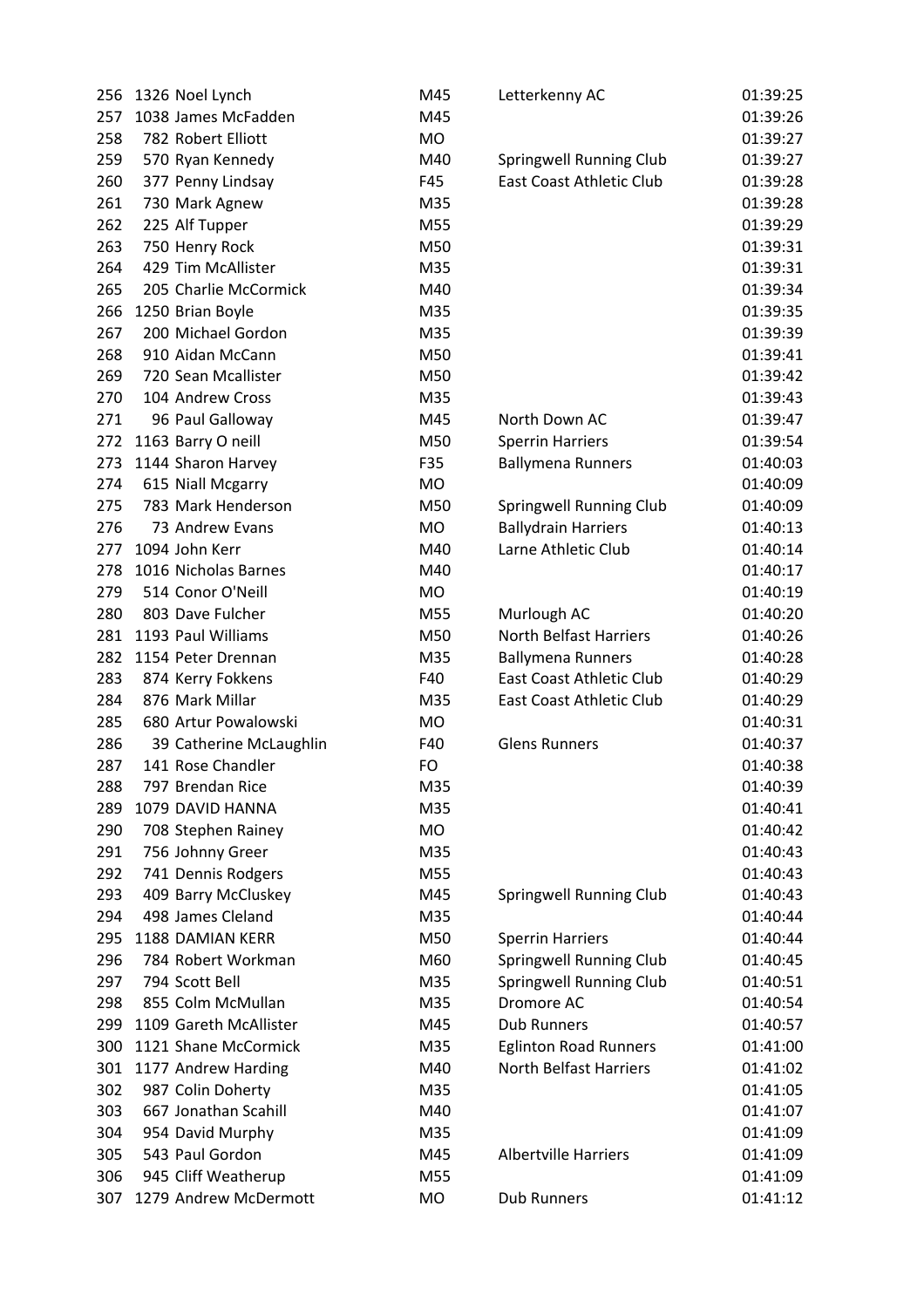| 308 | 49 Siobhan Drain           | F45       | <b>North Belfast Harriers</b>  | 01:41:14 |
|-----|----------------------------|-----------|--------------------------------|----------|
| 309 | 744 Martin Mallon          | M35       |                                | 01:41:19 |
| 310 | 1037 Stephen McLaughlin    | <b>MO</b> |                                | 01:41:20 |
| 311 | 938 Stephen Mc stravick    | M40       |                                | 01:41:23 |
| 312 | 1112 Dale Biggerstaff      | M35       | <b>Dub Runners</b>             | 01:41:24 |
| 313 | 72 Gary Montgomery         | M45       | <b>County Antrim Harriers</b>  | 01:41:25 |
| 314 | 422 Ciaran Wright          | MO        |                                | 01:41:28 |
| 315 | 868 Paddy McCambridge      | M50       | North Belfast Harriers         | 01:41:30 |
| 316 | 1245 Rebecca Conlan-Elwood | <b>FO</b> | <b>Springwell Running Club</b> | 01:41:30 |
| 317 | 1373 Richard Watt          | M35       |                                | 01:41:32 |
| 318 | 567 Caitlin McAuley        | <b>FO</b> |                                | 01:41:34 |
| 319 | 333 Andrew Watson          | M40       | City of Lisburn AC             | 01:41:36 |
| 320 | 464 John Morgan            | M35       |                                | 01:41:51 |
| 321 | 729 Paul Dane              | M35       |                                | 01:41:57 |
| 322 | 1306 Chas Konrad           | <b>MO</b> |                                | 01:41:58 |
| 323 | 155 Peter Cosgrove         | M45       |                                | 01:42:00 |
| 324 | 41 Helen Collins           | F35       | <b>County Antrim Harriers</b>  | 01:42:04 |
| 325 | 1371 Conor McNeill         | M40       | <b>Glens Runners</b>           | 01:42:04 |
| 326 | 299 Mark Jordan            | M40       |                                | 01:42:08 |
| 327 | 1194 Michael McKeown       | M45       | East Down AC                   | 01:42:12 |
| 328 | 864 Chris BARRETT          | M50       | <b>County Antrim Harriers</b>  | 01:42:15 |
| 329 |                            |           |                                | 01:42:26 |
| 330 | 948 Maurice Corrigan       | M50       |                                | 01:42:30 |
| 331 | 626 Ian Mcauley            | M35       |                                | 01:42:31 |
| 332 | 716 Samuel Knox            | <b>MO</b> |                                | 01:42:32 |
| 333 | 75 Michael Anderson        | M35       | Larne Athletic Club            | 01:42:33 |
| 334 | 841 Nikki Heywood          | <b>FO</b> | North Down AC                  | 01:42:36 |
| 335 | 1162 Caroline Miller       | F40       | Omagh Harriers AC              | 01:42:40 |
| 336 | 235 Mick McComb            | M35       |                                | 01:42:40 |
| 337 | 510 Katie Leach            | <b>FO</b> |                                | 01:42:42 |
| 338 | 623 Mervyn Millar          | <b>MO</b> |                                | 01:42:52 |
| 339 | 795 Helen Ryan             | F35       | North Down AC                  | 01:42:53 |
| 340 | 537 David Balmer           | M35       | North Down AC                  | 01:42:53 |
| 341 | 185 Mark Stewart           | <b>MO</b> |                                | 01:42:54 |
| 342 | 251 Mark Patterson         | M45       |                                | 01:42:54 |
| 343 | 278 Donald Smith           | M40       |                                | 01:42:55 |
| 344 | 962 Geoff Sittlington      | M40       | <b>AES</b>                     | 01:42:56 |
| 345 | 2057 Barry mcCafferty      | <b>MO</b> | St John Bosco                  | 01:42:57 |
| 346 | 1219 Jo Patterson          | FO        | Orangegrove AC                 | 01:43:00 |
| 347 | 196 Jim Larkin             | M35       |                                | 01:43:01 |
| 348 | 1242 Timothy Holland       | M40       |                                | 01:43:02 |
| 349 | 262 Sharon Duffy           | <b>FO</b> |                                | 01:43:02 |
| 350 | 844 ALAN POAG              | M40       | Larne Athletic Club            | 01:43:04 |
| 351 | 1333 Eugeny Rebrov         | M40       |                                | 01:43:06 |
| 352 | 956 Kirsty Sharratt        | F35       | Larne Athletic Club            | 01:43:10 |
| 353 | 639 Gareth Shannon         | <b>MO</b> |                                | 01:43:17 |
| 354 | 1263 Alan Lockington       | <b>MO</b> |                                | 01:43:20 |
| 355 | 156 Roisin Brown           | <b>FO</b> |                                | 01:43:22 |
| 356 | 1048 Steven Robinson       | M35       |                                | 01:43:22 |
| 357 | 921 Colin Barr             | M40       |                                | 01:43:24 |
| 358 | 865 Ita McCambridge        | F50       | North Belfast Harriers         | 01:43:24 |
| 359 | 518 Stephen Young          | M45       |                                | 01:43:25 |
|     |                            |           |                                |          |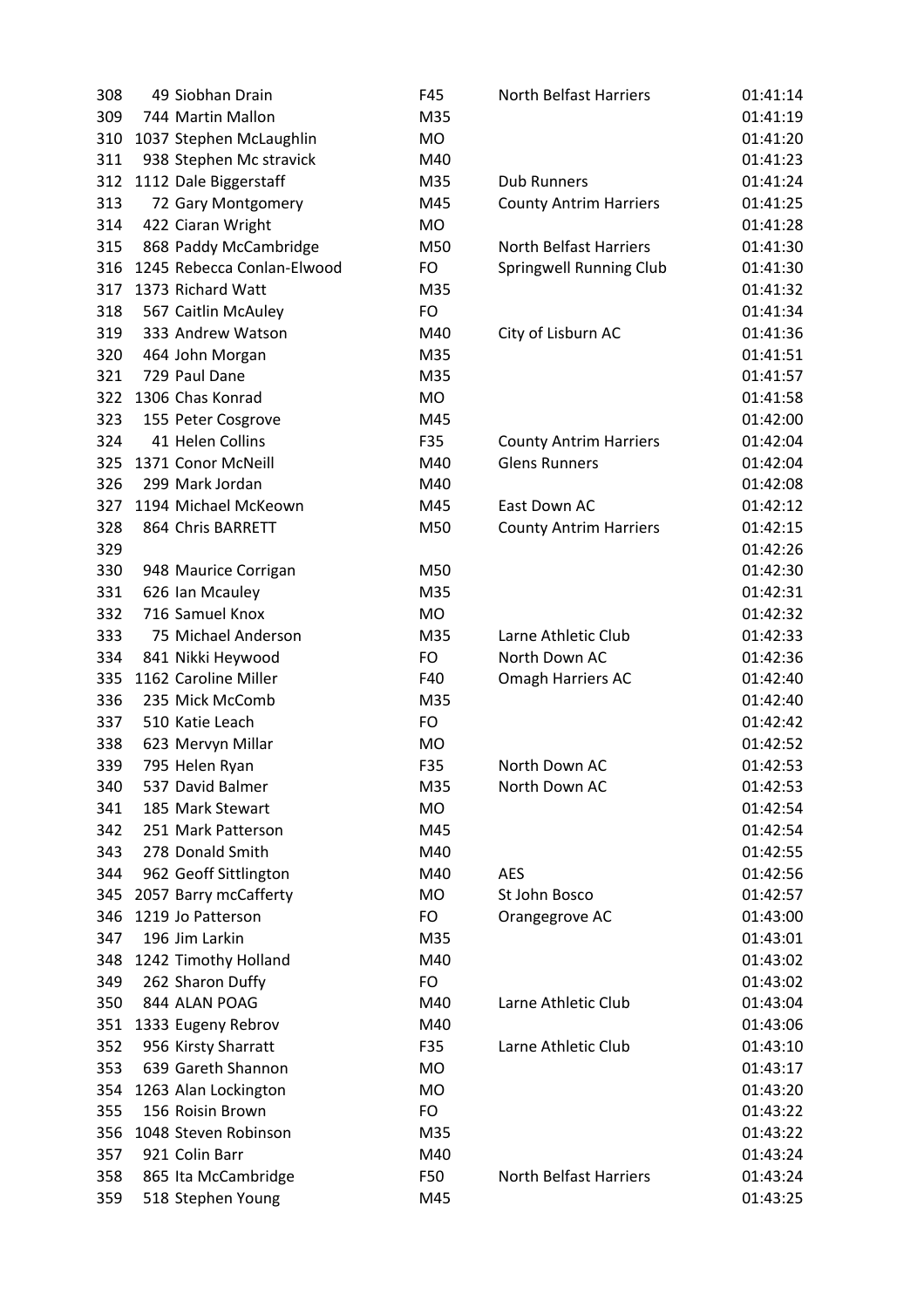| 360 | 652 Sebastian Wisniewski      | M35       |                                | 01:43:25 |
|-----|-------------------------------|-----------|--------------------------------|----------|
| 361 | 890 Catriona Kerr             | FO        | <b>Glens Runners</b>           | 01:43:27 |
| 362 | 402 Paul Moore                | M45       |                                | 01:43:33 |
| 363 | 799 DEREK REID                | M40       | Larne Athletic Club            | 01:43:35 |
| 364 | 625 Bill Harvey               | M40       |                                | 01:43:38 |
| 365 | 1043 Bronagh Bradley          | F40       |                                | 01:43:40 |
| 366 | 1363 Oliver Quinn             | M50       |                                | 01:43:41 |
| 367 | 408 John Butcher              | M40       | Springwell Running Club        | 01:43:42 |
| 368 | 746 Ciara McSherry            | FO        |                                | 01:43:45 |
| 369 | 314 Cormac McGreevey          | M35       | <b>Slemish Striders</b>        | 01:43:49 |
| 370 | 775 John Torrans              | M50       | City of Lisburn AC             | 01:43:50 |
| 371 | 699 Fiona Nelson              | F40       |                                | 01:43:50 |
| 372 | 1376 Joy Chestnutt            | F35       | <b>Antrim Harriers</b>         | 01:43:51 |
| 373 | 1246 Glenda Whiteside         | F35       | <b>Springwell Running Club</b> | 01:43:51 |
| 374 | 695 Kam Law                   | M45       |                                | 01:43:52 |
| 375 | 1012 Stephen Stewart          | M40       |                                | 01:43:53 |
| 376 | 559 Adam Jones                | M40       | <b>Ballymena Runners</b>       | 01:43:55 |
| 377 | 102 Paul McKernan             | <b>MO</b> |                                | 01:43:55 |
| 378 | 1284 Gary Connolly            | M50       | Seapark AC                     | 01:44:01 |
| 379 | 1361 Keith Lowry              | M35       |                                | 01:44:02 |
| 380 | 351 Nathan Holland            | M40       |                                | 01:44:12 |
| 381 | 1317 Thomas O'hagan           | <b>MO</b> |                                | 01:44:17 |
| 382 | 861 Richard Hetherington      | MO        | Seapark AC                     | 01:44:17 |
| 383 | 207 Chris Bingham             | M35       |                                | 01:44:19 |
| 384 | 900 Ruth Wilson               | F40       | Larne Athletic Club            | 01:44:20 |
| 385 | 1206 David Turton             | M55       | <b>Stockport Harriers</b>      | 01:44:26 |
| 386 | 151 Jonathan Swann            | MO        |                                | 01:44:31 |
| 387 | 1189 Michael Rivers           | M45       |                                | 01:44:31 |
| 388 | <b>33 CATHERINE PINKERTON</b> | F35       | Springwell Running Club        | 01:44:32 |
| 389 | 1083 Scott Harbinson          | M35       |                                | 01:44:33 |
| 390 | 474 Gary Tweedie              | M40       |                                | 01:44:35 |
|     | 391 1345 Philip Millar        | <b>MO</b> |                                | 01:44:38 |
| 392 | 84 Pauline Bayliss            | F35       | Orangegrove AC                 | 01:44:40 |
| 393 | 465 Lesley Young              | FO        |                                | 01:44:45 |
| 394 | 1398 Michael McCann           | M50       |                                | 01:44:47 |
| 395 | 11 Darren Prior               | M35       | <b>Ballymena Runners</b>       | 01:44:47 |
| 396 | 59 Noel Harkin                | <b>MO</b> | Springwell Running Club        | 01:44:48 |
| 397 | 88 Peter Grimes               | M45       | <b>Forge Harriers</b>          | 01:44:49 |
| 398 | 863 Ruth Morrison             | F40       | <b>County Antrim Harriers</b>  | 01:44:49 |
| 399 | 1334 Paul Woodman             | <b>MO</b> | Orangegrove AC                 | 01:44:53 |
| 400 | 685 Claire Forth              | F50       |                                | 01:44:53 |
| 401 | 530 Rachel Farrell            | F35       | Orangegrove AC                 | 01:44:53 |
| 402 | 1 Michael O'Donoghue          | M35       | Orangegrove AC                 | 01:44:54 |
| 403 | 1099 Eddie Blayney            | M55       | <b>East Antrim Harriers</b>    | 01:44:54 |
| 404 | 1196 James Press              | M35       |                                | 01:44:55 |
| 405 | 405 Kathryn Walls             | F35       | Dromore AC                     | 01:44:57 |
| 406 | 1104 Mairead Mc Aleer         | F35       | <b>Carmen Runners</b>          | 01:45:00 |
| 407 | 1280 Fergal McElroy           | M40       | <b>Sperrin Harriers</b>        | 01:45:01 |
| 408 | 988 Jake Hill                 | <b>MO</b> |                                | 01:45:06 |
| 409 | 223 Barney McGinnis           | M50       |                                | 01:45:09 |
| 410 | 1400 Johnny Gault             | MO        |                                | 01:45:15 |
| 411 | 142 Darren Hull               | M35       |                                | 01:45:17 |
|     |                               |           |                                |          |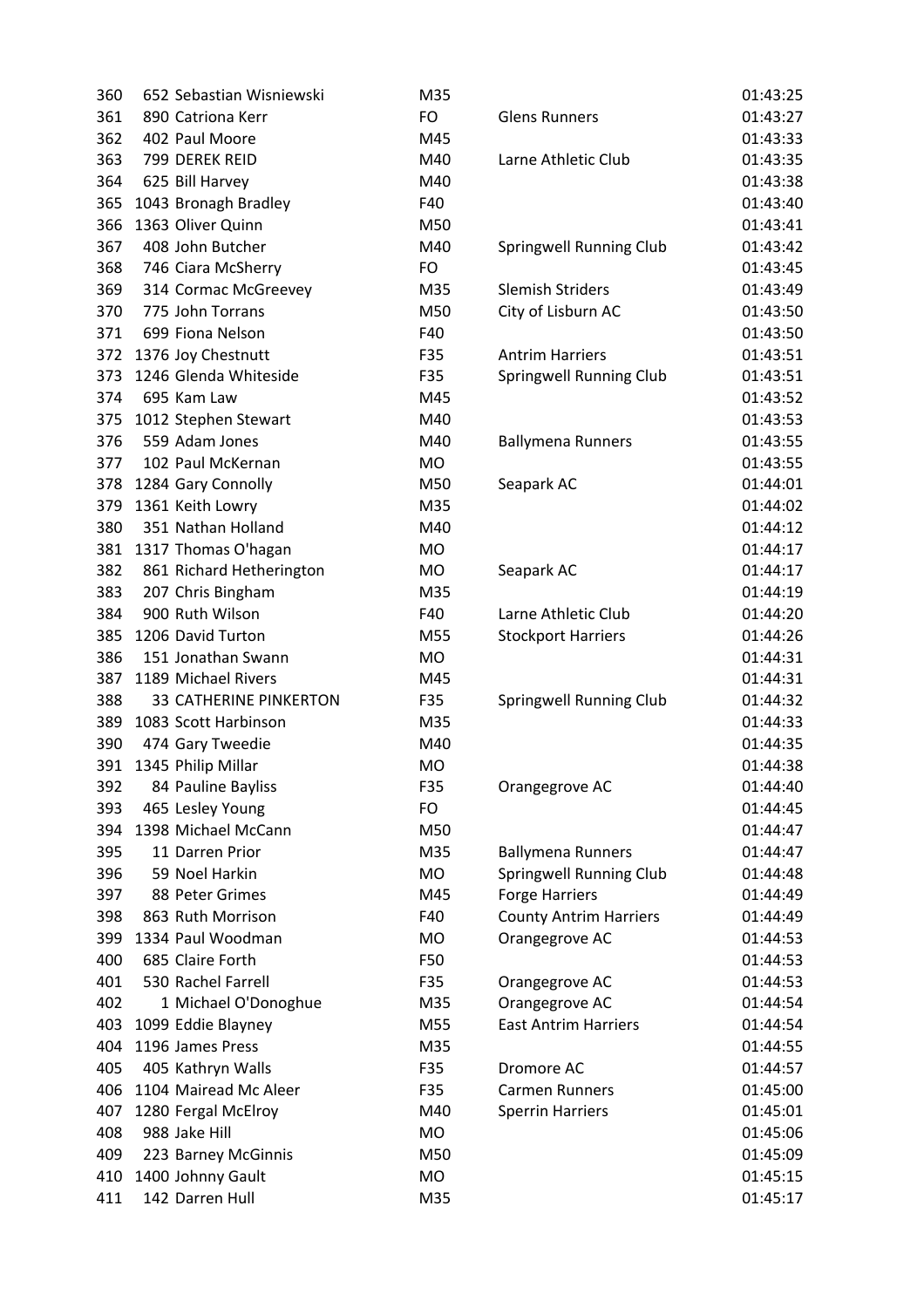| 512 Christopher Donaghy | M40       |                                | 01:45:18                 |
|-------------------------|-----------|--------------------------------|--------------------------|
| 1055 Conor Drumm        | M40       |                                | 01:45:23                 |
| 452 Susie Robinson      | F35       |                                | 01:45:25                 |
| 389 Eamonn Bacon        | M45       |                                | 01:45:26                 |
| 606 Christine Caulfield | F40       | <b>Ballymena Runners</b>       | 01:45:29                 |
| 1385 Jason Conley       | <b>MO</b> |                                | 01:45:31                 |
| 1141 Gerard Rowe        | M45       | Murlough AC                    | 01:45:32                 |
| 318 Alastair Donaghy    | M45       | <b>Ballymena Runners</b>       | 01:45:32                 |
| 712 Sean Devlin         | <b>MO</b> |                                | 01:45:40                 |
| 762 John O'Lynn         | <b>MO</b> |                                | 01:45:42                 |
| 873 Lesley Doyle        | FO        | <b>Springwell Running Club</b> | 01:45:43                 |
| 1313 Gavin Richards     | <b>MO</b> |                                | 01:45:45                 |
| 973 Mark Kingston       | M35       |                                | 01:45:46                 |
| 240 Robert Laverty      | M35       |                                | 01:45:48                 |
| 1287 Shaun Dillon       | M45       | <b>Termoneeny Running Club</b> | 01:45:49                 |
| 1091 Nicholas Wallace   | <b>MO</b> |                                | 01:45:50                 |
| 1265 Hugh Dickson       | M55       |                                | 01:45:51                 |
| 443 Willie McCracken    | M65       | <b>Newry City Runners</b>      | 01:45:52                 |
| 242 Peter Rush          | <b>MO</b> |                                | 01:45:52                 |
| 214 Chris McFadden      | <b>MO</b> |                                | 01:45:52                 |
| 1366 Martin Phelan      | M40       |                                | 01:45:53                 |
| 961 Marek Kubik         | <b>MO</b> | <b>AES</b>                     | 01:45:54                 |
| 608 Kathryn Grant       | F35       |                                | 01:45:55                 |
| 57 Jack Carberry        | M65       | <b>North Belfast Harriers</b>  | 01:45:56                 |
| 936 Heather Baron       | F35       |                                | 01:45:58                 |
| 1031 Tommy Brown        | <b>MO</b> |                                | 01:45:58                 |
| 304 Sean Fitzpatrick    | M35       |                                | 01:45:59                 |
| 610 Thomas Donaghy      | M35       |                                | 01:46:00                 |
| 119 James Wilson        | <b>MO</b> |                                | 01:46:03                 |
| 236 Joanne Garvin       | F35       |                                | 01:46:07                 |
| 688 Phillip Lightowler  | M50       |                                | 01:46:08                 |
| 682 Glenn Smyth         | M45       |                                | 01:46:13                 |
| 959 Paul Gaskell        | M40       | Larne Athletic Club            | 01:46:15                 |
| 1214 James McNally      | MO        | Termoneeny                     | 01:46:16                 |
| 1046 Jason Harris       | M45       |                                | 01:46:17                 |
| 541 Darren Houston      | M40       | Orangegrove AC                 | 01:46:17                 |
| 632 Robert Boyd         | M50       |                                | 01:46:17                 |
| 749 Michael Clarke      | M35       |                                | 01:46:18                 |
| 1207 Liz Turton         | F55       | <b>Stockport Harriers</b>      | 01:46:18                 |
| 911 Robert McCormack    | M50       |                                | 01:46:19                 |
| 1399 gavin Marshall     | M35       | Orangegrove AC                 | 01:46:23                 |
| 1254 Caroline Salters   | F35       | Seapark AC                     | 01:46:24                 |
| 430 Olwyn Guy           | F45       |                                | 01:46:30                 |
| 456 Chris Fry           | M40       |                                | 01:46:31                 |
| 1248 Cameron Riley      | M45       | <b>Dub Runners</b>             | 01:46:32                 |
| 1187 Nessa Agnew        | F40       | <b>Dub Runners</b>             | 01:46:32                 |
| 918 Anne Gribbin        | F40       |                                | 01:46:34                 |
| 888 Chris Davis         | M35       | East Coast Athletic Club       | 01:46:36                 |
| 1106 Chris Magill       | M55       |                                | 01:46:37                 |
| 644 Paddy Rusk          | M55       |                                | 01:46:39                 |
| 963 Sandra Mayne        | FO        |                                | 01:46:40                 |
| 229 Enda McKenna        | M35       |                                | 01:46:41                 |
|                         |           |                                | <b>Ballymena Runners</b> |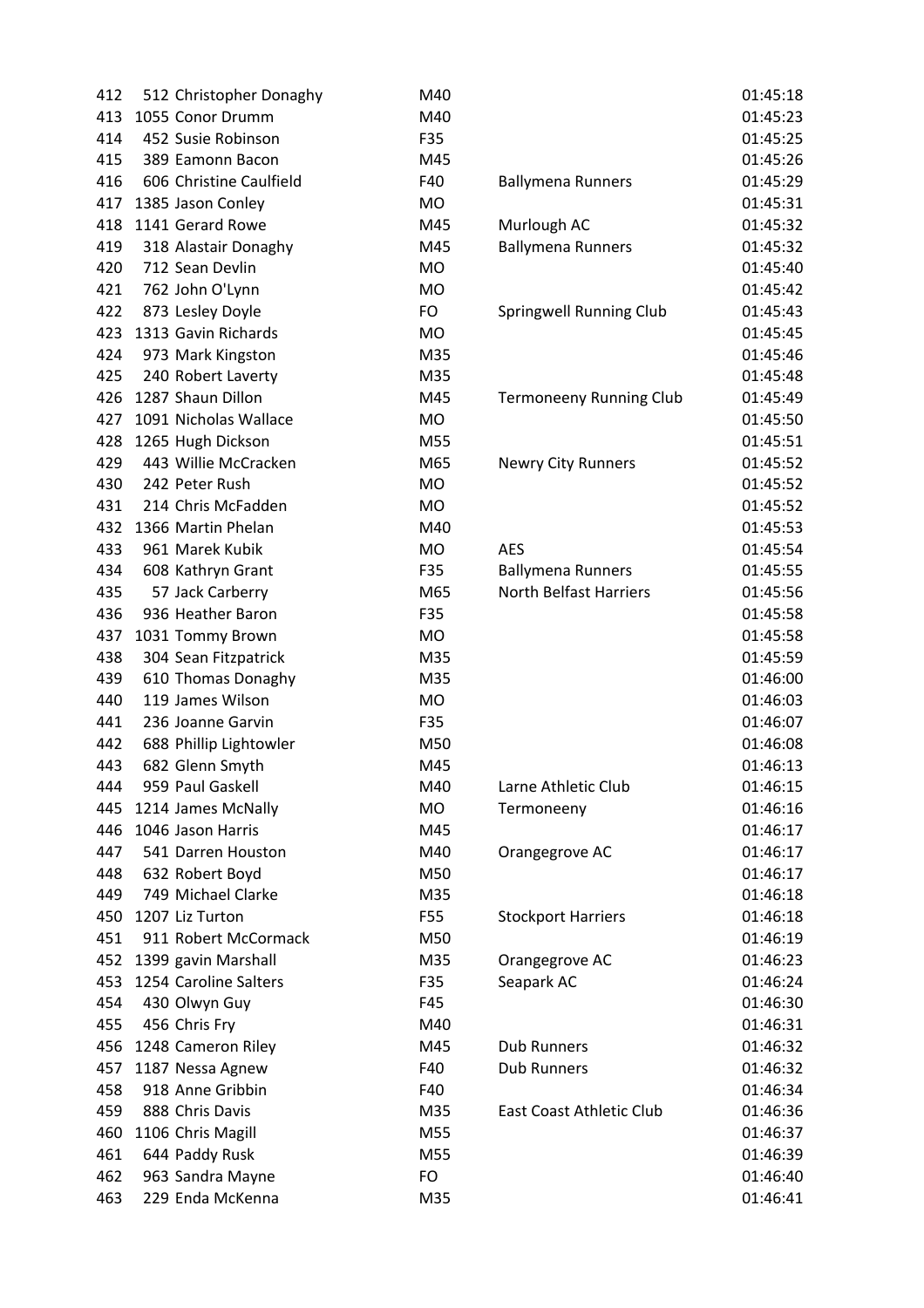| 464 | 1168 Luke Curran        | M35       |                               | 01:46:48 |
|-----|-------------------------|-----------|-------------------------------|----------|
| 465 | 10 DUNCAN MILLAR        | M40       | <b>Ballymena Runners</b>      | 01:46:53 |
| 466 | 268 Daniel Jack         | <b>MO</b> |                               | 01:46:54 |
| 467 | 282 Lea Vaughan         | M35       |                               | 01:47:07 |
| 468 | 971 Rod McCance         | <b>MO</b> |                               | 01:47:07 |
| 469 | 1369 James Quigg        | M45       |                               | 01:47:08 |
| 470 | 112 Paul Quinn          | <b>MO</b> |                               | 01:47:13 |
| 471 | 629 Andrew Denvir       | <b>MO</b> |                               | 01:47:16 |
| 472 | 902 John Donnelly       | M45       | <b>Ballymena Runners</b>      | 01:47:16 |
| 473 | 1014 Stephen Jones      | M50       |                               | 01:47:17 |
| 474 | 469 Alex Curran         | MO        |                               | 01:47:22 |
| 475 | 617 Sean McLernon       | <b>MO</b> |                               | 01:47:24 |
| 476 | 1137 Rhonda Brady       |           |                               | 01:47:24 |
| 477 | 343 Rodney Caldwell     | M40       |                               | 01:47:26 |
| 478 | 411 Alex Robertson      | M35       | East Coast Athletic Club      | 01:47:28 |
| 479 | 380 Michael Burton      | M40       |                               | 01:47:43 |
| 480 | 1150 Andrew Beattie     | M50       | Larne Athletic Club           | 01:47:52 |
| 481 | 50 Lynn McCullough      | F45       | <b>North Belfast Harriers</b> | 01:47:54 |
| 482 | 286 Chris Mcquillan     | M40       |                               | 01:47:57 |
| 483 | 837 John Knocker        | M55       | <b>Sperrin Harriers</b>       | 01:48:01 |
| 484 | 1063 Desy Metrustry     | M45       |                               | 01:48:07 |
| 485 | 1143 Laura McErlain     | <b>FO</b> | <b>Sperrin Harriers</b>       | 01:48:08 |
| 486 | 122 Stacey Thompson     | FO        |                               | 01:48:14 |
| 487 | 1003 Stephen Irvine     | M40       |                               | 01:48:14 |
| 488 | 285 Chris brock         | <b>MO</b> |                               | 01:48:16 |
| 489 | 1316 russell Kennedy    | M40       | Dromore Ac                    | 01:48:20 |
| 490 | 624 Luke Hanna          | <b>MO</b> |                               | 01:48:21 |
| 491 | 110 Thomas Linton       | M50       |                               | 01:48:21 |
| 492 | <b>787 RICHARD HAND</b> | M50       | Dromore AC                    | 01:48:21 |
| 493 | 1262 Trevor McIlhagga   | M40       |                               | 01:48:25 |
| 494 | 1203 Iain Bruce         | M45       |                               | 01:48:29 |
| 495 | 939 Marc Butler         | <b>MO</b> |                               | 01:48:33 |
| 496 | 1170 Jayne Annett       | FO        |                               | 01:48:34 |
| 497 | 1282 Emma Stewart       | FO        | <b>Ballymena Runners</b>      | 01:48:37 |
| 498 | 969 Barbara Mccluskey   | F40       |                               | 01:48:40 |
| 499 | 967 Colin Mccluskey     | M40       |                               | 01:48:40 |
| 500 | 1338 William Gillespie  | M35       |                               | 01:48:41 |
| 501 | 489 Finbar Clenaghan    | M35       |                               | 01:48:43 |
| 502 | 1049 Cecelia McCutcheon | F35       |                               | 01:48:45 |
| 503 | 1389 Peter Bell         | M35       |                               | 01:48:45 |
| 504 | 220 Mark Hanna          | M40       |                               | 01:48:47 |
| 505 | 321 Helen Murray        | F40       | Larne Athletic Club           | 01:48:48 |
| 506 | 823 Trudy Walls         | FO        | Springwell Running Club       | 01:48:49 |
| 507 | 396 Heather McIntosh    | F50       |                               | 01:48:49 |
| 508 | 2056 Liam McKernan      | M35       |                               | 01:48:51 |
| 509 | 167 Hannah Funnell      | <b>FO</b> | <b>North Belfast Harriers</b> | 01:48:54 |
| 510 | 613 Aidan Fields        | M40       |                               | 01:48:56 |
| 511 | 298 Leslie Murray       | M45       |                               | 01:49:04 |
| 512 | 170 Dessie Mulvenna     | M35       |                               | 01:49:09 |
| 513 | 500 Stuart McLean       | M40       |                               | 01:49:20 |
| 514 | 572 Jacqueline Maxwell  | F50       | Orangegrove AC                | 01:49:20 |
| 515 | 1208 Michael Kelso      | M50       |                               | 01:49:22 |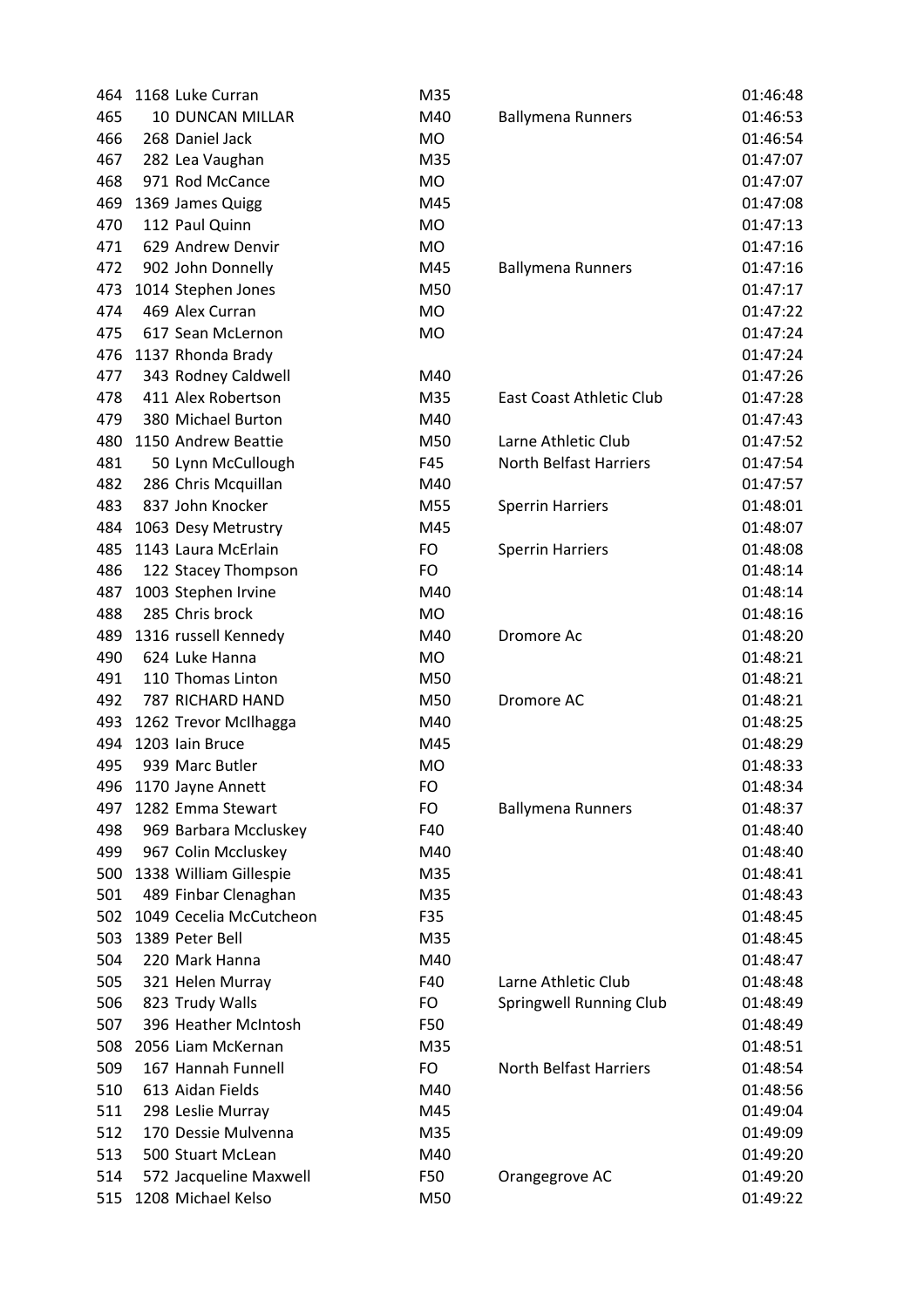| 516 | 731 Martin McCourt      | M40       |                               | 01:49:22 |
|-----|-------------------------|-----------|-------------------------------|----------|
| 517 | 467 Richard Astle       | M45       |                               | 01:49:24 |
| 518 | 1303 paul McIlduff      | M40       | <b>Carmen Runners</b>         | 01:49:26 |
| 519 | 773 Ali McAllister      | F45       | Springwell Running Club       | 01:49:26 |
| 520 | 218 Fiona Sutherland    | F40       |                               | 01:49:33 |
| 521 | 523 Julie McKimm        | F35       | Orangegrove AC                | 01:49:40 |
| 522 | 690 Ray McCaffrey       | M35       |                               | 01:49:40 |
| 523 | 243 amanda voss-rorke   | F45       |                               | 01:49:41 |
| 524 | 1257 Lisa Barrett       | FO        | <b>County Antrim Harriers</b> | 01:49:41 |
| 525 | 994 Ashleigh Collim     | FO        |                               | 01:49:42 |
| 526 | 611 Jason Reid          | <b>MO</b> | <b>North Belfast Harriers</b> | 01:49:42 |
| 527 | 1231 Jordan McAuley     | <b>MO</b> |                               | 01:49:43 |
| 528 | 244 Catherine Malloy    | F40       |                               | 01:49:46 |
| 529 | 1292 peter Rusk         | <b>MO</b> |                               | 01:49:50 |
| 530 | 370 Peter Wilson        | M40       |                               | 01:49:52 |
| 531 | 1342 Jonathan Logue     | <b>MO</b> |                               | 01:49:52 |
| 532 | 1276 Donna Owens        | F35       | Omagh Harriers AC             | 01:49:55 |
| 533 | 669 John Johnston       | M40       | <b>North Belfast Harriers</b> | 01:49:55 |
| 534 | 1293 Nigel Mcfarland    | M45       |                               | 01:49:57 |
| 535 | 164 Colm Cleary         | MO        |                               | 01:49:57 |
| 536 | 431 Richard Buchanan    | M45       |                               | 01:50:02 |
| 537 | 335 Gary Bell           | M45       |                               | 01:50:03 |
| 538 | 660 Mark McClelland     | M45       |                               | 01:50:03 |
| 539 | 1155 Ryan Logan         | M35       | <b>Ballymena Runners</b>      | 01:50:05 |
| 540 | 184 Lynda Gawley        | F40       |                               | 01:50:06 |
| 541 | 891 Joanna McArdle      | FO        | <b>Belfast Running Club</b>   | 01:50:08 |
| 542 | 481 Stephen Whelan      | M45       |                               | 01:50:10 |
| 543 | 309 Stephen Burton      | M35       |                               | 01:50:13 |
| 544 | 1340 Margurite Robinson | F45       | Murlough AC                   | 01:50:18 |
| 545 | 929 Nicolas Vierron     | MO        |                               | 01:50:19 |
| 546 | 1382 John Taylor        | M45       |                               | 01:50:19 |
| 547 | 466 Padraic Quinn       | M35       |                               | 01:50:20 |
| 548 | 26 John McGarvey        | M35       | North Down AC                 | 01:50:22 |
| 549 | 1072 Gillian Spiers     | FO        |                               | 01:50:23 |
| 550 | 676 Chris Doyle         | M35       |                               | 01:50:29 |
| 551 | 1184 Sarah Chestnutt    | F45       | Springwell Running Club       | 01:50:29 |
| 552 | 709 Richard McNeill     | MO        |                               | 01:50:30 |
| 553 | 224 Leo McGrenaghan     | M50       |                               | 01:50:37 |
| 554 | 13 Darren Moffett       | M40       | Orangegrove AC                | 01:50:38 |
| 555 | 788 Michael Adams       | <b>MO</b> |                               | 01:50:40 |
| 556 | 1269 Shauna Young       | FO        | <b>Sperrin Harriers</b>       | 01:50:41 |
| 557 | 619 Ian Thompson        | M40       |                               | 01:50:41 |
| 558 | 1233 John Crawford      | M40       |                               | 01:50:43 |
| 559 | 1185 Paula Urwin        | F35       | East Coast Athletic Club      | 01:50:43 |
| 560 | 915 Gerry Mcguckin      | M55       |                               | 01:50:51 |
| 561 | 830 George Bates        | M40       | <b>Grove Running Club</b>     | 01:50:51 |
| 562 | 133 Selina Roy          | FO        |                               | 01:50:52 |
| 563 | 69 Lynn Hardie          | F40       | <b>County Antrim Harriers</b> | 01:50:54 |
| 564 | 12 Aubrey McCrory       | M40       | Larne Athletic Club           | 01:50:55 |
| 565 | 647 JAMES BARR          | M40       |                               | 01:50:57 |
| 566 | 306 Kevin Gallagher     | M45       |                               | 01:51:04 |
| 567 | 256 Neil Dempster       | <b>MO</b> |                               | 01:51:06 |
|     |                         |           |                               |          |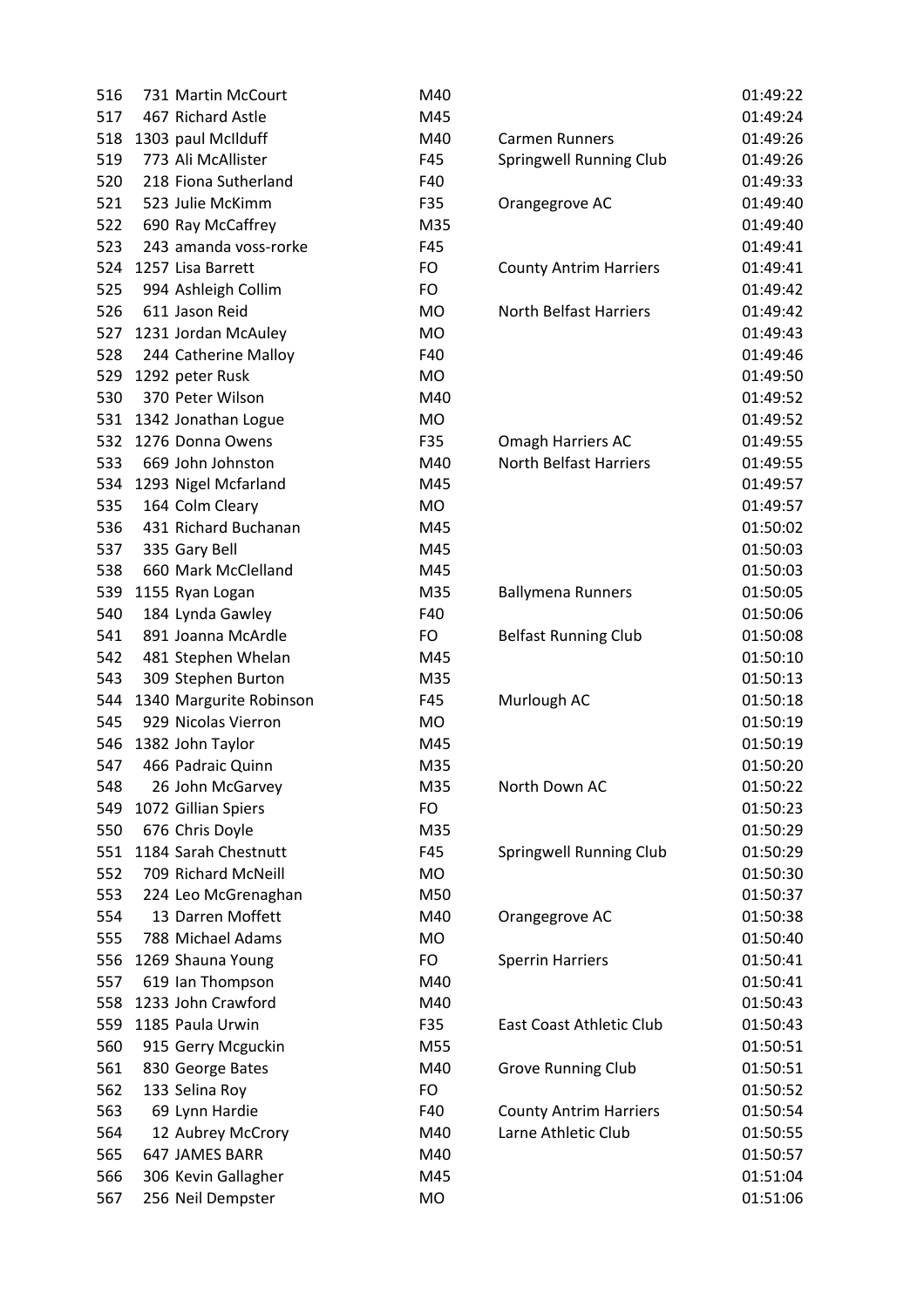| 568 | 382 Andrea Heslip         | F40       | Dromore AC                     | 01:51:09 |
|-----|---------------------------|-----------|--------------------------------|----------|
| 569 | 1040 Tony O'Loan          | M40       |                                | 01:51:10 |
| 570 | 105 Jonathan Davis        | <b>MO</b> |                                | 01:51:10 |
| 571 | 241 Andrew Steele         | M40       |                                | 01:51:12 |
| 572 | 1221 Stephen Knox         | M50       |                                | 01:51:15 |
| 573 | 1229 Damien Heaney        | <b>MO</b> |                                | 01:51:20 |
| 574 | 1302 Eithne McIlduff      | F35       | <b>Carmen Runners</b>          | 01:51:20 |
| 575 | 970 Wendy Mckeegan        | FO        |                                | 01:51:23 |
| 576 | 1344 Seosamh O'Giollain   | <b>MO</b> |                                | 01:51:26 |
| 577 | 76 Shane Caher            | M45       | <b>Ballina AC</b>              | 01:51:30 |
| 578 | 1005 Cathy Fraser         | F40       |                                | 01:51:31 |
| 579 | 1224 Ian McConnell        | M50       |                                | 01:51:32 |
| 580 | 283 Jeffrey Logan         | M45       |                                | 01:51:37 |
| 581 | 289 Lauren McMurtry       | <b>FO</b> |                                | 01:51:38 |
| 582 | 524 Amanda Jackson        | F35       | <b>Ballydrain Harriers</b>     | 01:51:38 |
| 583 | 253 Michael Baird         | M45       |                                | 01:51:40 |
| 584 | 1271 Declan McAllister    | M40       |                                | 01:51:41 |
| 585 | 420 Bronach McAuley       | F45       |                                | 01:51:46 |
| 586 | 1119 Paul Cordner         | M35       | Orangegrove AC                 | 01:51:46 |
| 587 | 1147 Karen McElroy        | F40       | <b>Sperrin Harriers</b>        | 01:51:47 |
| 588 | 93 Sharon Dickenson       | F35       | Orangegrove AC                 | 01:51:47 |
| 589 | 53 Peter Jack             | M55       | <b>TTC</b>                     | 01:51:51 |
| 590 | 1160 Jenni Morton         | F50       | Omagh Harriers AC              | 01:51:56 |
| 591 | 276 Stephen Dunn          | M40       |                                | 01:52:01 |
| 592 | 1191 Mieczyslaw Jurochnik | M45       | Drogheda & District AC         | 01:52:01 |
| 593 | 761 Lisa McCarron         | FO        |                                | 01:52:05 |
| 594 | 1054 Cameron Reid         | M55       |                                | 01:52:11 |
| 595 | 415 Selina Myles          | FO        | Orangegrove AC                 | 01:52:17 |
| 596 | 1026 Suneil Jain          | M35       |                                | 01:52:18 |
| 597 | 909 Debbie Brown          | F45       | <b>Albertville Harriers</b>    | 01:52:19 |
| 598 | 818 Edwin Oxlade          | M65       | Up and Runners                 | 01:52:24 |
| 599 | 1286 Gerard Henry         | M50       | <b>Termoneeny Running Club</b> | 01:52:26 |
| 600 | 1018 Nolan Logan          | M35       |                                | 01:52:26 |
| 601 | 444 MELVYN LOGAN          | M45       | <b>Ballymena Runners</b>       | 01:52:27 |
| 602 | 694 RODNEY MCLAUGHLIN     | M45       |                                | 01:52:27 |
| 603 | 441 Julie Young           | F40       | <b>County Antrim Harriers</b>  | 01:52:33 |
| 604 | 654 Ciaran Kearney        | M45       |                                | 01:52:38 |
| 605 | 882 Peter Coulter         | M45       | <b>Ballymena Runners</b>       | 01:52:39 |
| 606 | 163 KIERAN Duffy          | M50       |                                | 01:52:43 |
| 607 | 1237 Raymond Dempsey      | M50       |                                | 01:52:44 |
| 608 | 1068 Adrian Hill          | M50       |                                | 01:52:48 |
| 609 | 703 MICHAEL MCCARTNEY     | M50       |                                | 01:52:54 |
| 610 | 706 Brian Sinclair        | M40       |                                | 01:52:57 |
| 611 | 1273 Stepehen Thompson    | M35       | North Belfast Harriers         | 01:53:03 |
| 612 | 913 Muir Clark            | M45       |                                | 01:53:07 |
| 613 | 857 Amanda Kenny          | F45       | Lagan Valley AC                | 01:53:07 |
| 614 | 89 Gordy Speer            | M40       |                                | 01:53:10 |
| 615 | 1259 Phelim Mulholland    | M45       | <b>Termoneeny Running Club</b> | 01:53:11 |
| 616 | 1176 Colin Gilmore        | M45       | <b>County Antrim Harriers</b>  | 01:53:13 |
| 617 | 176 Barney McCann         | M45       |                                | 01:53:14 |
| 618 | 352 Jayne Mckeever        | F35       | <b>County Antrim Harriers</b>  | 01:53:15 |
| 619 | 595 Irene Downey          | F50       | <b>County Antrim Harriers</b>  | 01:53:17 |
|     |                           |           |                                |          |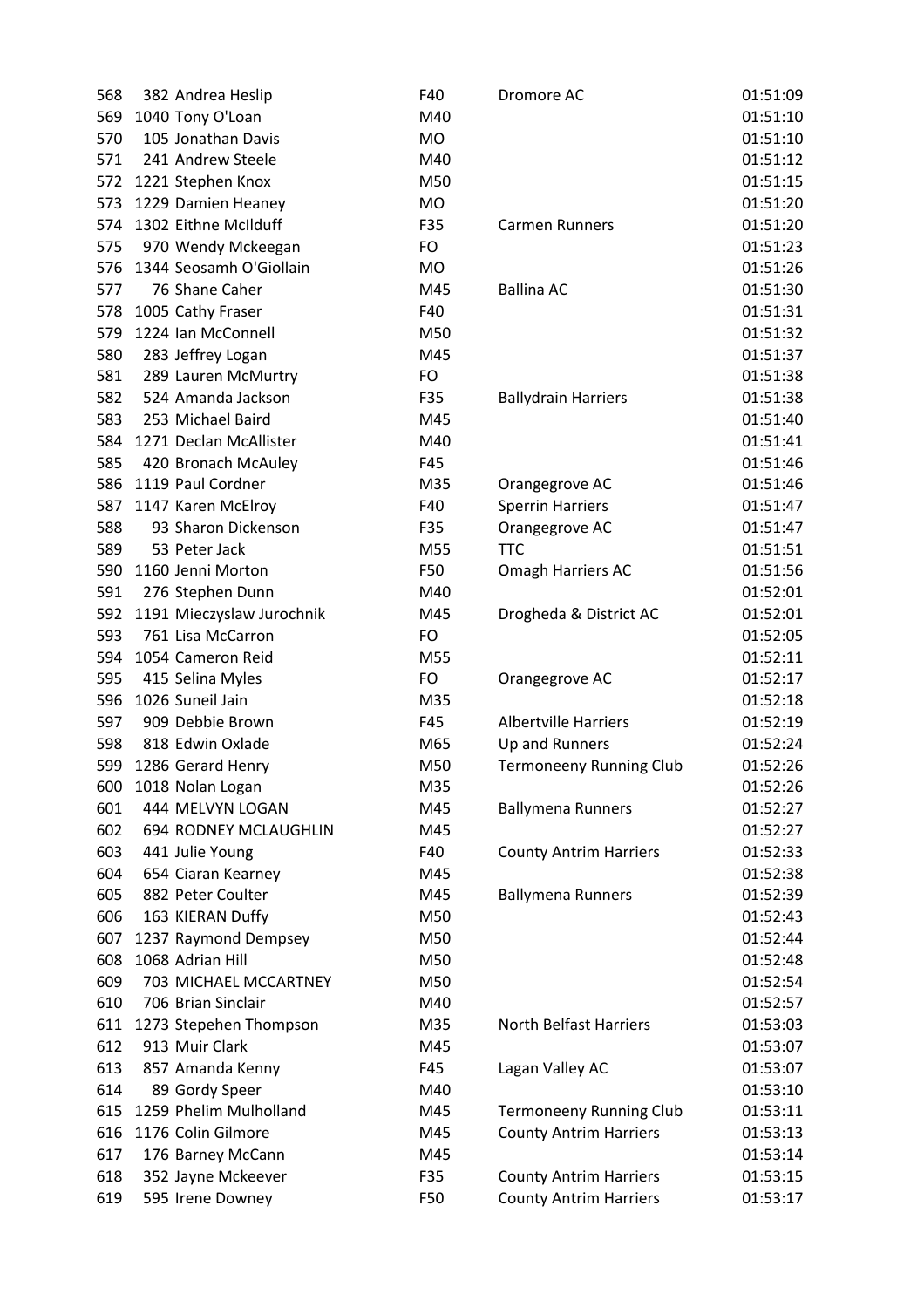| 620 | 636 Stevie Mckimm        | M40       |                               | 01:53:19 |
|-----|--------------------------|-----------|-------------------------------|----------|
| 621 | 493 Colin Hawkins        | M35       |                               | 01:53:24 |
| 622 | 42 Randall Smyth         | M55       | <b>County Antrim Harriers</b> | 01:53:25 |
| 623 | 604 Kate Moffett         | F35       | <b>Dub Runners</b>            | 01:53:27 |
| 624 | 1347 Paddy Duffin        | M50       | <b>Glens Runners</b>          | 01:53:32 |
| 625 | 451 Hugh Harrison        | M45       |                               | 01:53:33 |
| 626 | 944 Darren Lewis         | M45       |                               | 01:53:35 |
| 627 | 1146 Alison Kelly        | F35       | Springwell Running Club       | 01:53:35 |
| 628 | 1359 Mary Duffin         | F50       | <b>Glens Runners</b>          | 01:53:37 |
| 629 | 996 Laura Wilson         | <b>FO</b> |                               | 01:53:37 |
| 630 | 261 Andy Colhoun         | M35       |                               | 01:53:45 |
| 631 | 737 Philip Mccullagh     | M40       |                               | 01:53:48 |
| 632 | 1301 David Lyons Ewing   | <b>MO</b> |                               | 01:53:51 |
| 633 | 816 Nuala Devlin         | <b>FO</b> | <b>Ballycastle Runners</b>    | 01:53:53 |
| 634 | 269 Brenda Kearns        | F50       |                               | 01:53:53 |
| 635 | 416 Gillian Strudwick    | F35       | Seapark AC                    | 01:53:58 |
| 636 | 701 Colin McCrum         | M45       |                               | 01:54:02 |
| 637 | 368 Catie Bevington      | F35       |                               | 01:54:05 |
| 638 | 254 Alexander Mccullough | M40       |                               | 01:54:06 |
| 639 | 1108 Gina Baxter         | F35       | <b>Albertville Harriers</b>   | 01:54:07 |
| 640 | 1096 Kim Archibald       | <b>FO</b> | <b>Barn Runners</b>           | 01:54:08 |
| 641 | 374 Brigid Quinn         | F65       | <b>Ballymena Runners</b>      | 01:54:09 |
| 642 | 213 Tanya Curran         | F35       |                               | 01:54:13 |
| 643 | 808 Timothy Bacon        | M35       | <b>Valley Running Club</b>    | 01:54:13 |
| 644 | 949 Michael Strong       | <b>MO</b> |                               | 01:54:21 |
| 645 | 662 Mark Nicholl         | M45       |                               | 01:54:23 |
| 646 | 1228 Eamon Sheridan      | M50       |                               | 01:54:24 |
| 647 | 681 Shannon Clegg        | F35       |                               | 01:54:36 |
| 648 | 403 Alison Foster        | F40       | <b>Ballymena Runners</b>      | 01:54:38 |
| 649 | 666 David Murphy         | <b>MO</b> |                               | 01:54:43 |
| 650 | 1318 Peter Laverty       | M40       |                               | 01:54:47 |
| 651 | 397 Lyle Jackson         | M50       |                               | 01:54:47 |
| 652 | 503 Craig McKinley       | <b>MO</b> |                               | 01:54:48 |
| 653 | 284 Catherine Cauley     | FO        |                               | 01:54:49 |
| 654 | 1028 Clare Louise Rankin | FO        |                               | 01:54:49 |
| 655 | 23 Karen Hunter          | F45       | <b>Ballymena Runners</b>      | 01:54:50 |
| 656 | 195 Suzanne Kennedy      | F45       |                               | 01:54:50 |
| 657 | 1042 Andrew Harris       | M40       |                               | 01:54:53 |
| 658 | 798 Mark Welsh           | M35       | Seapark AC                    | 01:54:57 |
| 659 | 1145 Andrea Furey        | F35       | City of Derry Spartans        | 01:55:01 |
| 660 | 966 Dean Tonks           | M40       |                               | 01:55:01 |
| 661 | 1327 Gerard Doran        | <b>MO</b> | <b>Mater Harriers</b>         | 01:55:02 |
| 662 | 111 Louise Davies        | F35       |                               | 01:55:03 |
| 663 | 267 Gerard Sheridan      | M50       |                               | 01:55:04 |
| 664 | 264 Joseph Sheridan      | M50       |                               | 01:55:05 |
| 665 | 678 Sarah Fowler         | F35       |                               | 01:55:05 |
| 666 | 1311 Joseph McAllister   | <b>MO</b> | <b>CRC</b>                    | 01:55:10 |
| 667 | 215 AnnMarie Lappin      | F45       |                               | 01:55:11 |
| 668 | 257 Tim Khanna           | <b>MO</b> |                               | 01:55:13 |
| 669 | 471 Susanne McGrillen    | FO        |                               | 01:55:14 |
| 670 | 852 Patrick McCann       | <b>MO</b> |                               | 01:55:16 |
| 671 | 1019 adrian leonard      |           |                               |          |
|     |                          | M45       |                               | 01:55:18 |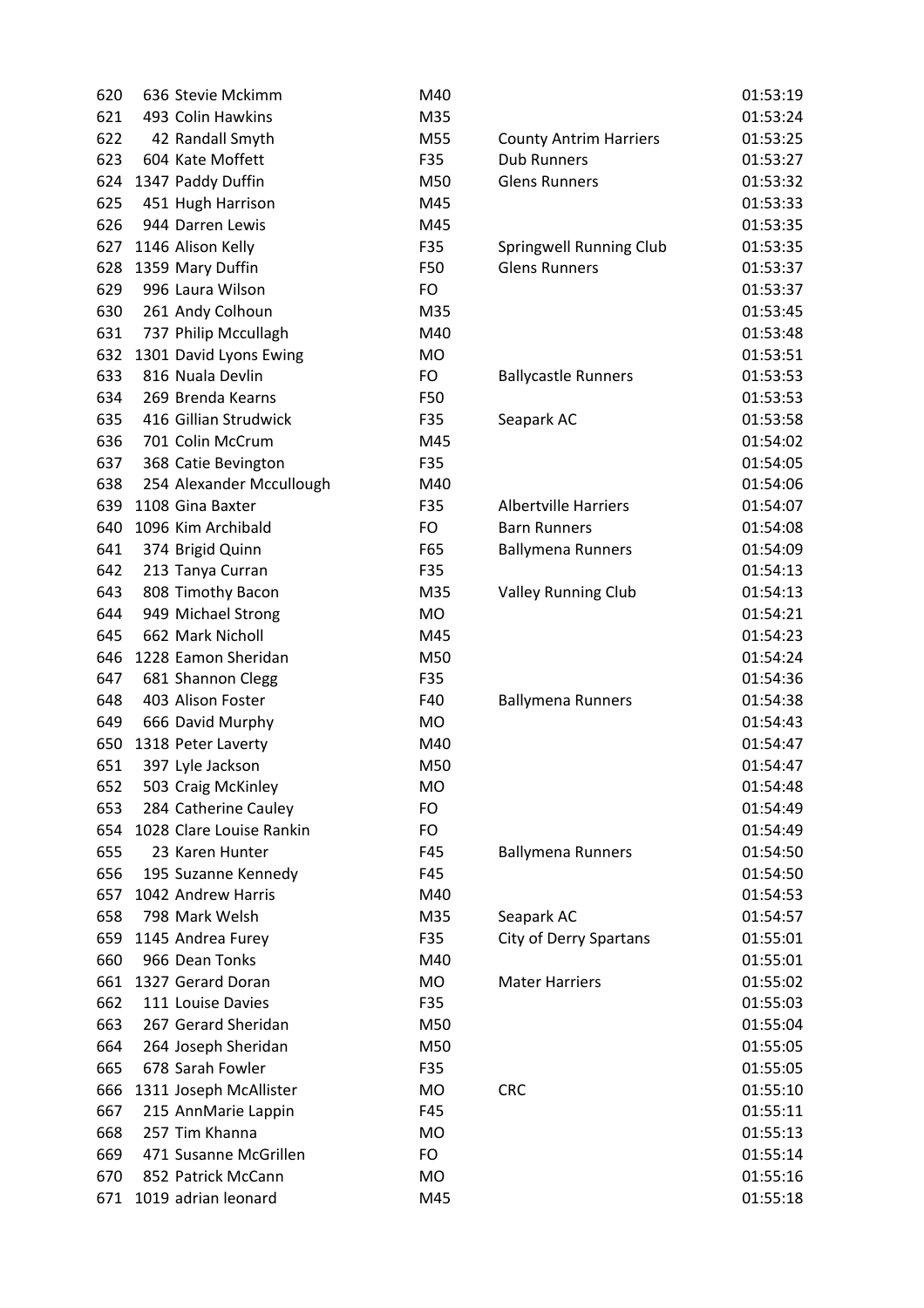| 672 | 432 Austin McLaughlin                  | M35       |                                 | 01:55:20 |
|-----|----------------------------------------|-----------|---------------------------------|----------|
| 673 | 300 Robert Hanlon                      | M45       |                                 | 01:55:20 |
| 674 | 638 Chris Bowman                       | M45       |                                 | 01:55:22 |
| 675 | 29 Amy Brown                           | <b>FO</b> | Durham City Harriers & AC       | 01:55:24 |
| 676 | 940 David Norwood                      | M45       |                                 | 01:55:26 |
| 677 | 549 Nicola Mathers                     | FO        | Murlough AC                     | 01:55:29 |
| 678 | 386 Ian Mcfall                         | M35       |                                 | 01:55:32 |
| 679 | 1375 Peter Ferguson                    | M35       |                                 | 01:55:34 |
| 680 | 633 Shauna Melaugh                     | F40       |                                 | 01:55:42 |
| 681 | 631 Nicola Sargent                     | F35       |                                 | 01:55:42 |
| 682 | 1392 Stpehen mcMullen                  | <b>MO</b> |                                 | 01:55:43 |
| 683 | 1125 John O'Hare                       | M55       | <b>North Belfast Harriers</b>   | 01:55:46 |
| 684 | 894 Sandy McDermott                    | M55       | <b>Ballymena Runners</b>        | 01:55:47 |
| 685 | 212 Steven Williamson                  | M50       |                                 | 01:55:54 |
| 686 | 779 Amanda Peoples                     | F45       | <b>East Coast Athletic Club</b> | 01:55:55 |
| 687 | 593 Wesley Wallace                     | M50       | Seapark AC                      | 01:55:55 |
| 688 | 144 Patricia Thompson                  | F45       |                                 | 01:55:59 |
| 689 | 976 Ian Courtney                       | M35       |                                 | 01:55:59 |
| 690 | 1255 Gareth Erwin                      | <b>MO</b> |                                 | 01:56:03 |
| 691 | 972 Clifford Stewart                   | <b>MO</b> |                                 | 01:56:03 |
| 692 | 127 Glenn Porter                       | <b>MO</b> |                                 | 01:56:06 |
| 693 | 470 Alvaro Usero                       | <b>MO</b> |                                 | 01:56:08 |
| 694 | 189 Billy Crawford                     | M45       |                                 | 01:56:09 |
| 695 | 203 Darren Caulfield                   | <b>MO</b> |                                 | 01:56:10 |
| 696 | 2 Zdzislaw Malkinski                   | M65       | Orangegrove AC                  | 01:56:12 |
| 697 | 733 James Mckay                        | <b>MO</b> |                                 | 01:56:14 |
| 698 | 867 Peter Mcclelland                   | <b>MO</b> |                                 | 01:56:16 |
| 699 | 1059 Sinead Jackson                    | F40       |                                 | 01:56:21 |
| 700 | 171 Ann Clancy                         | <b>FO</b> |                                 | 01:56:22 |
| 701 | 663 Colm Ross                          | M55       |                                 | 01:56:25 |
| 702 | 588 Alison Magill                      | F45       | Larne Athletic Club             | 01:56:29 |
| 703 | 880 Carol Clarke                       | F45       | <b>East Coast Athletic Club</b> | 01:56:33 |
| 704 | 724 Steven Penny                       | <b>MO</b> |                                 | 01:56:36 |
| 705 | 655 Brendan Miskelly                   | M40       |                                 | 01:56:37 |
| 706 | 367 Eileen Lyttle                      | F40       |                                 | 01:56:46 |
| 707 | 35 Rachel Lloyd                        | F35       | <b>County Antrim Harriers</b>   | 01:56:48 |
| 708 | 563 Declan O'Hara                      | M45       |                                 | 01:56:51 |
| 709 | 598 Hugo Carlin                        | M55       |                                 | 01:56:54 |
| 710 | 802 Miceal Haughian                    | MO        | Murlough AC                     | 01:56:54 |
| 711 | 630 Michael Sloan                      | M45       |                                 | 01:56:59 |
| 712 | 763 Andy Montgomery                    | M45       |                                 | 01:57:03 |
| 713 | 557 Ronnie Johnston                    | M50       | <b>Enniskillen Running Club</b> | 01:57:03 |
| 714 | 581 Karen Ritchie                      | F40       | <b>Ballymena Runners</b>        | 01:57:04 |
| 715 | 301 Conor Connolly                     | M40       |                                 | 01:57:10 |
| 716 | 928 Neil Falls                         | MO        |                                 | 01:57:10 |
| 717 | 1030 Geoff Ferris                      | M50       |                                 | 01:57:26 |
| 718 | 974 Gary Beattie                       | M50       |                                 | 01:57:29 |
| 719 |                                        | F45       |                                 | 01:57:39 |
| 720 | 747 Maura Corry<br>740 Christine Nagle | F45       |                                 | 01:57:39 |
| 721 |                                        | M35       |                                 | 01:57:40 |
| 722 | 634 Hugh O'neill<br>1192 Elaine Ditty  | F40       | <b>Barn Runners</b>             | 01:57:42 |
|     |                                        |           |                                 |          |
| 723 | 1393 Craig Johnston                    | MO        |                                 | 01:57:42 |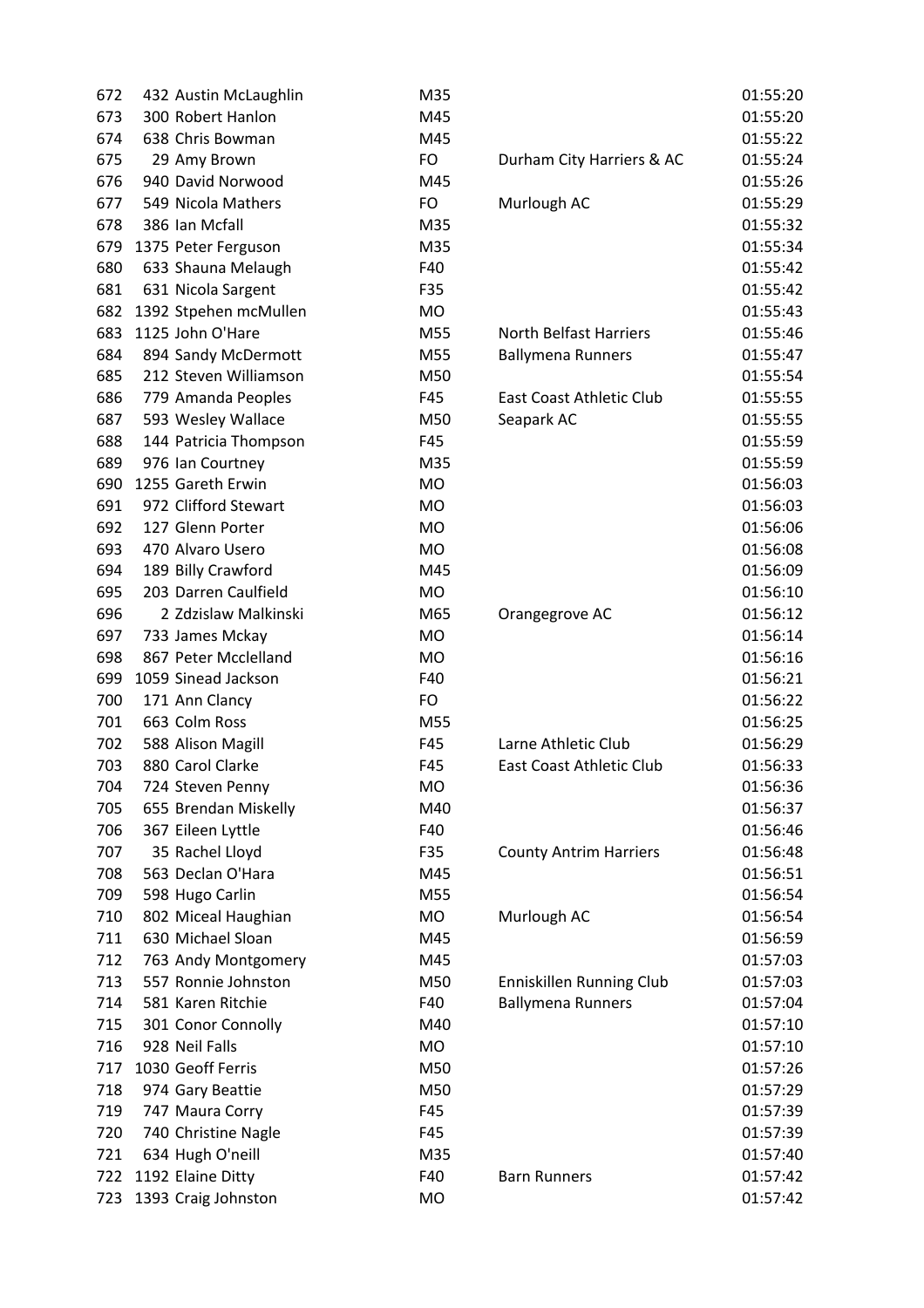| 724 | 926 Andrew Owens        | <b>MO</b> |                                 | 01:57:44 |
|-----|-------------------------|-----------|---------------------------------|----------|
| 725 | 1350 Tony McKillop      | MO        |                                 | 01:57:45 |
| 726 | 917 Colin McIlveen      | M50       |                                 | 01:57:49 |
| 727 | 1365 Janrt Toal         | F45       | North Down AC                   | 01:57:50 |
| 728 | 789 Lisa Leonard        | F40       | North Down AC                   | 01:57:51 |
| 729 | 1236 Colleen Massey     | FO        |                                 | 01:57:52 |
| 730 | 1075 Alan Greer         | <b>MO</b> |                                 | 01:58:00 |
| 731 | 410 Donna Brolly        | F40       | Springwell Running Club         | 01:58:01 |
| 732 | 1097 Alan Glover        | M40       | <b>East Coast Athletic Club</b> | 01:58:01 |
| 733 | 734 John Stewart        | M40       |                                 | 01:58:04 |
| 734 | 302 Lucy Glover         | FO        |                                 | 01:58:04 |
| 735 | 520 John Cochrane       | M45       |                                 | 01:58:05 |
| 736 | 1346 Patrick Irvine     | <b>MO</b> | <b>Glens Runners</b>            | 01:58:06 |
| 737 | 433 Shauna McKenny      | F35       | Murlough AC                     | 01:58:07 |
| 738 | 323 Andrew Smyth        | M50       | Seapark AC                      | 01:58:12 |
| 739 | 48 Ricky Mann           | M40       | Larne Athletic Club             | 01:58:13 |
| 740 | 1069 Grainne Taggart    | FO        |                                 | 01:58:13 |
| 741 | 193 Ella Kitto          | FO        |                                 | 01:58:14 |
| 742 | 869 Orla McCambridge    | FO        | <b>North Belfast Harriers</b>   | 01:58:16 |
| 743 | 736 Keith Hanna         | M40       |                                 | 01:58:16 |
| 744 | 303 Kristin Stirling    | FO        |                                 | 01:58:18 |
| 745 | 473 Robert McElhome     | M40       |                                 | 01:58:19 |
| 746 |                         |           |                                 | 01:58:20 |
| 747 | 881 Geraldine Coyle     | F40       | <b>Dub Runners</b>              | 01:58:20 |
| 748 | 810 Liam Stewart        | <b>MO</b> |                                 | 01:58:22 |
| 749 | 2055 Brian Creighton    | M45       |                                 | 01:58:22 |
| 750 | 18 Karen Poag           | F35       | Seapark AC                      | 01:58:23 |
| 751 | 505 Nichola Henderson   | F35       |                                 | 01:58:23 |
| 752 | 599 Cathy Burke         | F35       | East Down AC                    | 01:58:24 |
| 753 | 316 Archie McCormick    | M50       | <b>Ballymena Runners</b>        | 01:58:25 |
| 754 | 1056 Lynda Shannon      | F45       |                                 | 01:58:25 |
| 755 | 546 Roisin McConnell    | F40       | Seapark AC                      | 01:58:26 |
| 756 | 995 Eithne Murphy       | F50       |                                 | 01:58:29 |
| 757 | 804 Kerri-Anne Kearney  | FO        | Larne Athletic Club             | 01:58:31 |
| 758 | 904 NUALA GROGAN        | F45       | <b>Carmen Runners</b>           | 01:58:32 |
| 759 | 1186 Aurla McLoughlin   | F35       | East Down AC                    | 01:58:33 |
| 760 | 919 Marcella Turley     | F45       |                                 | 01:58:37 |
| 761 | 1383 Paul O'Hare        | M50       | <b>NICS AC</b>                  | 01:58:40 |
| 762 | 554 Verity Cornford     | F35       | Orangegrove AC                  | 01:58:43 |
| 763 | 484 David Smyth         | <b>MO</b> |                                 | 01:58:46 |
| 764 | 596 Liz O'hagan         | F40       | East Down AC                    | 01:58:46 |
| 765 | 691 Deborah Surgenor    | F40       |                                 | 01:58:51 |
| 766 | 955 Heather Baxter      | F45       | Larne Athletic Club             | 01:58:51 |
| 767 | 958 Dan Magill          | M35       | Larne Athletic Club             | 01:58:52 |
| 768 | 1159 Anne McCormick     | F50       | Murlough AC                     | 01:58:58 |
| 769 | 181 Chris Prior         | M40       |                                 | 01:58:59 |
| 770 | 342 Kelly Caldwell      | F35       |                                 | 01:59:00 |
| 771 | 488 Diane Lowe          | F40       |                                 | 01:59:06 |
| 772 | 1002 Brendan Wright     | M40       |                                 | 01:59:09 |
| 773 | 1027 Paschal O'Sullivan | M45       |                                 | 01:59:19 |
| 774 | 614 Danielle Kerr       | <b>FO</b> |                                 | 01:59:22 |
| 775 | 165 EDEL DUNLOP         | F50       |                                 | 01:59:30 |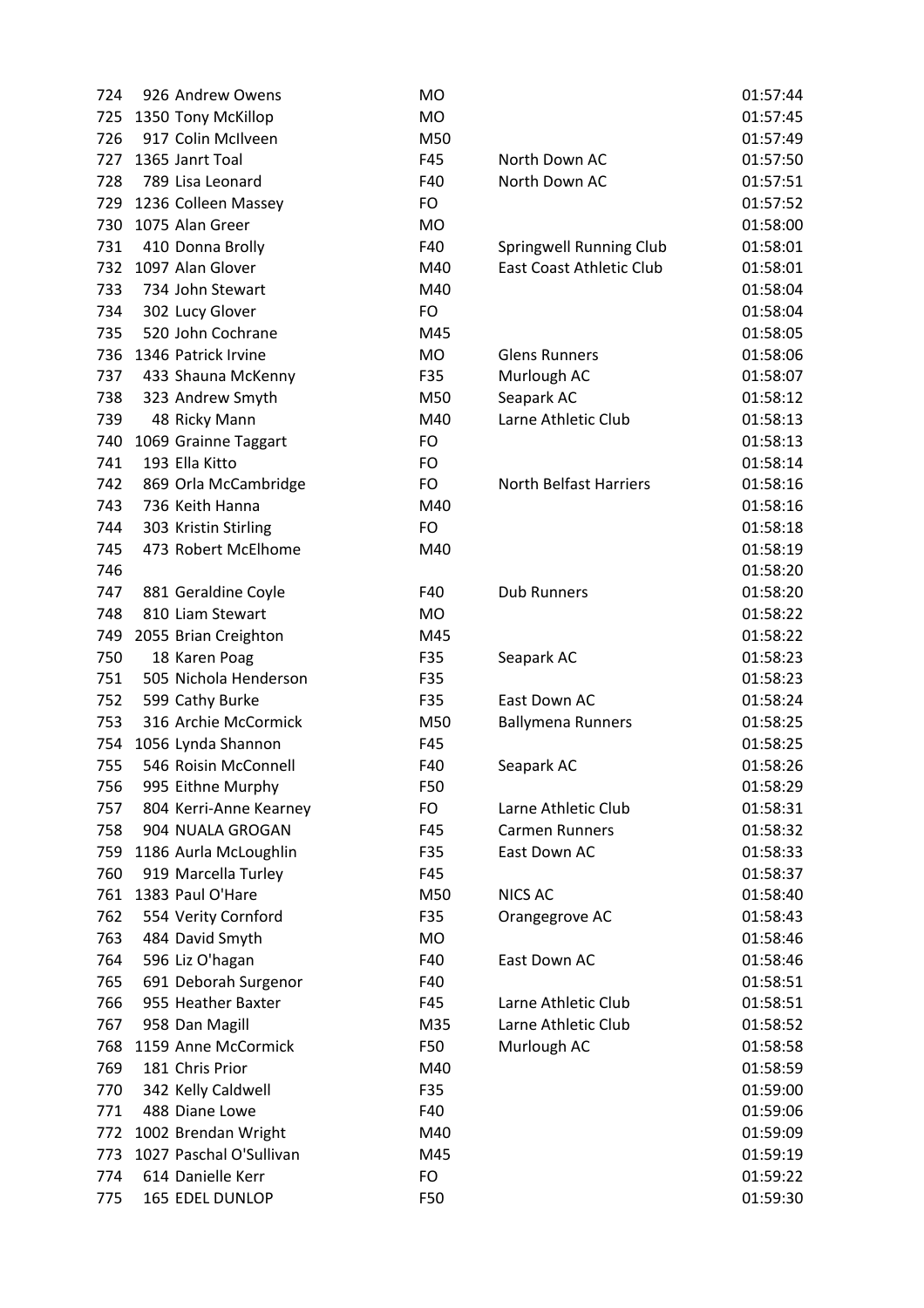| 776 | 1036 Fionnuala Flynn    | FO        |                           | 01:59:31 |
|-----|-------------------------|-----------|---------------------------|----------|
| 777 | 388 Peter Forrester     | <b>MO</b> |                           | 01:59:35 |
| 778 | 24 Paul Cassidy         | M35       | St Peter's AC Lurgan      | 01:59:41 |
| 779 | 1033 Adrian Walker      | <b>MO</b> |                           | 01:59:42 |
| 780 | 1387 Richard Willis     | <b>MO</b> |                           | 01:59:43 |
| 781 | 692 Roisin O'Boyle      | F40       |                           | 01:59:44 |
| 782 | 1270 John McCormick     | M50       | Lunchtime Legends         | 01:59:48 |
| 783 | 113 Angela Campbell     | F45       | East Coast Athletic Club  | 01:59:50 |
| 784 | 173 Kieran Henry        | M50       |                           | 01:59:53 |
| 785 | 1062 Adrian Eland       | M45       |                           | 01:59:54 |
| 786 | 508 Clare Carson        | F40       |                           | 01:59:55 |
| 787 | 509 Kevin Kelly         | M40       |                           | 01:59:55 |
| 788 | 1235 Gabriel Crawford   | M60       |                           | 02:00:02 |
| 789 | 1164 Danielle McCluskey | FO        | Larne Athletic Club       | 02:00:07 |
| 790 | 534 Gary Spence         | M35       | <b>Ballymena Runners</b>  | 02:00:08 |
| 791 | 1089 Adrian Aicken      | M40       |                           | 02:00:09 |
| 792 | 399 Sharon Spence       | F40       | Larne Athletic Club       | 02:00:10 |
| 793 | 777 Elaine Hall         | F40       | Larne Athletic Club       | 02:00:10 |
| 794 | 1274 Gary Mason         | M35       |                           | 02:00:12 |
| 795 | 487 Michael Mangel      | <b>MO</b> |                           | 02:00:15 |
| 796 | 425 Keith Hetherington  | M40       |                           | 02:00:16 |
| 797 | 22 Karen Waring         | F40       | Seapark AC                | 02:00:18 |
| 798 | 395 Steven Moore        | M35       | Orangegrove AC            | 02:00:18 |
| 799 | 1220 Lesley Robinson    | F35       | East Coast Athletic Club  | 02:00:19 |
| 800 | 1175 STEPHEN SMYTH      | M45       | East Coast Athletic Club  | 02:00:19 |
| 801 | 1085 Claire Chambers    | F35       |                           | 02:00:23 |
| 802 | 271 Jane McEvoy         | F40       |                           | 02:00:24 |
| 803 | 1071 Emma Annett        | <b>FO</b> |                           | 02:00:24 |
| 804 | 94 Francis Kelly        | M45       |                           | 02:00:27 |
| 805 | 851 Davy Skelly         | M50       |                           | 02:00:33 |
| 806 | 1314 Cheryl johnston    | <b>FO</b> | Carrickfergus Boxing Acad | 02:00:38 |
| 807 | 1307 Hank Ross          | M35       |                           | 02:00:38 |
| 808 | 486 Ralph Lavery        | M35       |                           | 02:00:41 |
| 809 | 968 Alan McKittrick     | M40       |                           | 02:00:42 |
| 810 | 130 Dom Dorris          | M35       |                           | 02:00:44 |
| 811 | 980 Paul Lyons          | M45       |                           | 02:00:51 |
| 812 | 859 KELLY COURTNEY      | F35       | <b>Ballymena Runners</b>  | 02:00:54 |
| 813 | 576 Noleen Ervine       | F40       | <b>Ballymena Runners</b>  | 02:00:54 |
| 814 | 407 Adrienn Csermak     | F35       |                           | 02:00:54 |
| 815 | 1183 Paul Clements      | M40       | East Coast Athletic Club  | 02:00:59 |
| 816 | 1136 Rhonda Wallace     | F40       | Larne Athletic Club       | 02:01:03 |
| 817 | 912 TANITH BARNES       | FO        |                           | 02:01:04 |
| 818 | 332 Helen Mccormack     | FO        | <b>Ballymena Runners</b>  | 02:01:10 |
| 819 | 1041 Ciaran Hitchen     | <b>MO</b> |                           | 02:01:13 |
| 820 | 871 Sonya Boal          | F35       |                           | 02:01:14 |
| 821 | 463 Alan Hamilton       | M35       |                           | 02:01:21 |
| 822 | 114 Scott Whitear       | <b>MO</b> |                           | 02:01:22 |
| 823 | 361 Peter Boyce         | M40       |                           | 02:01:24 |
| 824 | 1215 Colin Fisher       | M55       |                           | 02:01:25 |
| 825 | 574 Anne McCusker       | FO        | Banbridge AC              | 02:01:27 |
| 826 | 1213 Alexander Plumb    | M45       | East Coast Athletic Club  | 02:01:29 |
| 827 | 157 Andrea Sweetlove    | F35       |                           | 02:01:32 |
|     |                         |           |                           |          |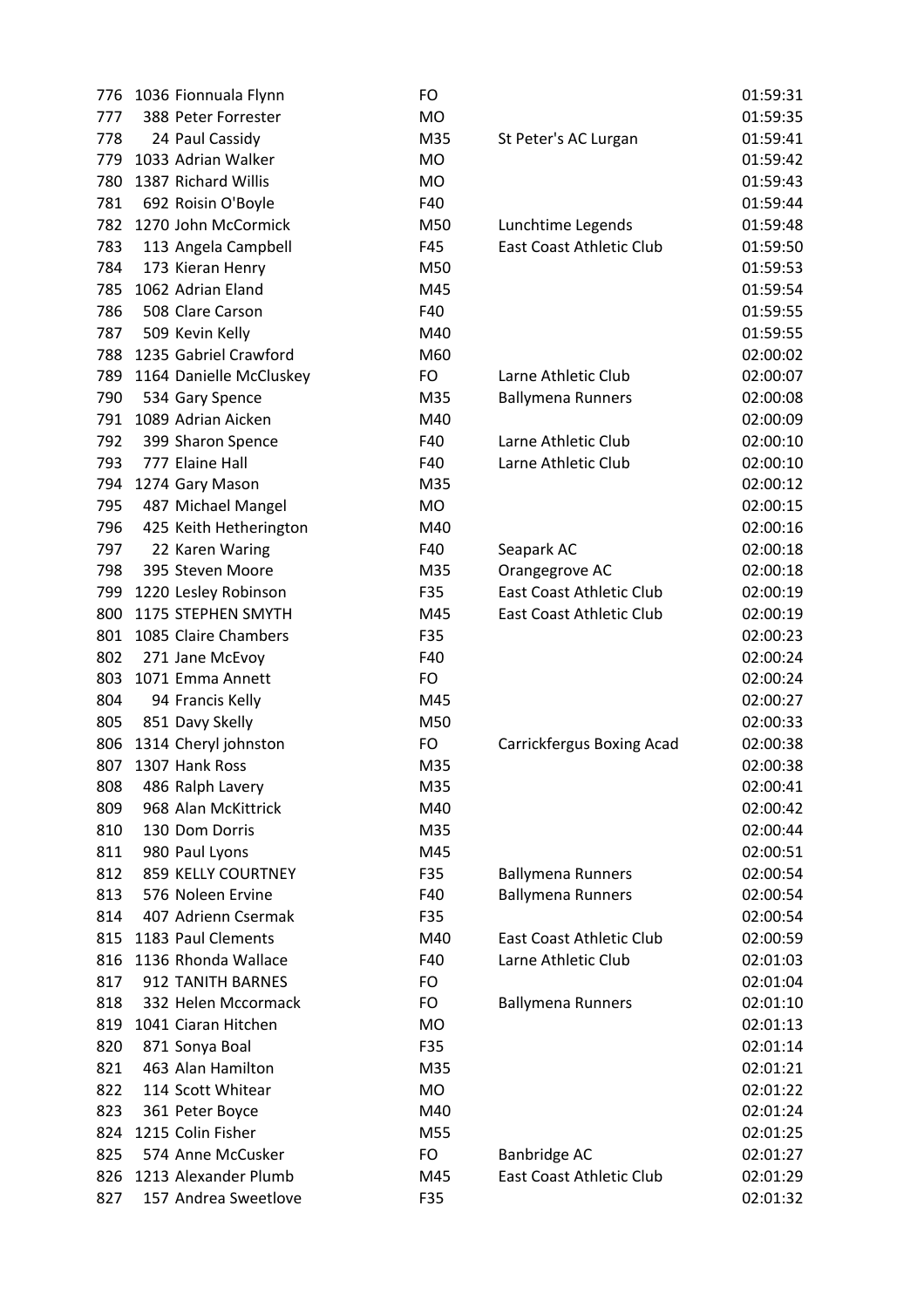| 828 | 270 Charles Meban       | M65       |                                | 02:01:34 |
|-----|-------------------------|-----------|--------------------------------|----------|
| 829 | 661 Roisin Mcaleer      | F35       |                                | 02:01:36 |
| 830 | 562 Emma Mulvenna       | <b>FO</b> |                                | 02:01:37 |
| 831 | 19 Josephine Randle     | FO        | <b>Ballymena Runners</b>       | 02:01:37 |
| 832 | 458 Cathy Robson        | F45       |                                | 02:01:42 |
| 833 | 1111 Robin Hill         | M45       | <b>Ballymena Runners</b>       | 02:01:42 |
| 834 | 317 Sharon corken       | F35       | Orangegrove AC                 | 02:01:50 |
| 835 | 745 Frances Gault       | F45       |                                | 02:01:51 |
| 836 | 393 Paul Walker         | M35       |                                | 02:01:54 |
| 837 | 427 Iain Johnston       | M40       |                                | 02:01:56 |
| 838 | 1356 Cheryl Shaw        | F35       |                                | 02:01:57 |
| 839 | 1320 S Mason            | M40       |                                | 02:01:59 |
| 840 | 683 Andrew Young        | M35       |                                | 02:02:01 |
| 841 | 768 James Ramsey        | M55       |                                | 02:02:01 |
| 842 | 726 David Evans         | <b>MO</b> |                                | 02:02:08 |
| 843 | 52 Karen McConnell      | FO        | East Coast Athletic Club       | 02:02:08 |
| 844 | 686 David Barbour       | M35       |                                | 02:02:08 |
| 845 | 943 Hannah Lavery       | <b>FO</b> |                                | 02:02:08 |
| 846 | 887 Bernie Regan        | F50       | Larne Athletic Club            | 02:02:09 |
| 847 | 327 Carla Fowley        | F35       | <b>Sperrin Harriers</b>        | 02:02:09 |
| 848 | 326 Nicola Rea          | F40       | <b>Sperrin Harriers</b>        | 02:02:09 |
| 849 | 202 Philip McQuillan    | <b>MO</b> |                                | 02:02:10 |
| 850 | 791 Patrick Mc Erlean   | M45       | <b>Termoneeny Running Club</b> | 02:02:12 |
| 851 | 1238 John Buckley       | M50       |                                | 02:02:15 |
| 852 | 1397 Joanne O'Doherty   | F40       |                                | 02:02:17 |
| 853 | 1195 Martin Doherty     | M35       | Orangegrove AC                 | 02:02:18 |
| 854 | 649 Moira Laverty       | FO        |                                | 02:02:19 |
| 855 | 1391 Jan Lucas          | <b>MO</b> | Hickey's Harriers              | 02:02:20 |
| 856 | 461 Rory McGill         | <b>MO</b> |                                | 02:02:21 |
| 857 | 239 Hazel Calderwood    | F40       |                                | 02:02:26 |
| 858 | 362 Paul McDaid         | M40       |                                | 02:02:28 |
| 859 | 373 Benjamin McFadden   | <b>MO</b> |                                | 02:02:29 |
| 860 | 344 Damian Fay          | МO        |                                | 02:02:34 |
| 861 | 496 David Mccombe       | M35       |                                | 02:02:41 |
| 862 | 483 Paul Humphreys      | M35       |                                | 02:02:42 |
| 863 | 1240 David McGimpsey    | M60       |                                | 02:02:44 |
| 864 | 63 Charlene Robinson    | FO        | Larne Athletic Club            | 02:02:49 |
| 865 | 61 Kellie Connor        | FO        | Larne Athletic Club            | 02:02:49 |
| 866 | 952 Stephen Bustard     | <b>MO</b> |                                | 02:02:50 |
| 867 | 121 Allan McCullough    | <b>MO</b> |                                | 02:02:51 |
| 868 | 446 Kieran Cooke        | <b>MO</b> | Springwell Running Club        | 02:02:51 |
| 869 | 437 Francis Tumelty     | M40       | East Down AC                   | 02:02:54 |
| 870 | 436 Carmel Tumelty      | F45       | East Down AC                   | 02:02:54 |
| 871 | 27 Jill Boal            | F50       |                                | 02:03:03 |
| 872 | 1380 Nolan Andrews      | M35       |                                | 02:03:08 |
| 873 | 656 Ian Morrow          | MO        |                                | 02:03:16 |
| 874 | 908 Ursula Harper       | F50       | Springwell Running Club        | 02:03:18 |
| 875 | 983 Stefanie Eisenstadt | FO        |                                | 02:03:19 |
| 876 | 895 Paula Lorimer       | F35       | Ballymena                      | 02:03:20 |
| 877 | 166 Stephen Watters     | M35       |                                | 02:03:22 |
| 878 | 713 Robert McDowell     | M45       |                                | 02:03:23 |
| 879 | 985 STEPHEN DUGAN       | M45       |                                | 02:03:30 |
|     |                         |           |                                |          |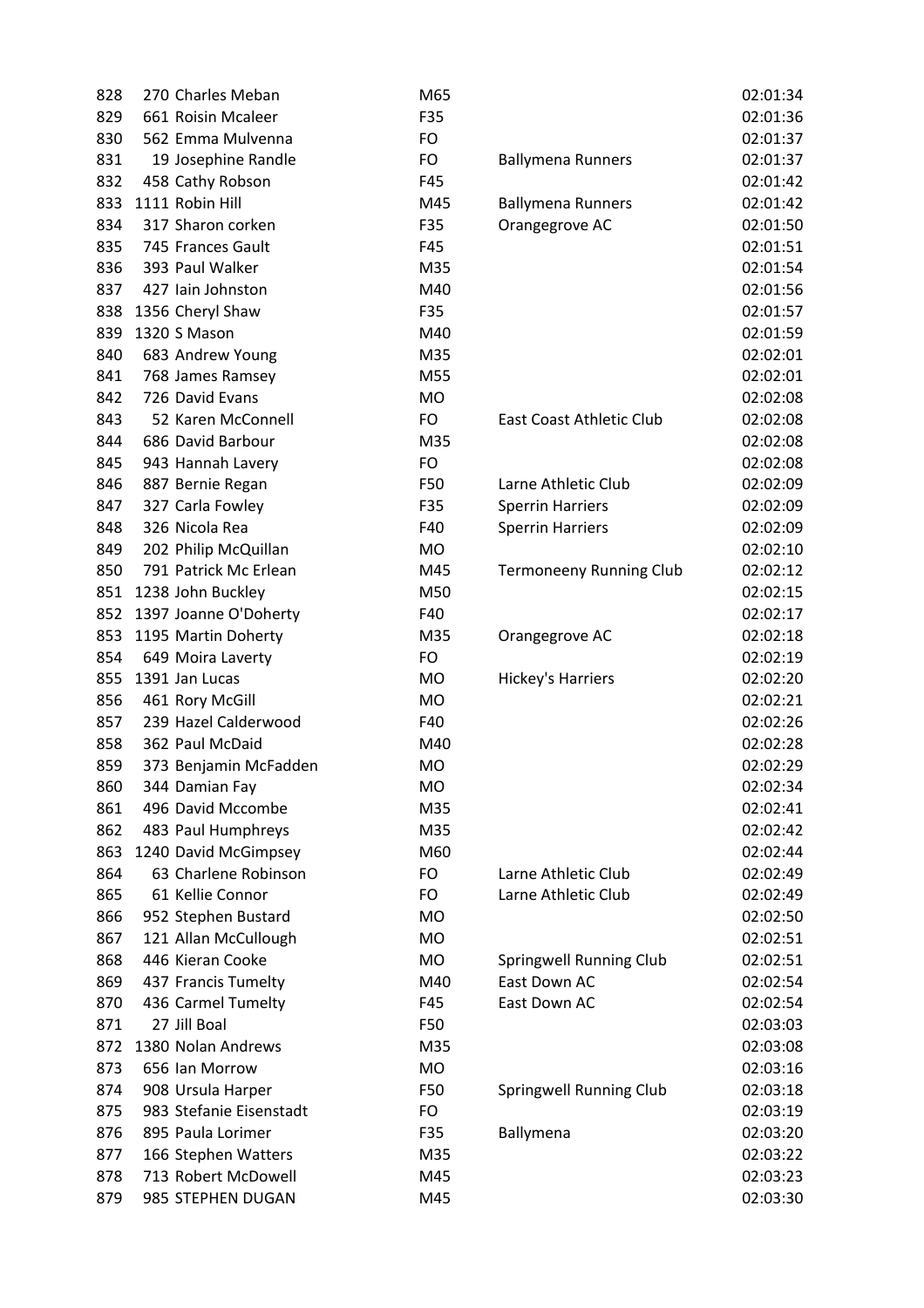| 880 | 507 Michelle Knight        | F45       |                          | 02:03:33 |
|-----|----------------------------|-----------|--------------------------|----------|
| 881 | 704 Alison Allen           | F55       |                          | 02:03:33 |
| 882 | 924 Mark Grain             | M40       |                          | 02:03:42 |
| 883 | 128 Joe McCollam           | MO        |                          | 02:03:43 |
| 884 | 143 Tony Kearley           | M45       |                          | 02:03:49 |
| 885 | 150 Carol McClenahan       | F60       |                          | 02:03:54 |
| 886 | 1384 David McQuilken       | <b>MO</b> |                          | 02:03:56 |
| 887 | 621 Martin Campbell        | M60       |                          | 02:03:57 |
| 888 | 1309 Emma Lennox           | FO        |                          | 02:03:59 |
| 889 | 360 Andrea Wylie           | F45       | <b>Ballymena Runners</b> | 02:04:01 |
| 890 | 522 Neal Watson            | MO        |                          | 02:04:06 |
| 891 | 521 Jonathan Watson        | <b>MO</b> |                          | 02:04:06 |
| 892 | 1051 Colin Haddick         | M65       |                          | 02:04:11 |
| 893 | 287 Sonya Mac              | F35       |                          | 02:04:13 |
| 894 | 628 Anthony McKenna        | M40       |                          | 02:04:16 |
| 895 | 198 Hayley Sherwin         | FO        |                          | 02:04:17 |
| 896 | 457 Gillian Beggs          | F35       |                          | 02:04:20 |
| 897 | 1073 Mark Catherwood       | M40       |                          | 02:04:35 |
| 898 | 925 Declan O'Rourke        | M45       |                          | 02:04:35 |
| 899 | 1053 Neil Bratton          | M35       |                          | 02:04:44 |
| 900 | 174 Bria Gaw               | M40       |                          | 02:04:47 |
| 901 | 459 Andrea Pennie          | F40       |                          | 02:04:47 |
| 902 | 1328 Collesa Brown         | FO        |                          | 02:04:51 |
| 903 | 1022 Niall Caldwell        | <b>MO</b> |                          | 02:04:54 |
| 904 | 689 Lisa Doherty           | FO        |                          | 02:04:54 |
| 905 | 907 Ruth Aiken             | F35       | <b>Ballymena Runners</b> | 02:04:57 |
| 906 | 47 Lisa McClean            | F40       | <b>Ballymena Runners</b> | 02:04:59 |
| 907 | 815 Laura McAllister       | FO        | Larne Athletic Club      | 02:05:02 |
| 908 | 1021 Cecilia Daly          | F40       |                          | 02:05:09 |
| 909 | 263 Jonathan Gibson        | <b>MO</b> |                          | 02:05:13 |
| 910 | 679 Pauline Scott          | FO        |                          | 02:05:14 |
| 911 | 1093 Lisa Dempsey          | F35       | East Coast Athletic Club | 02:05:15 |
| 912 | 387 Paul Mitchell          | M40       |                          | 02:05:17 |
| 913 | 1304 Jill McCune           | F35       |                          | 02:05:17 |
| 914 | 81 Eimear mccurdie         | FO        |                          | 02:05:24 |
| 915 | 1202 Gerriet Pijl          | M45       |                          | 02:05:29 |
| 916 | 883 Catherine Mullan       | F35       | Challenge 26.2 On Tour   | 02:05:38 |
| 917 | 506 David Billings         | M45       |                          | 02:05:40 |
| 918 | 770 Jurgita Pupinyte       | FO        |                          | 02:05:41 |
| 919 | 878 Karen Monaghan         | F35       | East Coast Athletic Club | 02:05:44 |
| 920 | 1291 Gary Castles          | M50       |                          | 02:05:46 |
| 921 | 738 Heidi Evans            | FO        |                          | 02:05:48 |
| 922 | 1396 Ross McKinty          | MO        |                          | 02:05:48 |
| 923 | 1138 Caity Aitken          | FO        | Glasgow university       | 02:05:50 |
| 924 | <b>412 HEATHER COULTER</b> | F45       | Springwell Running Club  | 02:05:50 |
| 925 | 226 TANYA MCGREEGHAN       | F40       |                          | 02:05:52 |
| 926 | 232 Johnston Birrell       | M40       |                          | 02:05:52 |
| 927 | 354 Neil Marsden           | M40       |                          | 02:05:59 |
| 928 | 206 Diane Woods            | F45       |                          | 02:06:02 |
| 929 | 889 Lynn Magee             | FO        | East Coast Athletic Club | 02:06:05 |
| 930 | 714 Ruth Coulter           | F35       |                          | 02:06:06 |
| 931 | 1180 Darren Beattie        | <b>MO</b> | Carmen Runners           | 02:06:08 |
|     |                            |           |                          |          |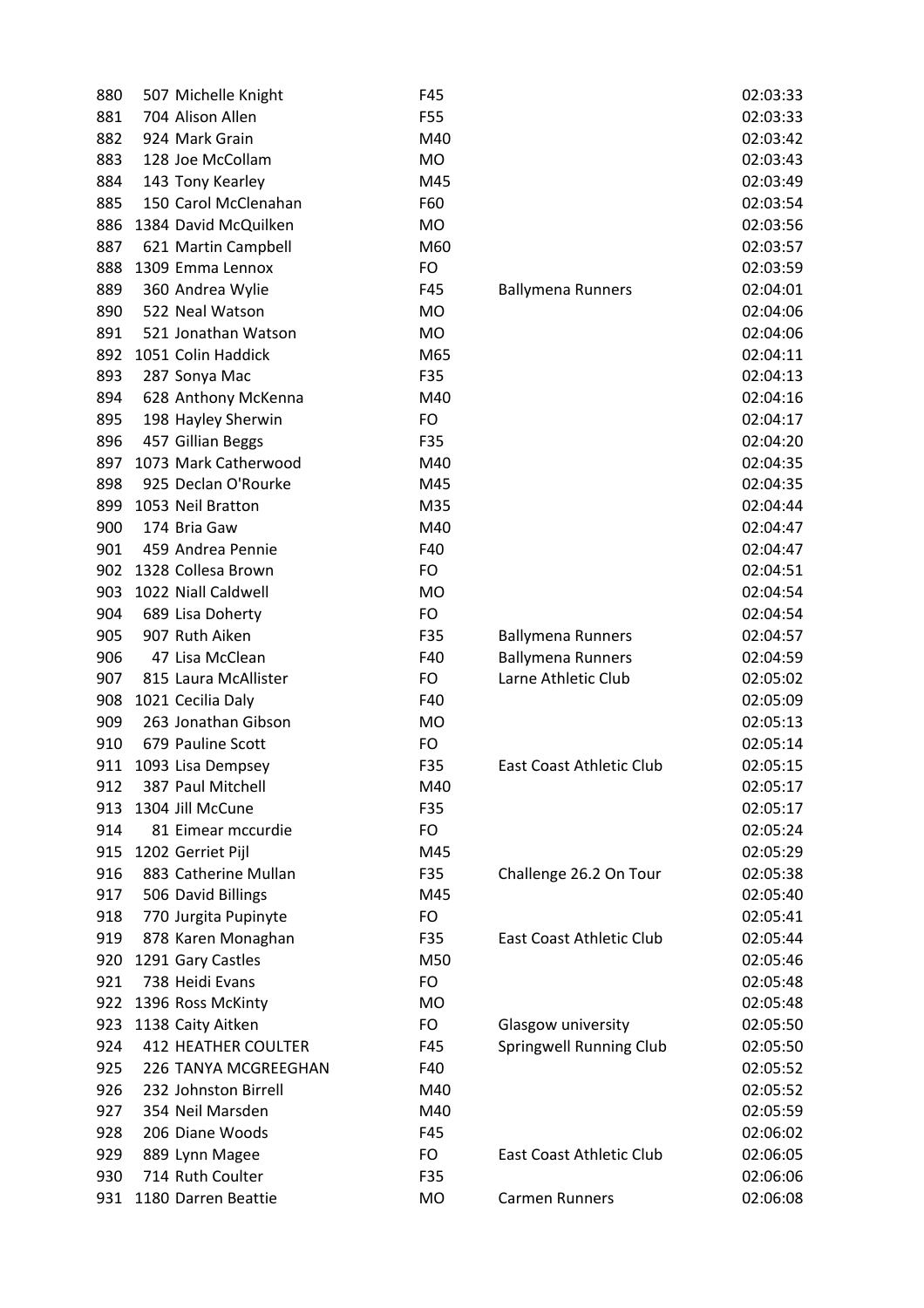| 932 | 590 Sarah Dinsmore     | FO        | <b>County Antrim Harriers</b> | 02:06:08 |
|-----|------------------------|-----------|-------------------------------|----------|
| 933 | 482 Steven Livingstone | <b>MO</b> |                               | 02:06:08 |
| 934 | 1379 David O'Dornan    | M35       |                               | 02:06:10 |
| 935 | 1047 Stephen McCormick | M35       |                               | 02:06:11 |
| 936 | 1378 Daniel Kelly      | M35       |                               | 02:06:11 |
| 937 | 792 Jane Rowe          | F45       | Murlough AC                   | 02:06:12 |
| 938 | 941 David Mullan       | M35       |                               | 02:06:17 |
| 939 | 1348 Alison Brannigan  | F35       | <b>B-Fit</b>                  | 02:06:23 |
| 940 | 1120 Neil Reynolds     | M50       | <b>Barn Runners</b>           | 02:06:24 |
| 941 | 1010 Moira Hamilton    | F55       |                               | 02:06:24 |
| 942 | 642 Michael Brizzell   | M35       |                               | 02:06:27 |
| 943 | 435 Allan Foster       | M45       | <b>Ballymena Runners</b>      | 02:06:28 |
| 944 | 528 Mary O'Kane        | F40       | Springwell Running Club       | 02:06:29 |
| 945 | 542 Katrina vokes      | FO        | East Coast Athletic Club      | 02:06:29 |
| 946 | 620 Elizabeth Smit     | F55       |                               | 02:06:31 |
| 947 | 187 Kerris Hamilton    | F35       |                               | 02:06:33 |
| 948 | 579 Sandy Carr         | FO        | <b>North Belfast Harriers</b> | 02:06:37 |
| 949 | 806 Sandra Elder       | <b>FO</b> | <b>Ballymena Runners</b>      | 02:06:37 |
| 950 | 6 Andy Mcclean         | M35       | <b>Ballymena Runners</b>      | 02:06:38 |
| 951 | 1074 Michael Murphy    | M50       |                               | 02:06:42 |
| 952 | 56 Claire Dickinson    | FO.       | Larne Athletic Club           | 02:06:44 |
| 953 | 658 Catherine Fearon   | <b>FO</b> |                               | 02:06:44 |
| 954 | 43 Neill Harper        | M40       | Seapark AC                    | 02:06:45 |
| 955 | 1151 Mary reid         | F45       | North Belfast Harriers        | 02:06:51 |
| 956 | 1102 Linda McClintock  | FO        | <b>Ballymena Runners</b>      | 02:07:00 |
| 957 | 1290 Debs Bunting      | F         |                               | 02:07:07 |
| 958 | 315 Gareth Atkinson    | M40       | <b>Ballymena Runners</b>      | 02:07:14 |
| 959 | 90 Thomas Mckinstry    | M45       | North Belfast Harriers        | 02:07:15 |
| 960 | 1045 Vivien Stubbs     | F35       |                               | 02:07:28 |
| 961 | 118 Andrew Johnston    | M40       |                               | 02:07:29 |
| 962 | 982 Joan Boyle         | F35       |                               | 02:07:29 |
| 963 | 1064 William Davison   | M40       |                               | 02:07:30 |
| 964 | 1077 Stuart Adams      | M40       |                               | 02:07:31 |
| 965 | 1065 Thomas McCutcheon | M40       |                               | 02:07:31 |
| 966 | 1252 Julie Strang      | F40       |                               | 02:07:35 |
| 967 | 1289 Paul Morrow       | MO        |                               | 02:07:35 |
| 968 | 1336 Ian Morrow        | M55       |                               | 02:07:35 |
| 969 | 838 Collette Poland    | F40       | Springwell Running Club       | 02:07:37 |
| 970 | 191 Colin Gray         | M50       |                               | 02:07:43 |
| 971 | 813 Deirdre Gormley    | F40       | Lisburn AC                    | 02:07:46 |
| 972 | 1076 Edward Adams      | M35       |                               | 02:07:53 |
| 973 | 495 Chris Brown        | <b>MO</b> |                               | 02:07:55 |
| 974 | 172 Alison Mercer      | F50       |                               | 02:07:56 |
| 975 | 1004 George Shivers    | M45       |                               | 02:07:58 |
| 976 | 571 Kay Drummond       | F40       | Larne Athletic Club           | 02:08:09 |
| 977 | 320 Elaine Bailey      | F45       |                               | 02:08:22 |
| 978 | 1244 Michael Loughran  | M50       | <b>Barn Runners</b>           | 02:08:22 |
| 979 | 1243 Anne English      | F45       | <b>Barn Runners</b>           | 02:08:22 |
| 980 | 485 Jennifer Mulvenna  | FO.       |                               | 02:08:23 |
| 981 | 1357 Laura Coulter     | FO        |                               | 02:08:29 |
| 982 | 1298 Gayle Boyd        | <b>FO</b> |                               | 02:08:35 |
| 983 | 760 Dave Thompson      | M40       |                               | 02:08:40 |
|     |                        |           |                               |          |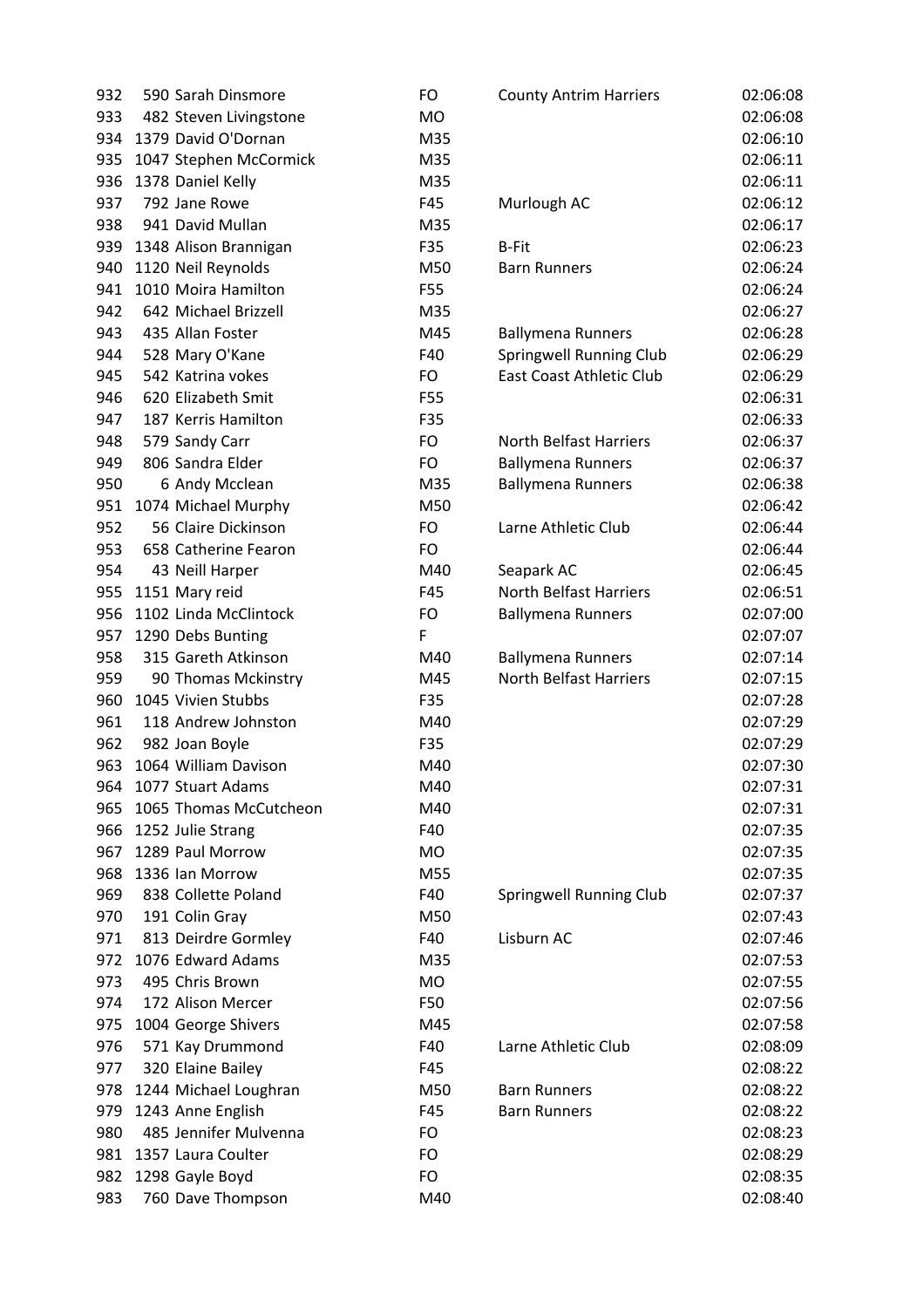| 984  | 511 Fiona Reiman         | FO        |                                | 02:08:40 |
|------|--------------------------|-----------|--------------------------------|----------|
| 985  | 687 Michael Miscampbell  | <b>MO</b> |                                | 02:08:43 |
| 986  | 1339 George Rhodie       | <b>MO</b> |                                | 02:08:44 |
| 987  | 1312 Mark McKeown        | <b>MO</b> |                                | 02:08:44 |
| 988  | 757 Norman McQuitty      | M65       |                                | 02:08:58 |
| 989  | 324 Sarah Rea            | FO        | Seapark AC                     | 02:08:59 |
| 990  | 766 Rebecca Mcmaster     | <b>FO</b> |                                | 02:09:01 |
| 991  | 937 Caroline Wilson      | F35       |                                | 02:09:15 |
| 992  | 179 Claire Killen        | F40       |                                | 02:09:15 |
| 993  | 564 Julie ann Peoples    | <b>FO</b> |                                | 02:09:17 |
| 994  | 1354 Michy McCullan      | M35       |                                | 02:09:20 |
| 995  | 1353 Seamus McEvoy       | M40       |                                | 02:09:20 |
| 996  | 1368 Martin Moore        | MO        |                                | 02:09:21 |
| 997  | 5 Yvette McClean         | F35       | <b>Ballymena Runners</b>       | 02:09:33 |
| 998  | 154 Rosemary Bird        | F55       |                                | 02:09:39 |
| 999  | 182 Alan Kerr            | M45       |                                | 02:09:40 |
| 1000 | 829 Natasha Stevenson    | FO        | <b>Ballymena Runners</b>       | 02:09:41 |
| 1001 | 372 Julie Henry          | F35       |                                | 02:09:48 |
| 1002 | 875 Jane Thom            | F40       | <b>Sperrin Harriers</b>        | 02:10:13 |
| 1003 | 897 Clare Holmes         | F35       | <b>North Belfast Harriers</b>  | 02:10:22 |
| 1004 | 1123 Clyde Shanks        | M40       |                                | 02:10:30 |
| 1005 | 468 Sam Gordon           | M65       |                                | 02:10:37 |
| 1006 | 255 Philippe Joffroy     | M45       |                                | 02:10:38 |
| 1007 | 460 Paul Ferguson        | M40       |                                | 02:10:39 |
| 1008 | 46 Christopher Harkin    | <b>MO</b> | East Coast Athletic Club       | 02:10:42 |
| 1009 | 401 Claire Dempsey       | FO        |                                | 02:10:42 |
| 1010 | 400 Michael Cross        | MO        |                                | 02:10:42 |
| 1011 | 1124 AMANDA CLEMENTS     | FO        | East Coast Athletic Club       | 02:10:44 |
| 1012 | 697 Joy Bell             | <b>FO</b> |                                | 02:10:45 |
| 1013 | 1032 Christina McErlean  | FO.       |                                | 02:10:49 |
| 1014 | 1281 Cathy McKenna       | F45       | <b>Termoneeny Running Club</b> | 02:10:49 |
|      | 1015 1323 Sarah McKeever | FO        |                                | 02:10:55 |
| 1016 | 670 Johnston caddoo      | M55       |                                | 02:11:00 |
| 1017 | 1052 Clodagh Lyons       | F35       |                                | 02:11:01 |
| 1018 | 1319 Blair McLoughlin    | MO        | <b>QUB Tri</b>                 | 02:11:03 |
| 1019 | 97 Ann McAlarney         | F55       | Murlough AC                    | 02:11:05 |
| 1020 | 1070 Vikki Mellon        | FO        |                                | 02:11:06 |
| 1021 | 65 Claire McCafferty     | F35       | Jog Lisburn                    | 02:11:10 |
| 1022 | 158 Lisa Doherty         | FO        |                                | 02:11:18 |
| 1023 | 1152 Philip Poag         | M40       | Seapark AC                     | 02:11:20 |
| 1024 | 950 Alan Beggs           | <b>MO</b> |                                | 02:11:40 |
| 1025 | 1325 Suzanne Fillis      | FO        |                                | 02:11:42 |
| 1026 | 17 David Scullion        | M35       | <b>Ballymena Runners</b>       | 02:11:46 |
| 1027 | 418 SEAN O'FARRELL       | M50       |                                | 02:11:52 |
| 1028 | 1241 Mark Hunter         | M35       |                                | 02:11:54 |
| 1029 | 986 Jay Eisenstadt       | M45       |                                | 02:12:03 |
| 1030 | 1324 Jenny Porter        | FO        |                                | 02:12:03 |
| 1031 | 1204 Derek James         | M35       |                                | 02:12:10 |
| 1032 | 989 Debbie Nicholl       | F45       |                                | 02:12:16 |
| 1033 | 1315 Brian McCullagh     | M50       |                                | 02:12:18 |
| 1034 | 153 Diane Hylands        | F45       |                                | 02:12:21 |
| 1035 | 653 Graeme McGowan       | <b>MO</b> |                                | 02:12:27 |
|      |                          |           |                                |          |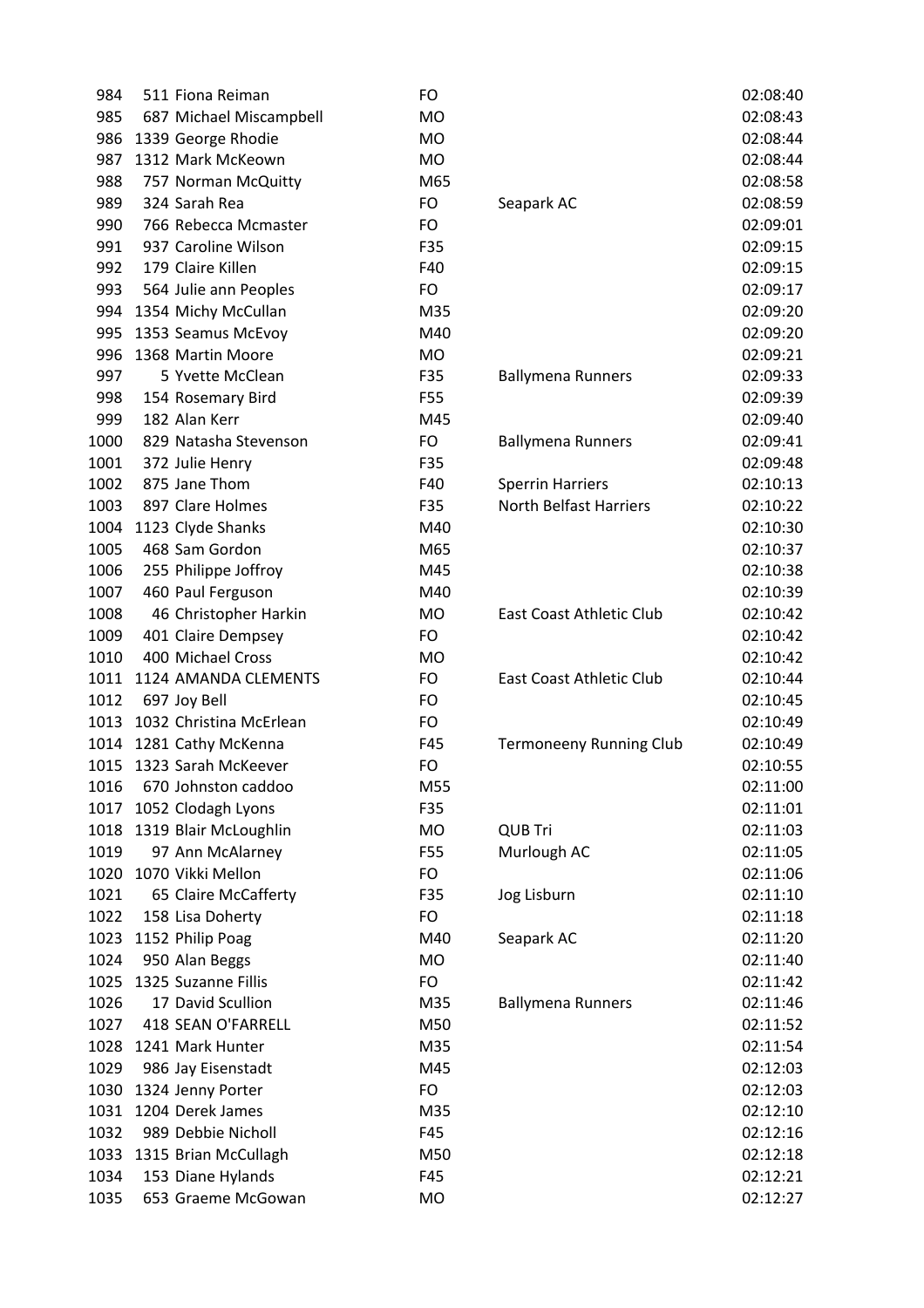| 1036 | 1087 Kelly Jones        | F35       |                               | 02:12:30 |
|------|-------------------------|-----------|-------------------------------|----------|
| 1037 | 931 Les Hassan          | M40       |                               | 02:12:46 |
| 1038 | 849 Andrea Milligan     | F40       | <b>County Antrim Harriers</b> | 02:12:47 |
| 1039 | 977 Majella Corrigan    | F40       |                               | 02:12:56 |
| 1040 | 480 Bianca Brachmueller | FO        |                               | 02:12:57 |
| 1041 | 208 Darren O'Neill      | <b>MO</b> |                               | 02:13:03 |
| 1042 | 68 Fionnuala McNally    | FO        |                               | 02:13:04 |
| 1043 | 575 Patrick Campbell    | M50       | East Coast Athletic Club      | 02:13:05 |
| 1044 | 479 Mark Watson         | <b>MO</b> |                               | 02:13:08 |
| 1045 | 1355 Stephen Loughran   | <b>MO</b> |                               | 02:13:18 |
| 1046 | 569 John Macormac       | <b>MO</b> |                               | 02:13:22 |
| 1047 | 842 Christine Lynn      | F45       |                               | 02:13:24 |
| 1048 | 517 Catherine Parkhill  | FO        |                               | 02:13:28 |
| 1049 | 204 Stephen Saulters    | <b>MO</b> |                               | 02:13:32 |
| 1050 | 707 Iain Bailie         | M45       |                               | 02:13:37 |
| 1051 | 134 Paul Davies         | M45       |                               | 02:13:42 |
| 1052 | 230 Olwen Herbison      | F55       |                               | 02:13:44 |
| 1053 | 201 Dave Harfitt        | M35       |                               | 02:13:44 |
| 1054 | 848 Emma Coulter        | F35       | <b>County Antrim Harriers</b> | 02:13:46 |
| 1055 | 1205 Jim Evans          | M50       | Larne Athletic Club           | 02:13:54 |
| 1056 | 1395 Trudy blackburn    | F35       |                               | 02:13:58 |
|      | 1057 1394 Elley Martin  | F35       |                               | 02:13:58 |
| 1058 | 1335 David Smith        | M35       |                               | 02:13:59 |
| 1059 | 346 Julie Ann Kyle      | F35       | <b>Ballymena Runners</b>      | 02:14:10 |
| 1060 | 197 Fearghal Devlin     | M50       |                               | 02:14:17 |
| 1061 | 790 Gemma MacRory       | F35       | Ballymena                     | 02:14:25 |
| 1062 | 1310 Jason Bennett      | <b>MO</b> | Carrickfergus Boxing Acad     | 02:14:28 |
| 1063 | 903 Philip Anderson     | M40       | <b>Carmen Runners</b>         | 02:14:33 |
| 1064 | 2060 Alison Lowry       | F35       |                               | 02:14:41 |
| 1065 | 275 Caroline Logan      | F45       |                               | 02:14:41 |
| 1066 | 922 Catherine Nicholl   | F40       |                               | 02:14:50 |
| 1067 | 751 Hilton Parr         | M40       |                               | 02:14:50 |
|      | 1068 1352 Charles Kyles | M40       |                               | 02:14:56 |
| 1069 | 1011 Siobhan McAuley    | F45       |                               | 02:14:58 |
| 1070 | 1174 Kevin Pryce        | M40       | Murlough AC                   | 02:14:59 |
| 1071 | 100 Terry MacAllister   | M55       | Hi Elbow                      | 02:14:59 |
| 1072 | 693 Steven Moore        | <b>MO</b> |                               | 02:15:01 |
| 1073 | 45 Eileen Maxwell       | F40       | <b>Ballymena Runners</b>      | 02:15:07 |
| 1074 | 914 Jennifer Barbour    | FO        |                               | 02:15:07 |
| 1075 | 947 Paula McMaster      | F40       |                               | 02:15:12 |
| 1076 | 1009 Karen Young        | F40       |                               | 02:15:25 |
| 1077 | 584 Matthew Johnston    | M40       | <b>Ballymena Runners</b>      | 02:15:31 |
| 1078 | 725 Rachel Pierce       | F40       |                               | 02:15:34 |
| 1079 | 551 Tracey Parke        | F40       | East Coast Athletic Club      | 02:15:41 |
| 1080 | 1139 Simon Hunter       | M35       | <b>Barefoot Running NI</b>    | 02:15:44 |
| 1081 | 369 Melissa Milligan    | <b>FO</b> | East Coast Athletic Club      | 02:15:48 |
| 1082 | 135 Laura Hinchliff     | FO        |                               | 02:15:50 |
| 1083 | 149 Carolyn Carmichael  | F40       |                               | 02:15:54 |
| 1084 | 1098 Stephen Bates      | M35       |                               | 02:15:57 |
| 1085 | 424 Vivien McConnell    | F55       |                               | 02:16:00 |
| 1086 | 70 Warren Paton         | M40       | <b>Ballymena Runners</b>      | 02:16:03 |
| 1087 | 843 Sharon Stephens     | F45       | <b>Ballymena Runners</b>      | 02:16:03 |
|      |                         |           |                               |          |

|                                 | 02:12:30 |
|---------------------------------|----------|
|                                 | 02:12:46 |
| <b>County Antrim Harriers</b>   | 02:12:47 |
|                                 | 02:12:56 |
|                                 | 02:12:57 |
|                                 | 02:13:03 |
|                                 | 02:13:04 |
| <b>East Coast Athletic Club</b> | 02:13:05 |
|                                 | 02:13:08 |
|                                 | 02:13:18 |
|                                 | 02:13:22 |
|                                 | 02:13:24 |
|                                 | 02:13:28 |
|                                 | 02:13:32 |
|                                 | 02:13:37 |
|                                 | 02:13:42 |
|                                 | 02:13:44 |
|                                 | 02:13:44 |
| <b>County Antrim Harriers</b>   | 02:13:46 |
| Larne Athletic Club             | 02:13:54 |
|                                 | 02:13:58 |
|                                 | 02:13:58 |
|                                 | 02:13:59 |
| <b>Ballymena Runners</b>        | 02:14:10 |
|                                 | 02:14:17 |
| Ballymena                       | 02:14:25 |
| Carrickfergus Boxing Acad       | 02:14:28 |
| <b>Carmen Runners</b>           | 02:14:33 |
|                                 | 02:14:41 |
|                                 | 02:14:41 |
|                                 | 02:14:50 |
|                                 | 02:14:50 |
|                                 | 02:14:56 |
|                                 | 02:14:58 |
| Murlough AC                     | 02:14:59 |
| Hi Elbow                        | 02:14:59 |
|                                 | 02:15:01 |
| <b>Ballymena Runners</b>        | 02:15:07 |
|                                 | 02:15:07 |
|                                 | 02:15:12 |
|                                 | 02:15:25 |
| <b>Ballymena Runners</b>        | 02:15:31 |
|                                 | 02:15:34 |
| <b>East Coast Athletic Club</b> | 02:15:41 |
| <b>Barefoot Running NI</b>      | 02:15:44 |
| <b>East Coast Athletic Club</b> | 02:15:48 |
|                                 | 02:15:50 |
|                                 | 02:15:54 |
|                                 | 02:15:57 |
|                                 | 02:16:00 |
| <b>Ballymena Runners</b>        | 02:16:03 |
| <b>Ballymena Runners</b>        | 02:16:03 |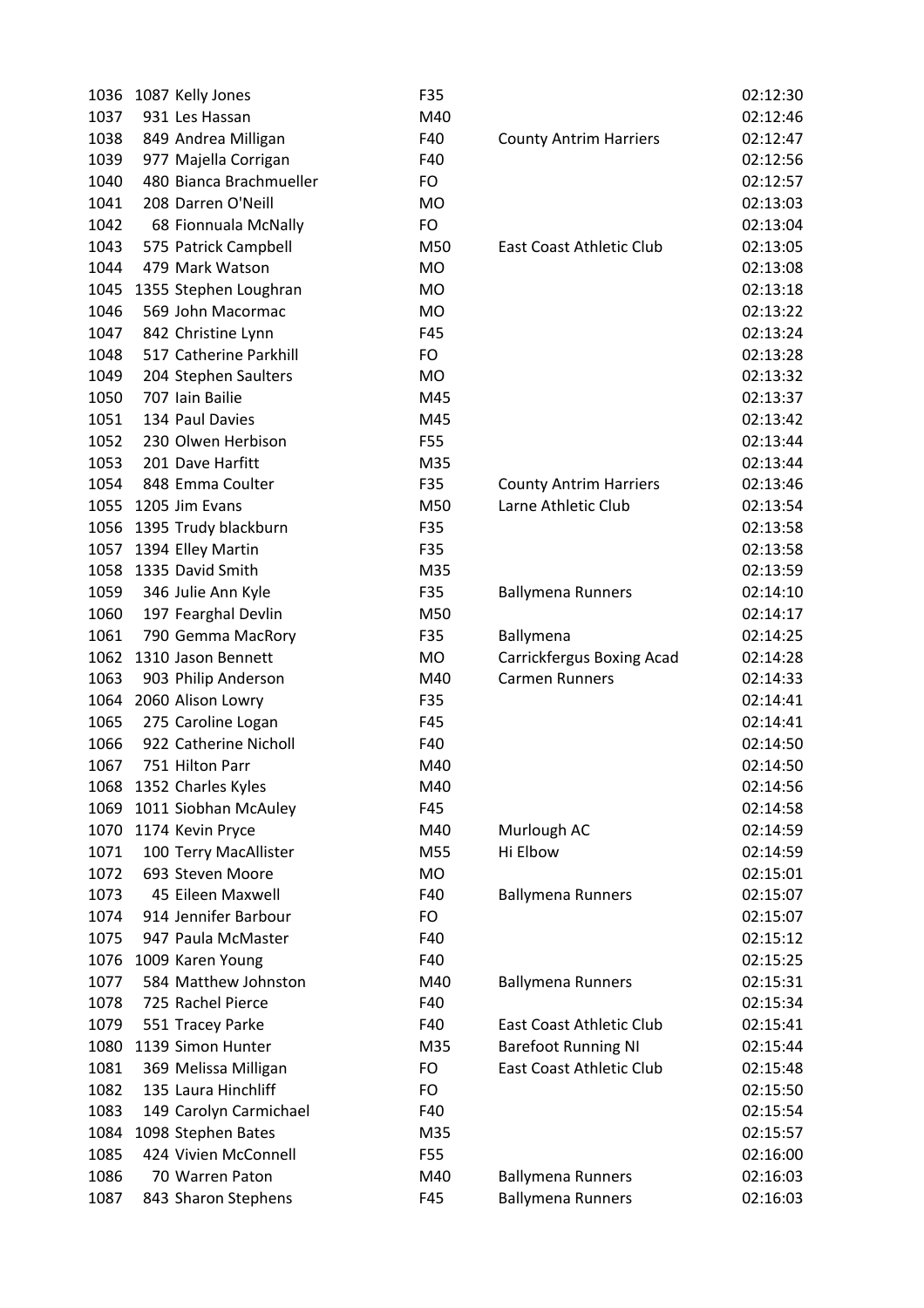|      | 1088 1132 Janice Devlin    | F45       |                                 | 02:16:07 |
|------|----------------------------|-----------|---------------------------------|----------|
| 1089 | 325 Maureen Mallon         | F45       | <b>Sperrin Harriers</b>         | 02:16:07 |
| 1090 | 21 Paul Edgar              | M45       | Orangegrove AC                  | 02:16:09 |
| 1091 | 953 Linda Hand             | F40       |                                 | 02:16:22 |
| 1092 | 20 Lynsey Gordon           | FO        | <b>Ballymena Runners</b>        | 02:16:22 |
| 1093 | 331 Lynn Tennant           | F35       | <b>Ballymena Runners</b>        | 02:16:25 |
| 1094 | 1294 David patterson       | M50       | Springwell Running Club         | 02:16:26 |
| 1095 | 109 Claire Young           | FO        |                                 | 02:16:39 |
| 1096 | 491 Gill Murphy            | F35       |                                 | 02:16:40 |
| 1097 | 765 Andrea Adair           | F45       |                                 | 02:16:42 |
| 1098 | 169 Olivia O'Leary         | <b>FO</b> |                                 | 02:16:43 |
| 1099 | 92 Claire Shields          | F35       | Springwell Running Club         | 02:16:45 |
| 1100 | 1201 Neal Skelton          | M50       | Marathon Club Ireland           | 02:16:47 |
|      | 1101 1299 Emily Boyd       | FO        |                                 | 02:17:01 |
| 1102 | 492 John Adair             | M40       |                                 | 02:17:12 |
| 1103 | 732 Chris Stirling         | <b>MO</b> |                                 | 02:17:18 |
|      | 1104 1372 Sara Mulholland  | FO        |                                 | 02:17:25 |
| 1105 | 930 Colin Thom             | M45       |                                 | 02:17:26 |
| 1106 | 32 James Filbey            | <b>MO</b> |                                 | 02:17:28 |
| 1107 | 454 Carla Donnelly         | F35       |                                 | 02:17:34 |
| 1108 | 36 Hannah Soar             | FO        | <b>Ballymena Runners</b>        | 02:17:35 |
| 1109 | 30 Emma Donnelly           | F35       | <b>Ballymena Runners</b>        | 02:17:36 |
| 1110 | 1178 Cate Devine           | F40       | <b>East Coast Athletic Club</b> | 02:17:45 |
| 1111 | 1169 Jacqui McLoughlin     | F40       | East Coast Athletic Club        | 02:18:01 |
| 1112 | 349 Emily O'Dowd Lewis     | FO        |                                 | 02:18:06 |
|      | 1113 1149 Irene Beattie    | F50       | Larne Athletic Club             | 02:18:16 |
| 1114 | 992 Aidan McClean          | M35       |                                 | 02:18:18 |
| 1115 | 1172 Johanna McIlroy       | F40       | East Coast Athletic Club        | 02:18:19 |
| 1116 | 384 Mo Mccourt             | F65       |                                 | 02:18:24 |
| 1117 | 1260 James Harvey          | M40       |                                 | 02:18:28 |
| 1118 | 78 PAULA MCKIBBIN          | F45       | Murlough AC                     | 02:18:38 |
| 1119 | 136 Richard Mckee          | <b>MO</b> |                                 | 02:18:45 |
|      | 1120 1157 Anne. Loughran   | F35       | <b>Carmen Runners</b>           | 02:18:54 |
|      | 1121 1078 Annie Hughes     | F50       |                                 | 02:19:03 |
| 1122 | 132 Paul Ferris            | M50       |                                 | 02:19:11 |
|      | 1123 1331 Alistair Beattie | M40       |                                 | 02:19:14 |
| 1124 | 336 Eamon McAuley          | <b>MO</b> | Foyle Valley AC                 | 02:19:20 |
| 1125 | 979 Mark Gibson            | M40       |                                 | 02:19:22 |
| 1126 | 1370 Paul clarke           | M55       | Fat Boys                        | 02:19:22 |
| 1127 | 1367 Leo Callow            | M55       | <b>Lisburn Harriers</b>         | 02:19:22 |
| 1128 | 1156 David McKeown         | M45       | <b>PACE Running</b>             | 02:19:34 |
| 1129 | 55 Neil McKeown            | <b>MO</b> |                                 | 02:19:40 |
| 1130 | 585 Amanda Scott           | F50       | <b>Ballymena Runners</b>        | 02:20:43 |
| 1131 | 312 Sam Saunderson         | F35       | Portsmouth Joggers              | 02:20:44 |
| 1132 | 126 Claire Baxter          | F35       |                                 | 02:21:01 |
| 1133 | 531 Elaine Ramsey          | FO        | <b>Ballymena Runners</b>        | 02:21:05 |
| 1134 | 1297 Derek Pritchard       | <b>MO</b> |                                 | 02:21:26 |
| 1135 | 1267 Aine Tunney           | FO        |                                 | 02:21:31 |
| 1136 | 1362 Sarah Barfoot         | FO        |                                 | 02:21:33 |
| 1137 | 984 Annette Rafferty       | F40       |                                 | 02:21:35 |
| 1138 | 162 Clare Robertson        | F45       |                                 | 02:21:57 |
| 1139 | 1057 John Boyd             | M45       |                                 | 02:22:01 |
|      |                            |           |                                 |          |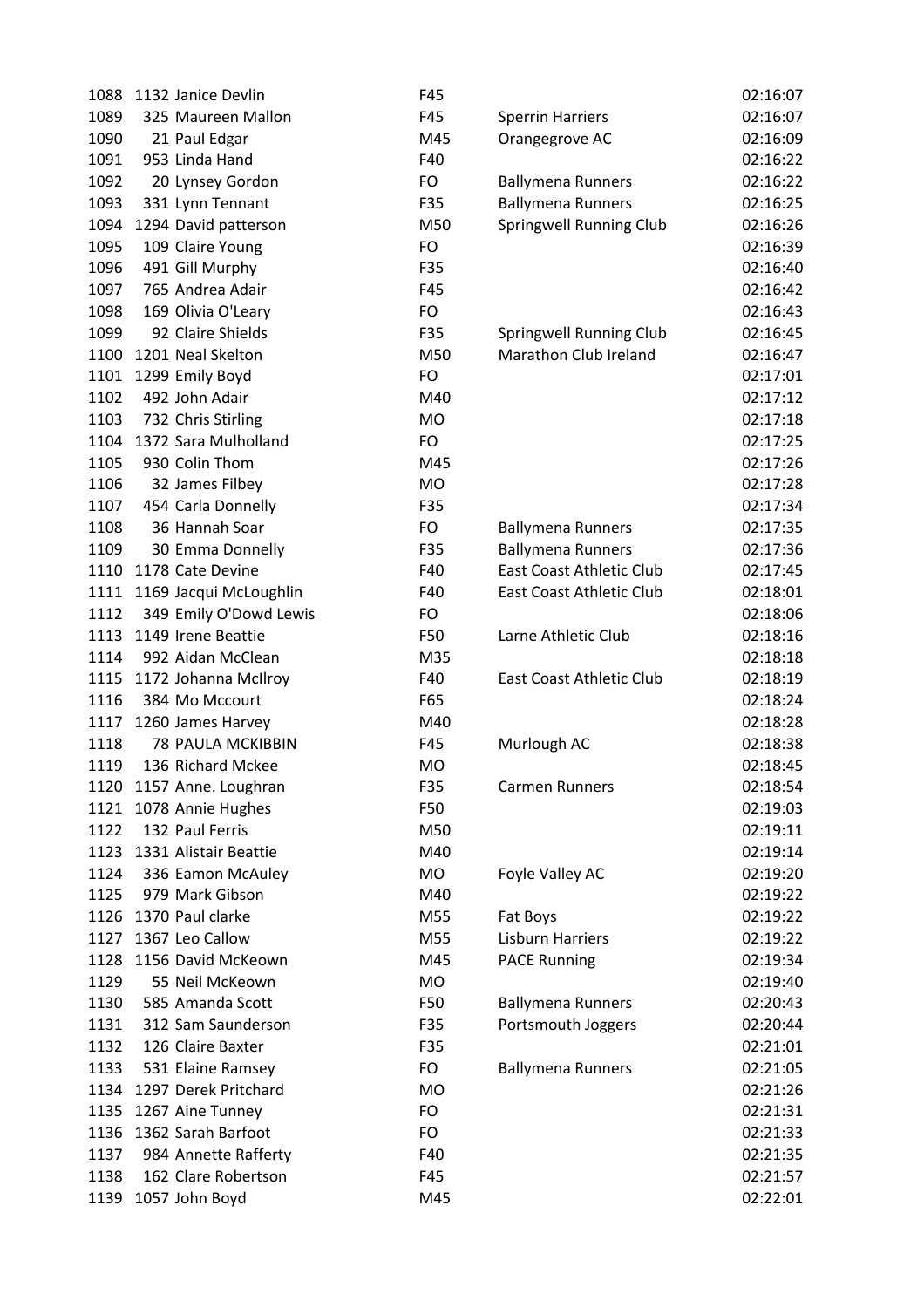|      | 1140 1171 Joseph Wilson     | M50       | Red brae strollers              | 02:22:02 |
|------|-----------------------------|-----------|---------------------------------|----------|
| 1141 | 776 Michelle Rodgers        | F45       | <b>Springwell Running Club</b>  | 02:22:02 |
| 1142 | 594 Morna Wright            | F55       | <b>East Coast Athletic Club</b> | 02:22:04 |
|      | 1143 1275 Kevin Bartlett    | <b>MO</b> |                                 | 02:22:06 |
| 1144 | 462 Stuart Maxwell          | M35       |                                 | 02:22:06 |
| 1145 | 846 Helene Drummond         | F40       | <b>Ballymena Runners</b>        | 02:22:06 |
| 1146 | 1058 Patricia Walsh         | F50       |                                 | 02:22:11 |
| 1147 | 258 Andrea Beattie          | F40       |                                 | 02:22:11 |
| 1148 | 138 Duncan Smith            | M50       |                                 | 02:22:13 |
| 1149 | 527 Hannah McCormick        | <b>FO</b> | <b>Ballymena Runners</b>        | 02:22:25 |
| 1150 | 1285 Teresa McAllister      | <b>MO</b> | <b>Ballymena Runners</b>        | 02:22:25 |
| 1151 | 1101 Catherine Byers        | F45       | Springwell Running Club         | 02:22:35 |
|      | 1152 1024 Barry Mccusker    | <b>MO</b> |                                 | 02:22:35 |
| 1153 | 721 Jennifer Torrance       | FO        |                                 | 02:22:37 |
| 1154 | 927 Jacqueline King         | F40       |                                 | 02:22:45 |
| 1155 | 329 Phillip Millar          | M45       | <b>Ballymena Runners</b>        | 02:22:54 |
| 1156 | 753 Marty Timlin            | M45       |                                 | 02:22:56 |
| 1157 | 1113 Lilian Quigley         | F45       | <b>Ballymena Runners</b>        | 02:22:56 |
|      | 1158 1114 Serena McFall     | F40       | <b>Ballymena Runners</b>        | 02:22:56 |
| 1159 | 447 Sandra Rosborough       | FO        | Springwell Running Club         | 02:23:34 |
| 1160 | 826 Nuala Connolly          | F45       | <b>North Belfast Harriers</b>   | 02:23:38 |
| 1161 | 535 George Sloan            | M65       | Larne Athletic Club             | 02:23:55 |
| 1162 | 555 Elaine Hargan           | F35       | <b>Sperrin Harriers</b>         | 02:24:23 |
| 1163 | 1308 Jose Luis Del Castillo | M40       |                                 | 02:24:43 |
|      | 1164 1351 Carrie Butler     | <b>FO</b> | <b>B-Fit</b>                    | 02:24:58 |
|      | 1165 1035 Johm Amos         | M45       |                                 | 02:24:59 |
| 1166 | 1211 Claire Vance           | FO        |                                 | 02:25:00 |
| 1167 | 515 Jonathan Cusick         | <b>MO</b> |                                 | 02:25:07 |
|      | 1168 1029 David Hunter      | M50       |                                 | 02:25:10 |
| 1169 | 1007 Dennis Murray          | M50       |                                 | 02:25:10 |
| 1170 | 1374 Sarah Patterson        | FO        |                                 | 02:25:11 |
|      | 1171 1017 Paula Mccloskey   | FO        |                                 | 02:25:14 |
|      | 1172 1222 Ross Kirkpatrick  | M40       |                                 | 02:25:21 |
| 1173 | 743 Antoinette Mcbride      | <b>FO</b> |                                 | 02:25:32 |
| 1174 | 62 Gillian Craig            | F35       | Larne Athletic Club             | 02:25:50 |
| 1175 | 211 TOM HYNDMAN             | M60       |                                 | 02:26:13 |
| 1176 | 728 Noreen Brizzell         | F40       |                                 | 02:26:21 |
| 1177 | 1066 Carol McLarnon         | <b>FO</b> |                                 | 02:27:18 |
| 1178 | 375 Marian McConnell        | F40       |                                 | 02:27:20 |
| 1179 | 1200 Andrea Woodrow         | F50       |                                 | 02:27:20 |
| 1180 | 1129 Lisa Black             | F45       | <b>Carnlough Rowing Club</b>    | 02:27:26 |
| 1181 | 1013 Sharon Wright          | F45       |                                 | 02:27:26 |
| 1182 | 673 Andrea Featherstone     | F40       |                                 | 02:27:40 |
| 1183 | 674 Lisa Martin             | F35       |                                 | 02:27:40 |
| 1184 | 31 Andreas Abitz            | M45       |                                 | 02:27:41 |
| 1185 | 651 Ronnie McKeown          | M60       |                                 | 02:27:42 |
| 1186 | 975 Caroline Murdoch        | F40       |                                 | 02:27:45 |
| 1187 | 834 Geraldine Robinson      | F40       | <b>North Belfast Harriers</b>   | 02:27:53 |
| 1188 | 833 Jeannette Ascott        | F45       | <b>North Belfast Harriers</b>   | 02:27:53 |
| 1189 | 965 Suzette Tonks           | F35       |                                 | 02:27:59 |
| 1190 | 1039 Jennifer Harris        | F40       |                                 | 02:28:16 |
|      |                             |           |                                 |          |
| 1191 | 64 Liza Gormley             | F35       | Jog Lisburn                     | 02:28:42 |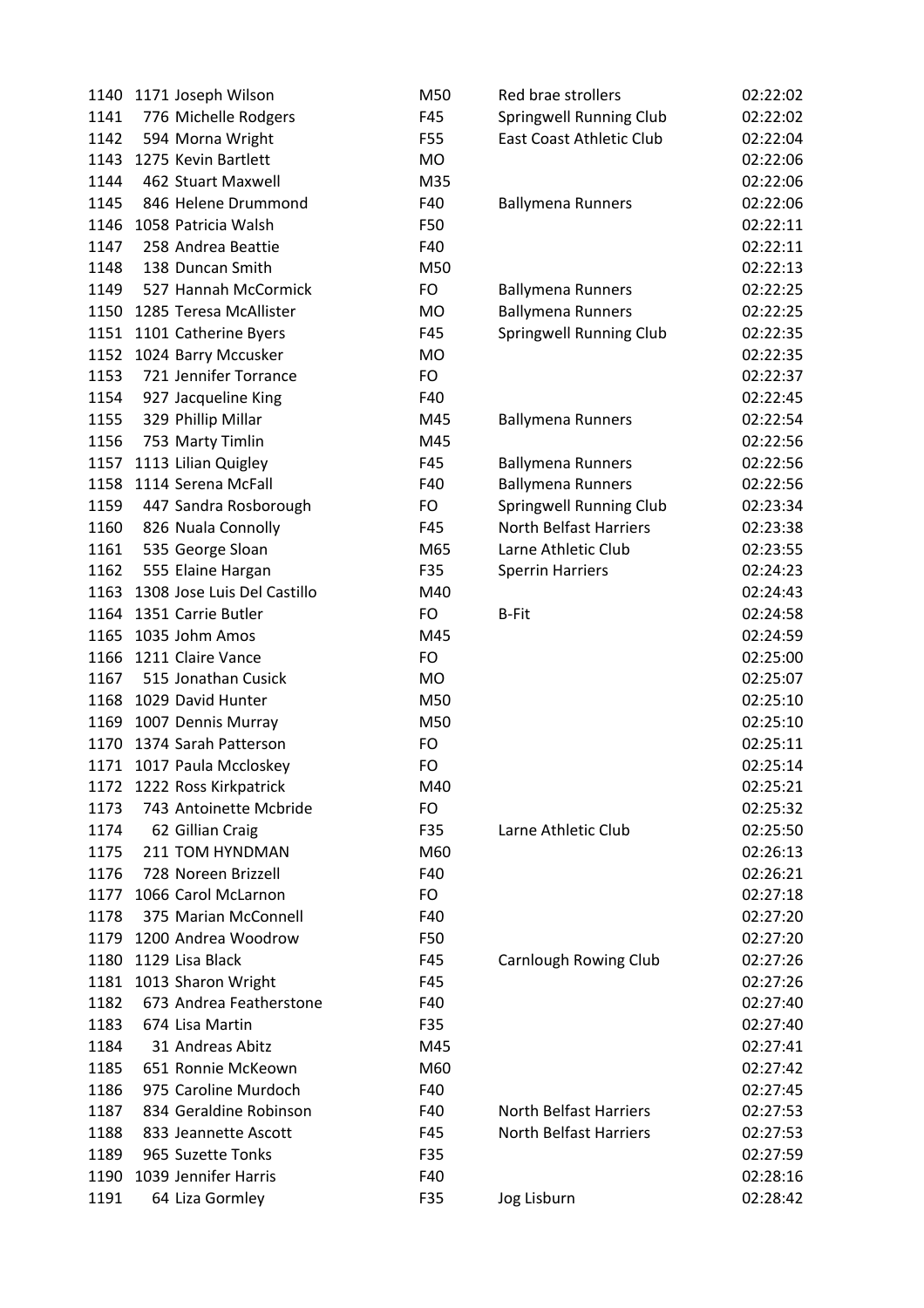| 1192 | 905 Stacey Mcgerty     | FO              | <b>Ballymena Runners</b> | 02:28:57 |
|------|------------------------|-----------------|--------------------------|----------|
| 1193 | 591 Margaret McAleese  | F40             | <b>Ballymena Runners</b> | 02:28:57 |
| 1194 | 840 Frances Smyth      | F55             | Up and Runners           | 02:29:11 |
| 1195 | 742 LORRAINE MCKENNA   | FO              |                          | 02:29:29 |
| 1196 | 1034 John Barry        | M55             |                          | 02:29:36 |
| 1197 | 696 Leanne Savage      | <b>FO</b>       |                          | 02:29:38 |
| 1198 | 1377 Gareth Bishop     | <b>MO</b>       |                          | 02:29:40 |
| 1199 | 668 Barbara Porter     | F35             |                          | 02:30:10 |
| 1200 | 353 Jonny McIlroy      | M35             |                          | 02:30:22 |
| 1201 | 296 Nigel Turner       | M45             |                          | 02:30:33 |
| 1202 | 860 Sabrina Andrews    | F35             | East Coast Athletic Club | 02:30:57 |
| 1203 | 1277 Kirsti Stinson    | <b>FO</b>       | Monaghan Town Runners    | 02:31:08 |
| 1204 | 622 Holly Millar       | <b>FO</b>       |                          | 02:31:18 |
| 1205 | 1198 Anna Mahaffy      | <b>FO</b>       | <b>Shine Charity</b>     | 02:31:31 |
| 1206 | 990 Maurica Mackle     | F40             |                          | 02:31:40 |
| 1207 | 175 Gerard Maguire     | M40             |                          | 02:31:41 |
| 1208 | 281 Sarah Snoddon      | FO              |                          | 02:31:42 |
| 1209 | 305 Jemima Nesbitt     | <b>FO</b>       |                          | 02:31:43 |
| 1210 | 337 Louise Gallagher   | F40             |                          | 02:31:47 |
| 1211 | 392 Neil Martin        | M35             |                          | 02:31:54 |
| 1212 | 260 Harry Clarke       | M60             |                          | 02:32:08 |
| 1213 | 145 Gerald Blain       | M55             |                          | 02:32:22 |
| 1214 | 494 Eileen Mccaw       | F55             |                          | 02:32:25 |
| 1215 | 475 Mary Chada         | F50             |                          | 02:32:26 |
| 1216 | 817 Linda Moore        | F40             | Larne Athletic Club      | 02:32:50 |
| 1217 | 1182 Norma Johnston    | F40             | Larne Athletic Club      | 02:32:54 |
| 1218 | 835 Shiree Brennan     | <b>FO</b>       | Larne Athletic Club      | 02:32:54 |
| 1219 | 640 Anne Williams      | <b>FO</b>       |                          | 02:33:01 |
| 1220 | 820 Yvonne McClenaghan | F40             | <b>Ballymena Runners</b> | 02:33:22 |
| 1221 | 1381 Tracey Blair      | F45             | Larne Athletic Club      | 02:33:22 |
| 1222 | 139 Kerry Inglis       | <b>FO</b>       |                          | 02:33:25 |
| 1223 | 1199 Aaron Chambers    | MO              |                          | 02:34:18 |
| 1224 | 183 Nicola Chambers    | FO              |                          | 02:34:18 |
| 1225 | 1131 Rosemary Morrow   | F <sub>55</sub> | <b>Ballymena Runners</b> | 02:34:26 |
| 1226 | 1349 Claire McKillip   | <b>FO</b>       |                          | 02:34:53 |
| 1227 | 648 Catherine Dallat   | <b>FO</b>       |                          | 02:34:53 |
| 1228 | 297 Adam McCalden      | <b>MO</b>       |                          | 02:34:59 |
| 1229 | 698 David Rainey       | M55             |                          | 02:34:59 |
| 1230 | 190 Sharon McBrides    | F35             |                          | 02:35:03 |
| 1231 | 1230 Ryan Tabb         | <b>MO</b>       |                          | 02:35:29 |
| 1232 | 137 Laura Diffin       | <b>FO</b>       |                          | 02:35:34 |
| 1233 | 586 Liz Brown          | F50             | <b>Ballymena Runners</b> | 02:35:35 |
| 1234 | 764 Colin Gillis       | M45             |                          | 02:35:56 |
| 1235 | 722 Claire Currie      | F35             |                          | 02:35:56 |
| 1236 | 378 Desmond Brownlie   | M65             | Lagan Valley AC          | 02:35:59 |
| 1237 | 364 Chris Chambers     | <b>MO</b>       |                          | 02:36:55 |
| 1238 | 1001 Carly Sung        | F40             |                          | 02:37:12 |
| 1239 | 513 Trevor Gill        | M55             |                          | 02:37:17 |
| 1240 | 249 Stuart ritchie     | MO              |                          | 02:37:33 |
| 1241 | 991 Patricia McClean   | F35             |                          | 02:38:46 |
| 1242 | 221 Desmond McCrudden  | M65             |                          | 02:38:55 |
| 1243 | 1090 Elaine Neill      | FO              |                          | 02:40:02 |
|      |                        |                 |                          |          |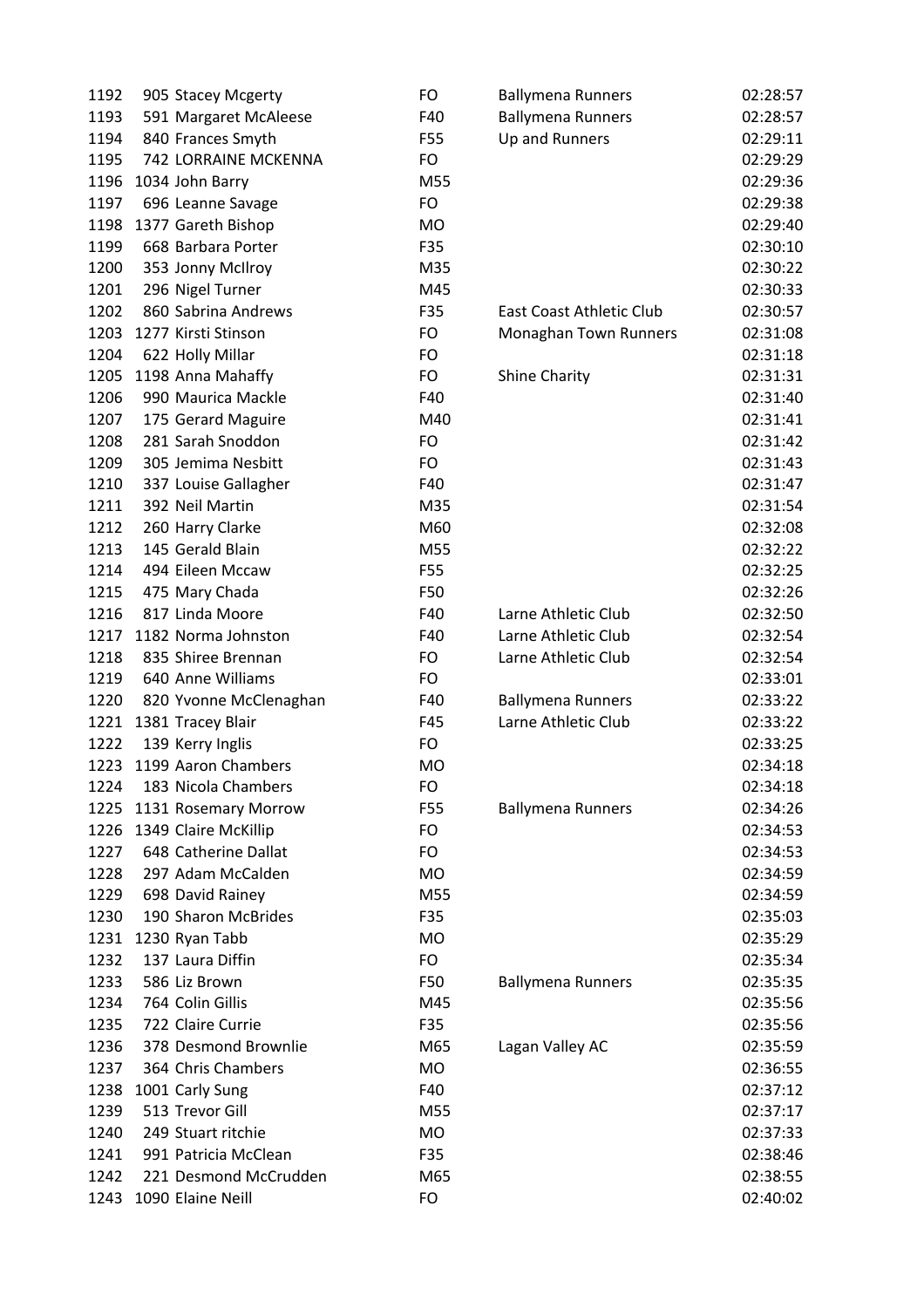| 1244         | 186 Pól Mac Conleitreach                                   | M50             | 02:44:51             |
|--------------|------------------------------------------------------------|-----------------|----------------------|
| 1245         | 850 Aidan Maguire                                          | M40             | 02:45:04             |
| 1246         | 252 Simon Connolly                                         | M40             | 02:45:16             |
| 1247         | 664 Marty McCaw                                            | M40             | 02:45:35             |
| 1248         | 340 Paul Mcclelland                                        | M35             | 02:46:19             |
| 1249         | 341 Maura Mcclelland                                       | F35             | 02:46:23             |
| 1250         | 727 Dave Stronge                                           | <b>MO</b>       | 02:48:10             |
| 1251         | 365 Iain Bevington                                         | M35             | 02:49:45             |
| 1252         | 993 Tamara Mc Erlain                                       | FO              | 02:50:23             |
| 1253         | 423 Naomi Holland                                          | <b>FO</b>       | 02:51:18             |
| 1254         | 1025 Katrina Mcauley                                       | F40             | 02:53:37             |
| 1255         | 80 Dawn Crawford                                           | F55             | 02:53:55             |
| 1256         | 1216 Bronagh Wilson                                        | FO              | 02:55:13             |
| 1257         | 1008 Ciara Collins                                         | F35             | 02:56:25             |
| 1258         | 338 Geraldine Burton                                       | F50             | 02:56:25             |
| 1259         | 228 Sarah Pinkerton                                        | F40             | 03:00:46             |
| 1260         | 219 Jennifer Campbell                                      | F35             | 03:00:46             |
|              |                                                            |                 |                      |
| $\mathbf{1}$ | 2054 Ballymena Runners                                     | Male            | 01:16:46             |
| $\mathbf{2}$ | 2036 Lagan Valley AC                                       | Mixed           | 01:25:37             |
| 3            | 2025 Tripod, ECAC                                          | Mixed           | 01:33:05             |
| 4            | 2039 The Three Musketeers, LAC                             | Female          | 01:42:26             |
| 5.           | 2023 East Coast Busters                                    | Male            | 01:42:50             |
| 6            | 2009 Champagne & Crisps                                    | Mixed           | 01:45:50             |
| 7            | 2010 Greg's Girls & Boy, CAH                               | Mixed           | 01:47:19             |
| 8            | 2051 Barn Stunners                                         | Mixed           | 01:47:20             |
| 9            | 2013 Scouty mixtures                                       | Mixed           | 01:50:32             |
|              | 10 2048 Mallusk Harriers1                                  | Mixed           | 01:53:03             |
|              | 11 2001 Raiders of the Falls Park                          | Female          | 01:53:41             |
|              | 12 2018 East Coast Maidens                                 | Female          | 01:57:40             |
|              | 13 2014 3 Non Blondes (ECAC)                               | Female          | 01:57:40             |
|              | 14 2012 Return of the Mc's, ECAC                           | Mixed           | 01:57:53             |
| 15           | 2022 Social Butterflies - ECAC                             | Female          | 01:58:21             |
| 16           | 2034 Nobbers                                               | Male            | 01:58:29             |
| 17           | 2005 The BR Trio                                           | Male            | 02:02:18             |
| 18           | 2019 Larne AC                                              | Female          | 02:02:40             |
| 19           | 2008 CAH mixed                                             | Mixed           | 02:03:59             |
|              | 20 2041 ECAC Coast Busters                                 | Female          | 02:04:05             |
|              |                                                            | Mixed           | 02:04:33             |
| 22           | 21 2040 One of Our Aircraft is Empty<br>2044 Harbour Bears | Female          |                      |
|              |                                                            | Female          | 02:05:14<br>02:06:21 |
| 23           | 2021 Snap, Crackle & Pop, BR                               |                 |                      |
| 24           | 2020 Shake, Rattle and Run, BR                             | Female<br>Mixed | 02:06:21             |
| 25           | 2050 East Coast Couch Trio                                 |                 | 02:06:40             |
| 26           | 2043 Mallusk HarriersA                                     | Female          | 02:06:56             |
| 27           | 2033 Cool Cruisers                                         | Mixed           | 02:08:57             |
| 28           | 2015 Aching Arms Team A                                    | Female          | 02:11:00             |
| 29           | 2003 The Forrest Grumps                                    | Female          | 02:11:52             |
| 30           | 2004 KFC                                                   | Male            | 02:13:10             |
|              | 31 2032 Scrambled Legs                                     | Mixed           | 02:13:15             |
|              | 32 2037 Aching Arms 2 ECAC                                 | Female          | 02:14:08             |
| 33           | 2031 Bucky's Team                                          | Mixed           | 02:14:16             |
| 34           | 2024 LarneYMCA                                             | Male            | 02:17:05             |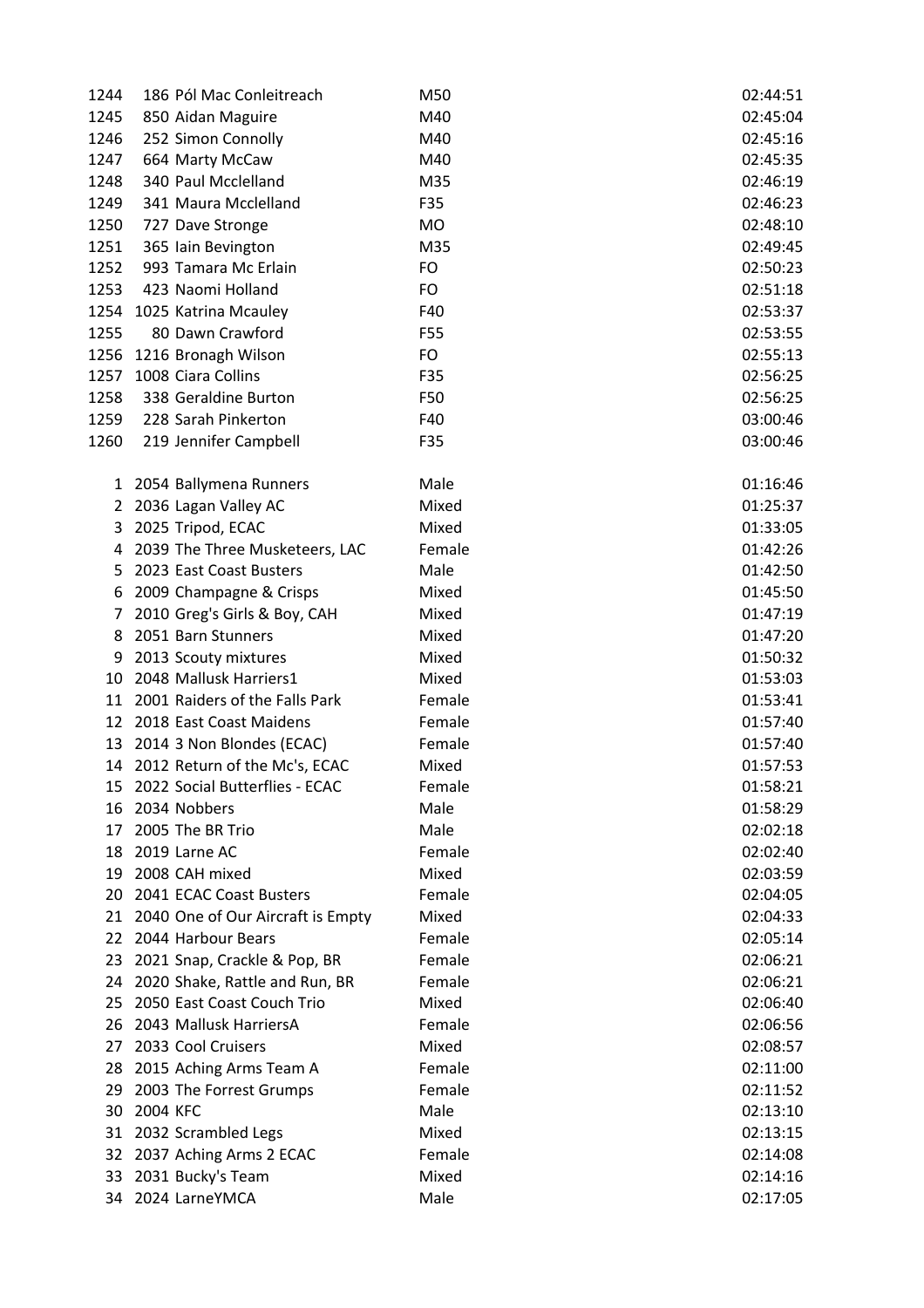| 35 2006 ALL Team, BR                  | Mixed  | 02:17:58 |
|---------------------------------------|--------|----------|
| 36 2017 East Coast AC Blister Sisters | Female | 02:18:27 |
| 37 2053 The 3 Kings                   | Mixed  | 02:20:16 |
| 38 2002 Sole Sisters, LAC             | Female | 02:20:25 |
| 39 2007 ECAC Chatterboxes             | Female | 02:24:36 |
| 40 2052 Roddensvale Team 1            | Mixed  | 02:25:40 |
| 41 2027 Roddensvale Team 2            | Female | 02:25:41 |
| 42 2028 Roddensvale Team 3            | Mixed  | 02:25:44 |
| 43 2026 Darn, Let's Do Larne, BR      | Female | 02:27:09 |
| 44 2016 ConfusiANNAs                  | Female | 02:30:40 |
| 45 2035 Sands fundraisers             | Mixed  | 02:30:49 |
| 46 2030 She Made Me Do It!!           | Female | 02:31:42 |
| 47 2042 The Three Amigoes, LAC        | Female | 02:33:31 |
| 48 2029 R We There Yet??              | Female | 02:41:03 |
| 49 2045 Befit A                       | Female | 02:51:23 |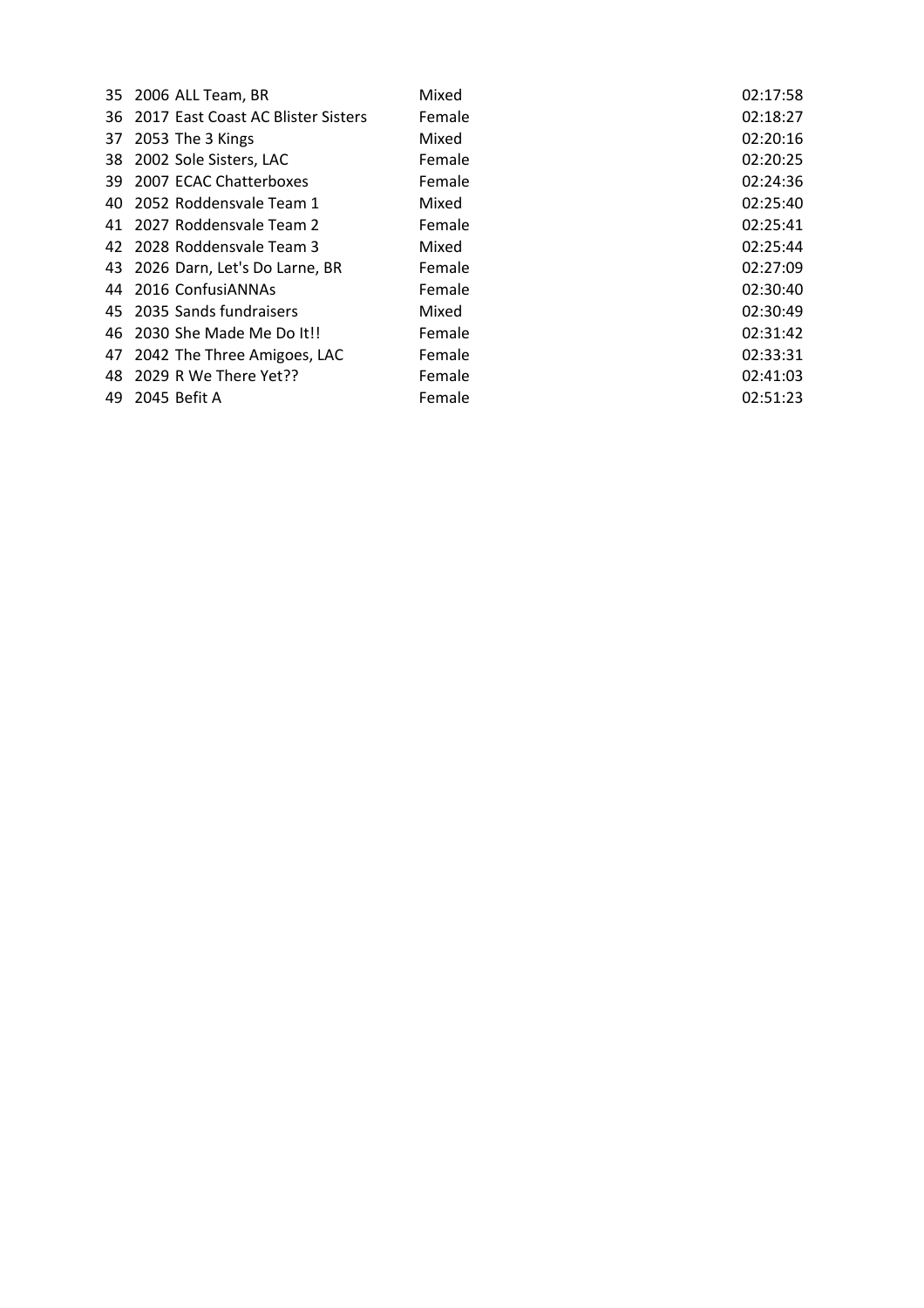| <b>Chiptime</b> | <b>FirstHalf</b> | <b>SecondHalf</b> |
|-----------------|------------------|-------------------|
| 12:06:59        |                  | 12:06:59          |
| 12:13:17        | 00:35:28         | 00:35:27          |
| 12:14:48        |                  | 12:14:48          |
|                 |                  |                   |
| 01:09:44        | 00:34:40         | 00:35:07          |
| 01:11:30        | 00:35:32         | 00:36:00          |
| 01:14:20        | 00:37:02         | 00:37:20          |
| 01:14:22        | 00:37:02         | 00:37:23          |
| 01:14:24        | 00:37:02         | 00:37:24          |
| 12:18:56        | 00:37:02         | 00:37:55          |
| 01:14:56        | 00:37:01         | 00:37:56          |
| 01:15:03        | 00:37:23         | 00:37:42          |
| 01:15:10        | 00:37:02         | 00:38:10          |
| 01:15:55        | 00:37:24         | 00:38:33          |
| 01:16:33        | 00:37:53         | 00:38:42          |
| 01:17:28        | 00:38:37         | 00:38:57          |
| 01:18:43        | 00:39:14         | 00:39:31          |
| 01:18:47        | 00:39:12         | 00:39:38          |
| 01:19:00        | 00:39:02         | 00:40:01          |
| 01:19:06        | 00:39:04         | 00:40:05          |
| 01:19:23        | 00:38:43         | 00:40:48          |
| 01:19:35        | 00:39:13         | 00:40:24          |
| 01:19:36        | 00:39:12         | 00:40:38          |
| 01:19:44        | 00:39:13         | 00:40:35          |
| 01:19:45        | 00:39:32         | 00:40:16          |
| 01:19:55        | 00:39:14         | 00:40:47          |
| 01:19:57        | 00:39:14         | 00:40:47          |
| 01:19:59        | 00:39:13         | 00:40:50          |
| 01:20:06        | 00:39:32         | 00:40:37          |
| 01:20:07        | 00:40:42         | 00:39:40          |
| 01:20:31        | 00:39:21         | 00:41:12          |
| 01:20:45        | 00:40:27         | 00:40:24          |
| 01:20:57        | 00:39:20         | 00:41:40          |
| 01:21:13        | 00:39:46         | 00:41:31          |
| 01:22:00        | 00:39:52         | 00:42:14          |
| 01:22:06        | 00:41:01         | 00:41:18          |
| 01:22:24        | 00:40:25         | 00:42:02          |
| 01:22:27        | 00:39:55         | 00:42:35          |
|                 |                  |                   |
| 01:23:06        | 00:39:52         | 00:43:16          |
| 01:23:23        | 00:42:04         | 00:41:23          |
| 01:23:43        | 00:40:51         | 00:42:55          |
| 01:23:56        | 00:41:03         | 00:43:00          |
| 01:24:08        | 00:42:04         | 00:42:11          |
| 01:24:27        | 00:41:58         | 00:42:32          |
| 01:24:46        | 00:41:15         | 00:43:33          |
| 01:24:47        | 00:41:54         | 00:43:04          |
| 01:24:56        | 00:41:05         | 00:43:58          |
| 01:25:02        | 00:42:04         | 00:43:02          |
| 01:25:01        | 00:42:13         | 00:42:55          |
| 01:25:05        | 00:41:53         | 00:43:15          |
| 01:25:08        | 00:42:11         | 00:43:01          |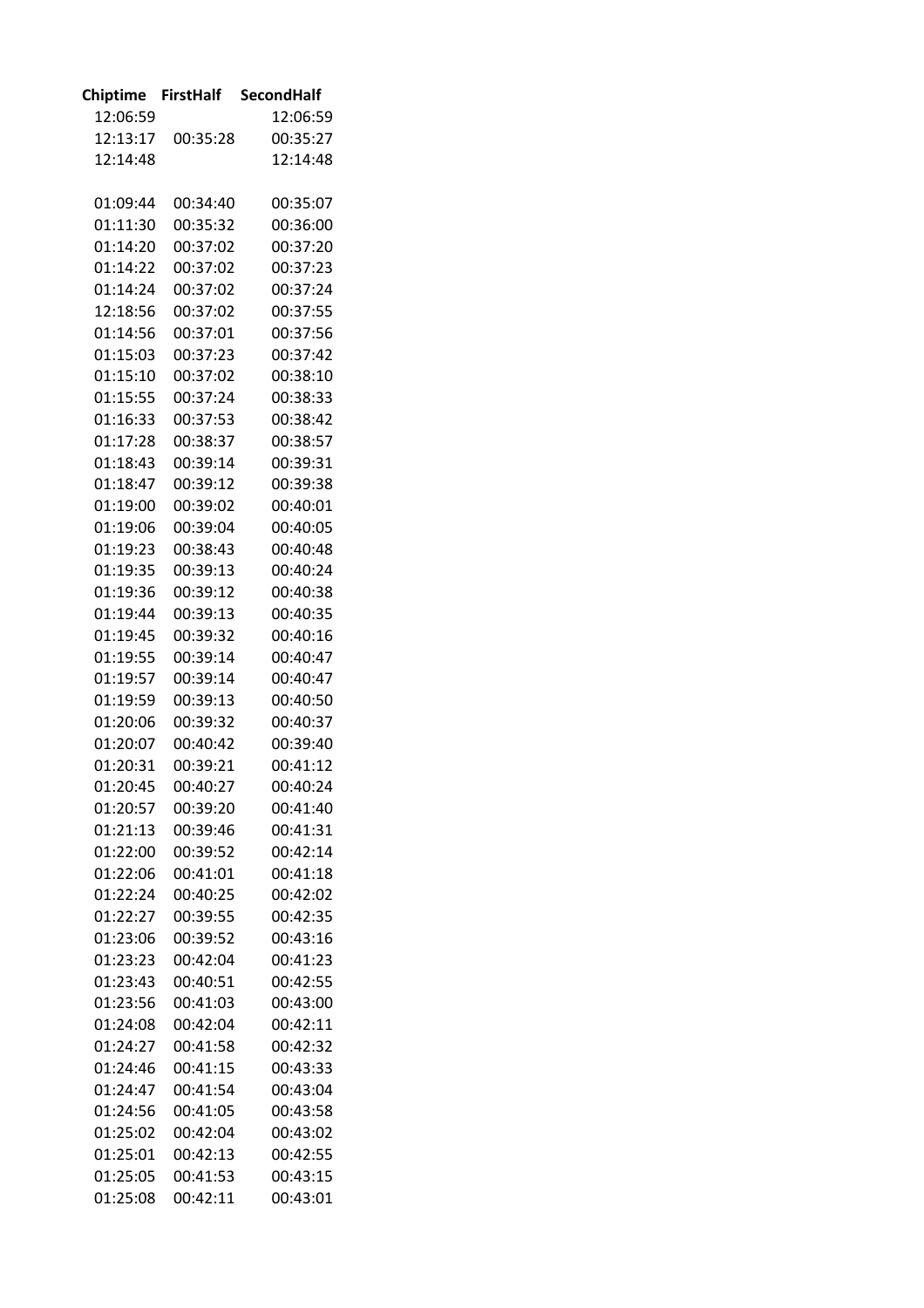| 01:25:18 | 00:41:41 | 00:43:39 |
|----------|----------|----------|
| 01:24:56 | 00:42:15 | 00:43:05 |
| 01:25:20 | 00:42:23 | 00:43:05 |
| 01:25:25 | 00:42:55 | 00:42:45 |
| 01:25:37 | 00:42:14 | 00:43:39 |
| 01:25:53 | 00:43:03 | 00:42:57 |
| 01:25:39 | 00:42:06 | 00:44:07 |
| 01:26:26 | 00:42:08 | 00:44:23 |
| 01:26:24 | 00:42:47 | 00:43:46 |
| 01:26:33 | 00:42:46 | 00:43:55 |
| 01:26:44 | 00:42:59 | 00:43:48 |
| 01:26:45 | 00:42:36 | 00:44:14 |
| 01:26:41 |          | 00:42:34 |
|          | 00:44:17 |          |
| 01:26:29 | 00:43:48 | 00:43:15 |
| 01:27:01 | 00:42:23 | 00:44:42 |
| 01:26:49 | 00:43:30 | 00:43:38 |
| 01:27:00 | 00:43:24 | 00:43:47 |
| 01:26:52 | 00:44:07 | 00:43:16 |
| 01:27:23 | 00:43:26 | 00:44:05 |
| 01:27:32 | 00:41:57 | 00:45:39 |
| 01:27:13 | 00:43:30 | 00:44:07 |
| 01:27:37 | 00:41:41 | 00:45:58 |
| 01:27:37 | 00:42:52 | 00:44:47 |
| 01:27:23 | 00:43:44 | 00:43:56 |
| 01:27:30 | 00:44:25 | 00:43:19 |
| 01:27:53 | 00:40:37 | 00:47:18 |
| 01:27:47 | 00:42:39 | 00:45:23 |
| 01:27:59 | 00:43:55 | 00:44:08 |
| 01:27:58 | 00:42:58 | 00:45:10 |
| 01:28:07 | 00:42:51 | 00:45:24 |
| 01:28:13 | 00:43:43 | 00:44:34 |
| 01:28:04 | 00:43:43 | 00:44:35 |
| 01:28:11 | 00:43:56 | 00:44:22 |
| 01:27:50 | 00:44:55 | 00:43:23 |
| 01:28:20 | 00:43:54 | 00:44:32 |
| 01:28:20 | 00:42:58 | 00:45:33 |
| 01:28:24 | 00:43:56 | 00:44:38 |
| 01:28:25 | 00:43:54 | 00:44:41 |
| 01:28:14 | 00:43:53 | 00:44:43 |
| 01:28:33 | 00:43:55 | 00:44:45 |
| 01:28:34 | 00:43:57 | 00:44:43 |
| 01:28:37 | 00:42:57 | 00:45:46 |
| 01:28:30 | 00:44:40 | 00:44:07 |
| 01:28:44 | 00:43:25 | 00:45:24 |
|          |          |          |
| 01:28:23 | 00:43:57 | 00:44:55 |
| 01:28:28 | 00:44:46 | 00:44:07 |
| 01:28:51 | 00:43:45 | 00:45:10 |
| 01:28:51 | 00:43:54 | 00:45:02 |
| 01:28:52 | 00:44:00 | 00:44:58 |
| 01:28:44 | 00:44:24 | 00:44:34 |
| 01:28:53 | 00:43:55 | 00:45:05 |
| 01:28:53 | 00:43:56 | 00:45:08 |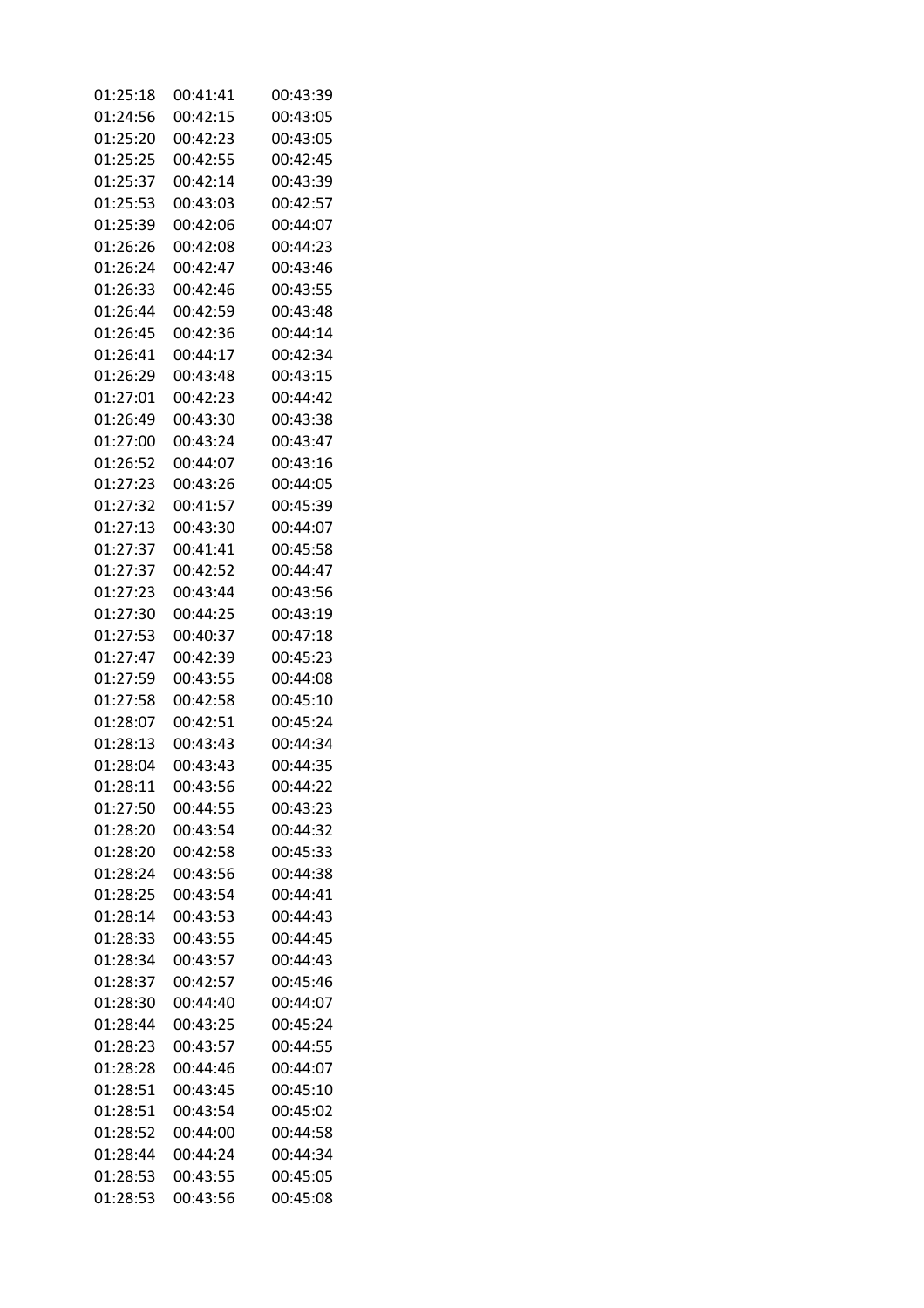| 01:29:05 | 00:43:54             | 00:45:15             |
|----------|----------------------|----------------------|
| 01:28:00 | 00:44:53             | 00:44:16             |
| 01:29:07 | 00:43:19             | 00:45:55             |
| 01:29:00 | 00:44:26             | 00:44:48             |
| 01:29:10 | 00:43:29             | 00:45:46             |
| 01:29:06 | 00:43:57             | 00:45:19             |
| 01:29:03 | 00:44:26             | 00:44:53             |
| 01:29:19 | 00:44:26             | 00:45:11             |
| 01:29:25 | 00:43:53             | 00:45:49             |
| 01:29:53 | 00:43:54             | 00:46:03             |
| 01:29:48 | 00:43:54             | 00:46:03             |
| 01:29:53 | 00:43:57             | 00:46:13             |
| 01:30:07 | 00:43:54             | 00:46:17             |
| 01:30:14 | 00:43:29             | 00:46:51             |
| 01:29:52 | 00:44:54             | 00:45:29             |
| 01:30:19 | 00:43:59             | 00:46:25             |
| 01:30:18 | 00:44:03             | 00:46:26             |
| 01:30:18 | 00:45:38             | 00:44:56             |
| 01:30:28 | 00:42:21             | 00:48:15             |
|          |                      |                      |
| 01:30:35 | 00:43:59             | 00:46:45             |
| 01:30:29 | 00:44:52             | 00:45:52             |
| 01:30:38 | 00:43:54             | 00:46:53             |
| 01:30:41 | 00:43:57             | 00:46:53             |
| 01:30:47 | 00:45:17             | 00:45:53             |
| 01:31:05 | 00:44:27             | 00:46:47             |
| 01:31:11 | 00:43:53             | 00:47:25             |
| 01:30:58 | 00:44:33             | 00:46:47             |
| 01:31:23 | 00:43:34             | 00:47:54             |
| 01:31:23 | 00:44:34             | 00:47:03             |
| 01:31:28 |                      |                      |
| 01:31:28 | 00:45:26<br>00:45:55 | 00:46:13<br>00:45:44 |
| 01:31:34 | 00:45:11             | 00:46:29             |
| 01:31:26 | 00:44:24             | 00:47:23             |
|          |                      | 00:45:28             |
| 01:31:10 | 00:46:20             |                      |
| 01:31:52 | 00:43:56             | 00:48:05             |
| 01:31:56 | 00:44:02             | 00:48:02             |
| 01:31:10 | 00:46:20             | 00:45:45             |
| 01:32:00 | 00:45:25             | 00:46:41             |
| 01:31:17 | 00:46:19             | 00:45:49             |
| 01:31:51 | 00:45:22             | 00:46:49             |
| 01:31:49 | 00:45:25             | 00:46:49             |
| 01:31:40 | 00:46:20             | 00:45:55             |
| 01:32:18 | 00:45:46             | 00:46:57             |
| 01:32:30 | 00:45:15             | 00:47:32             |
| 01:32:33 | 00:44:51             | 00:47:57             |
| 01:32:39 | 00:44:58             | 00:47:53             |
| 01:32:49 | 00:44:15             | 00:48:40             |
| 01:32:42 | 00:46:36             | 00:46:21             |
| 01:32:50 | 00:44:51             | 00:48:07             |
| 01:32:51 | 00:46:43             | 00:46:17             |
| 01:32:06 | 00:47:08             | 00:45:52             |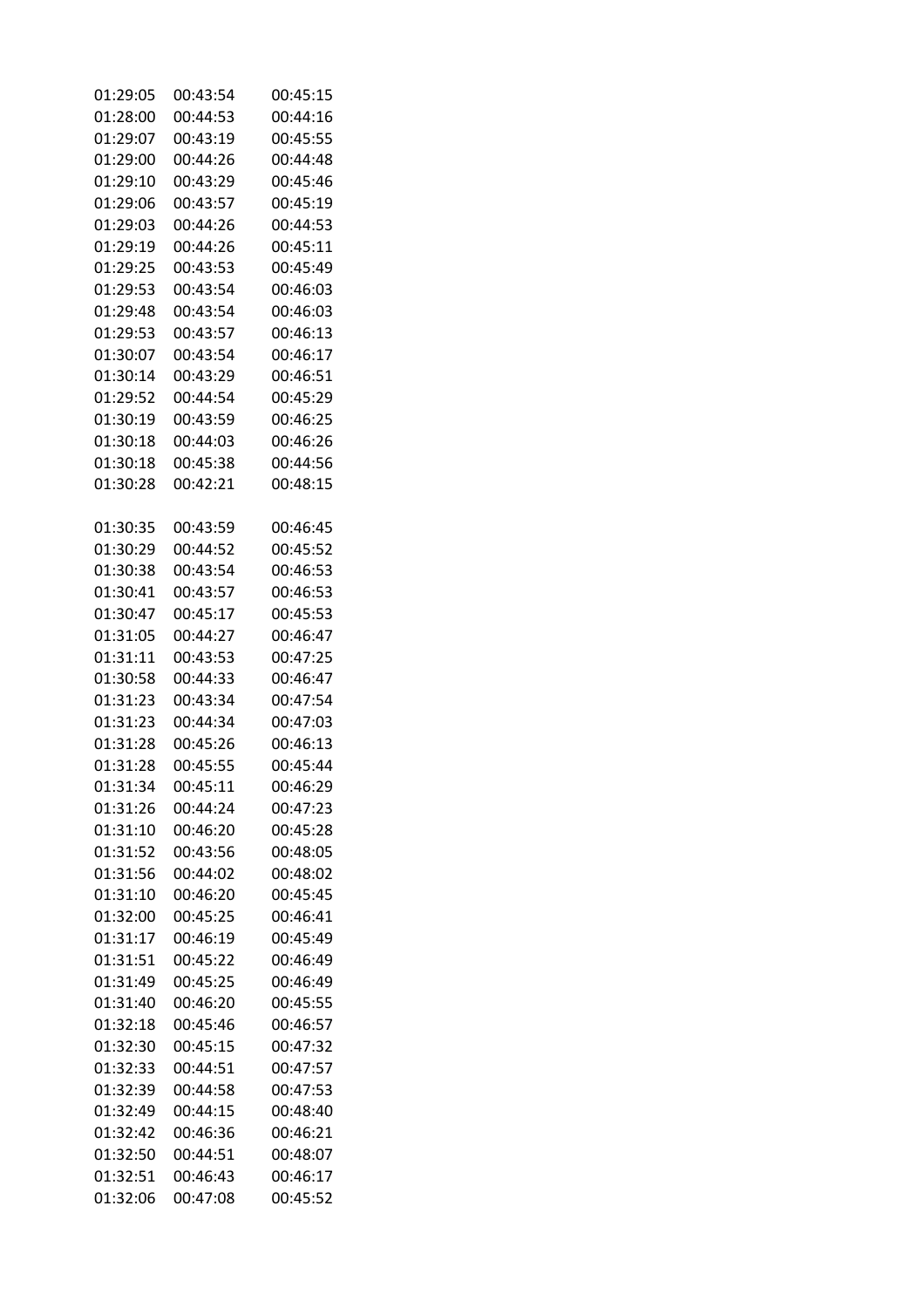| 01:32:49 | 00:43:59 | 00:49:18             |
|----------|----------|----------------------|
| 01:33:18 | 00:45:17 | 00:48:04             |
| 01:32:57 | 00:46:06 | 00:47:14             |
| 01:33:09 | 00:45:38 | 00:47:43             |
| 01:32:44 | 00:46:07 | 00:47:23             |
| 01:33:23 | 00:46:04 | 00:47:31             |
| 01:33:15 | 00:45:17 | 00:48:21             |
| 01:33:29 | 00:46:06 | 00:47:34             |
| 01:32:56 | 00:47:26 | 00:46:16             |
| 01:33:32 | 00:49:11 | 00:44:33             |
| 01:33:40 | 00:45:53 | 00:48:03             |
|          |          | 00:47:19             |
| 01:33:53 | 00:46:44 |                      |
| 01:33:47 | 00:44:54 | 00:49:11             |
| 01:33:17 | 00:47:02 | 00:47:13             |
| 01:33:45 | 00:46:23 | 00:47:59             |
| 01:34:20 | 00:43:56 | 00:50:31             |
| 01:34:00 | 00:45:33 | 00:48:57             |
| 01:34:18 | 00:45:36 | 00:48:53             |
| 01:34:19 | 00:47:47 | 00:46:50             |
| 01:34:07 | 00:46:04 | 00:48:35             |
| 01:34:19 | 00:45:28 | 00:49:12             |
| 01:34:27 | 00:47:25 | 00:47:24             |
| 01:34:33 | 00:44:57 | 00:49:54             |
| 01:33:27 | 00:48:30 | 00:46:27             |
| 01:34:43 | 00:45:52 | 00:49:14             |
| 01:35:06 | 00:46:09 | 00:49:01             |
| 01:35:09 | 00:44:38 | 00:50:35             |
| 01:35:01 | 00:46:47 | 00:48:26             |
| 01:35:02 | 00:46:47 | 00:48:30             |
| 01:35:03 | 00:45:04 | 00:50:15             |
| 01:35:10 | 00:45:33 | 00:49:46             |
| 01:35:08 | 00:47:56 | 00:47:24             |
| 12:39:21 | 00:46:39 | 00:48:42             |
| 01:35:02 | 00:47:02 | 00:48:19             |
| 01:34:55 | 00:47:14 | 00:48:08             |
| 01:35:01 | 00:45:32 | 00:50:00             |
| 01:34:51 | 00:48:13 | 00:47:21             |
| 01:35:04 | 00:46:22 | 00:49:14             |
| 01:35:31 | 00:47:25 | 00:48:12             |
| 01:35:16 | 00:47:44 |                      |
|          |          | 00:47:58<br>00:49:25 |
| 01:35:39 | 00:46:21 |                      |
| 01:35:33 | 00:46:46 | 00:49:03             |
| 01:35:31 | 00:45:39 | 00:50:15             |
| 01:34:33 | 00:47:57 | 00:48:07             |
| 01:36:04 | 00:46:47 | 00:49:20             |
| 01:35:59 | 00:45:14 | 00:50:56             |
| 01:35:51 | 00:47:02 | 00:49:08             |
| 01:35:55 | 00:47:03 | 00:49:11             |
| 01:35:51 | 00:47:51 | 00:48:26             |
| 01:36:00 | 00:46:45 | 00:49:33             |
| 01:36:16 | 00:47:16 | 00:49:06             |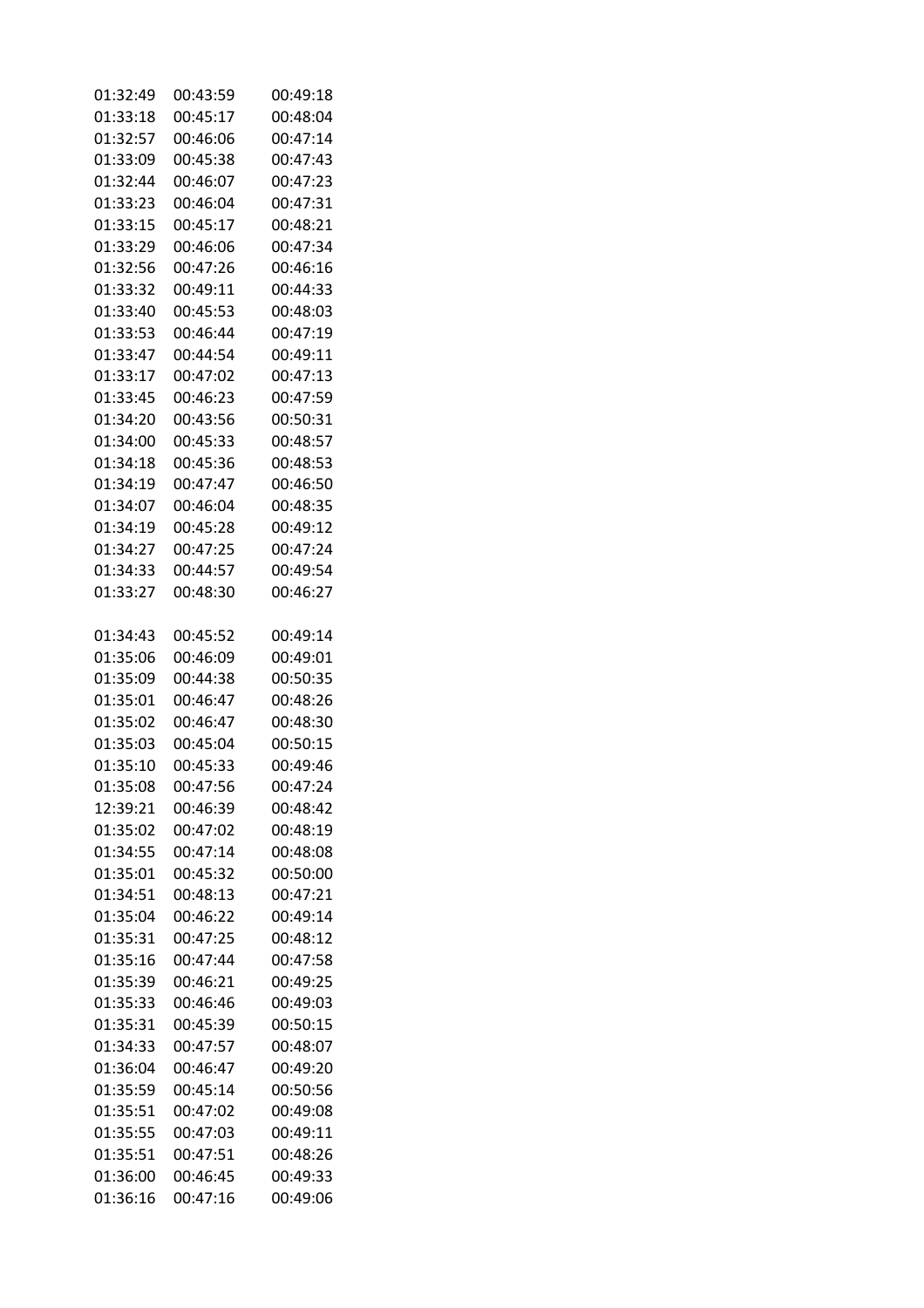| 01:35:40 | 00:48:18 | 00:48:05 |
|----------|----------|----------|
| 01:36:13 | 00:47:22 | 00:49:06 |
| 01:36:14 | 00:48:53 | 00:47:35 |
| 01:36:04 | 00:48:26 | 00:48:03 |
| 01:36:05 | 00:47:01 | 00:49:31 |
| 01:36:02 | 00:48:17 | 00:48:19 |
| 01:36:32 | 00:48:31 | 00:48:14 |
| 01:36:42 | 00:45:42 | 00:51:04 |
| 01:36:30 | 00:48:32 | 00:48:15 |
| 01:35:49 | 00:48:25 | 00:48:24 |
| 01:35:34 | 00:50:07 | 00:46:43 |
| 01:36:41 | 00:46:46 | 00:50:04 |
| 01:36:32 |          | 00:48:29 |
|          | 00:48:28 |          |
| 01:36:44 | 00:48:19 | 00:48:40 |
| 01:36:22 | 00:49:29 | 00:47:30 |
| 01:36:43 | 00:46:26 | 00:50:33 |
| 01:36:58 | 00:48:31 | 00:48:39 |
| 01:36:41 | 00:47:28 | 00:49:46 |
| 01:36:42 | 00:48:27 | 00:48:48 |
| 01:36:56 | 00:48:26 | 00:48:54 |
| 01:37:16 | 00:48:09 | 00:49:22 |
| 01:36:43 | 00:49:18 | 00:48:22 |
| 01:36:41 | 00:49:59 | 00:47:41 |
| 01:36:45 | 00:48:26 | 00:49:20 |
| 01:37:27 | 00:47:24 | 00:50:22 |
| 01:37:29 | 00:47:43 | 00:50:03 |
| 01:37:19 | 00:47:43 | 00:50:11 |
| 01:37:25 | 00:48:28 | 00:49:27 |
| 01:37:39 | 00:48:07 | 00:49:57 |
| 01:37:45 | 00:48:24 | 00:49:41 |
| 01:37:47 | 00:47:35 | 00:50:36 |
| 01:37:38 | 00:49:11 | 00:49:04 |
| 01:38:00 | 00:47:49 | 00:50:28 |
| 01:38:14 | 00:48:27 | 00:49:59 |
| 01:37:09 | 00:49:50 | 00:48:37 |
| 01:36:45 | 00:52:41 | 00:45:50 |
| 01:38:14 | 00:47:53 | 00:50:42 |
| 01:38:08 | 00:49:07 | 00:49:34 |
| 01:37:49 | 00:48:55 | 00:49:51 |
| 01:38:00 | 00:50:24 | 00:48:23 |
| 01:38:48 | 00:46:35 | 00:52:22 |
| 01:38:38 | 00:49:00 | 00:50:02 |
| 01:38:34 | 00:49:19 | 00:49:44 |
| 01:38:48 | 00:49:12 | 00:49:54 |
| 01:38:34 | 00:47:53 | 00:51:13 |
| 01:38:28 | 00:50:37 | 00:48:33 |
| 01:38:21 | 00:49:30 | 00:49:45 |
| 01:38:42 | 00:46:55 | 00:52:23 |
| 01:38:49 | 00:49:21 | 00:50:00 |
| 01:39:07 | 00:48:53 | 00:50:31 |
| 01:38:53 | 00:49:35 | 00:49:49 |
| 01:38:04 | 00:49:59 | 00:49:24 |
|          |          |          |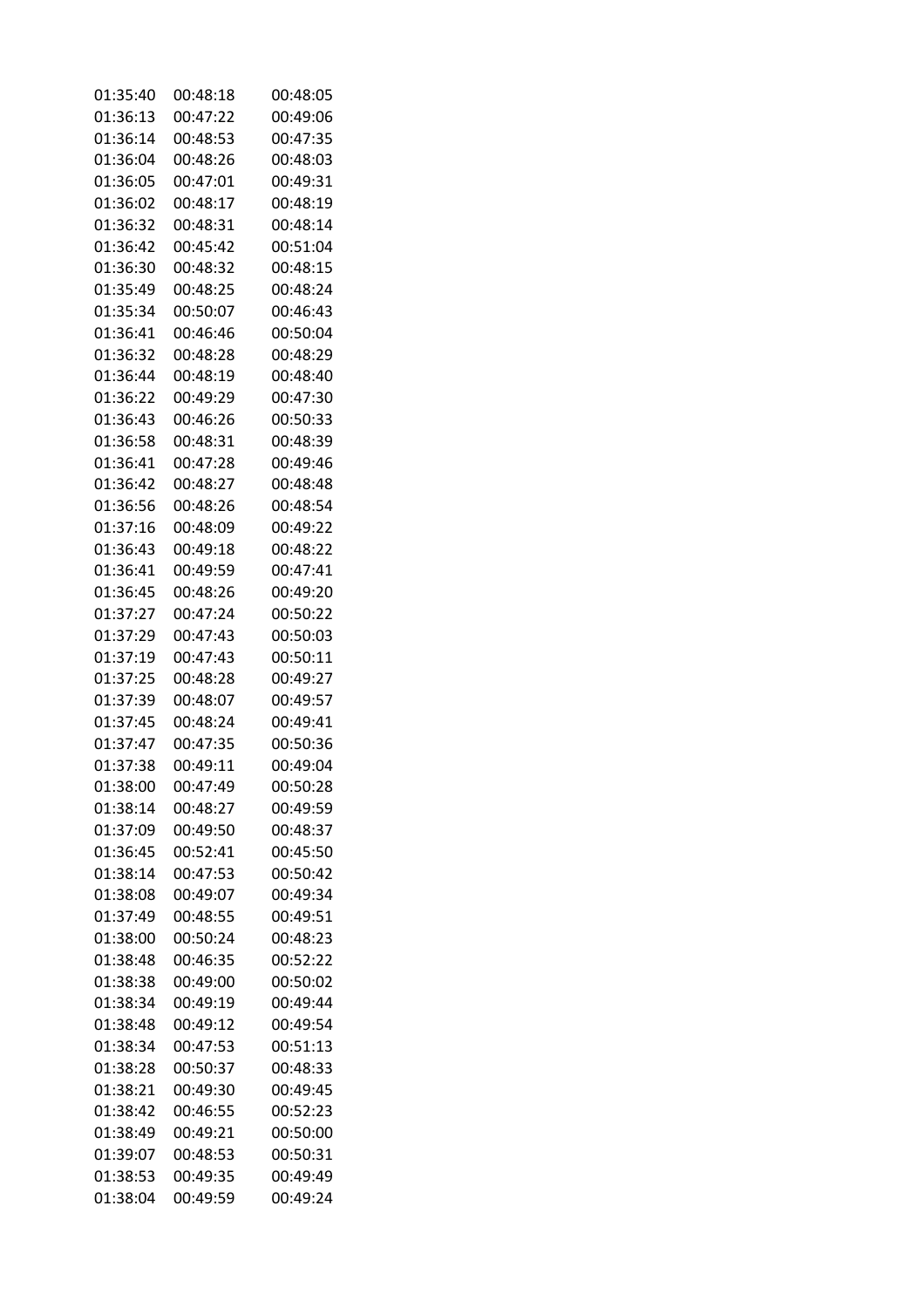| 01:39:20 | 00:48:54             | 00:50:31             |
|----------|----------------------|----------------------|
| 01:39:15 | 00:48:09             | 00:51:18             |
| 01:39:11 | 00:48:13             | 00:51:15             |
| 01:39:21 | 00:50:14             | 00:49:13             |
| 01:39:12 | 00:48:23             | 00:51:05             |
| 01:39:08 | 00:48:47             | 00:50:41             |
| 01:39:01 | 00:48:32             | 00:50:57             |
| 01:38:48 | 00:49:05             | 00:50:26             |
| 01:39:10 | 00:49:35             | 00:49:56             |
| 01:39:09 | 00:50:36             | 00:48:59             |
| 01:39:13 | 00:49:20             | 00:50:15             |
| 01:38:36 | 00:48:52             | 00:50:48             |
| 01:37:57 | 00:51:28             | 00:48:13             |
| 01:39:07 | 00:48:11             | 00:51:31             |
| 01:39:27 | 00:48:55             | 00:50:48             |
| 01:39:14 | 00:48:29             | 00:51:18             |
| 01:39:48 | 00:48:25             | 00:51:30             |
| 01:39:50 | 00:49:12             | 00:50:51             |
| 01:39:41 | 00:49:05             | 00:51:04             |
| 01:39:36 | 00:49:48             | 00:50:21             |
| 01:39:31 | 00:49:46             | 00:50:27             |
| 01:39:47 | 00:49:21             | 00:50:54             |
| 01:39:36 | 00:48:28             | 00:51:49             |
| 01:39:57 | 00:49:36             | 00:50:43             |
| 01:39:45 | 00:49:16             | 00:51:05             |
| 01:40:15 | 00:48:53             | 00:51:33             |
| 01:40:16 | 00:48:28             | 00:52:01             |
| 01:39:46 | 00:48:29             | 00:52:01             |
| 01:39:42 | 00:50:07             | 00:50:22             |
| 01:40:13 | 00:49:14             | 00:51:17             |
| 01:40:05 | 00:49:17             | 00:51:20             |
| 01:39:34 | 00:49:55             | 00:50:43             |
| 01:40:30 | 00:48:10             | 00:52:30             |
| 01:39:41 | 00:51:23             | 00:49:19             |
| 01:39:00 | 00:51:27             | 00:49:16             |
| 01:40:01 | 00:48:36             | 00:52:08             |
| 01:40:01 | 00:49:05             | 00:51:38             |
| 01:40:13 | 00:49:48             | 00:50:55             |
| 01:40:36 | 00:42:53             | 00:57:52             |
| 01:40:05 | 00:49:02             | 00:51:42             |
| 01:39:41 | 00:50:59             | 00:49:47             |
| 01:39:52 | 00:51:42             | 00:49:09             |
| 01:40:38 |                      |                      |
| 01:39:26 | 00:52:13             | 00:48:45             |
| 01:40:34 | 00:50:26             | 00:50:34             |
| 01:40:24 | 00:50:46             | 00:50:16             |
|          |                      |                      |
| 01:40:59 | 00:50:43             | 00:50:22<br>00:50:27 |
| 01:40:27 | 00:50:40             |                      |
| 01:40:08 | 00:50:04             | 00:51:06             |
| 01:40:24 | 00:50:39<br>00:50:41 | 00:50:30             |
| 01:40:19 |                      | 00:50:28             |
| 01:40:53 | 00:49:03             | 00:52:09             |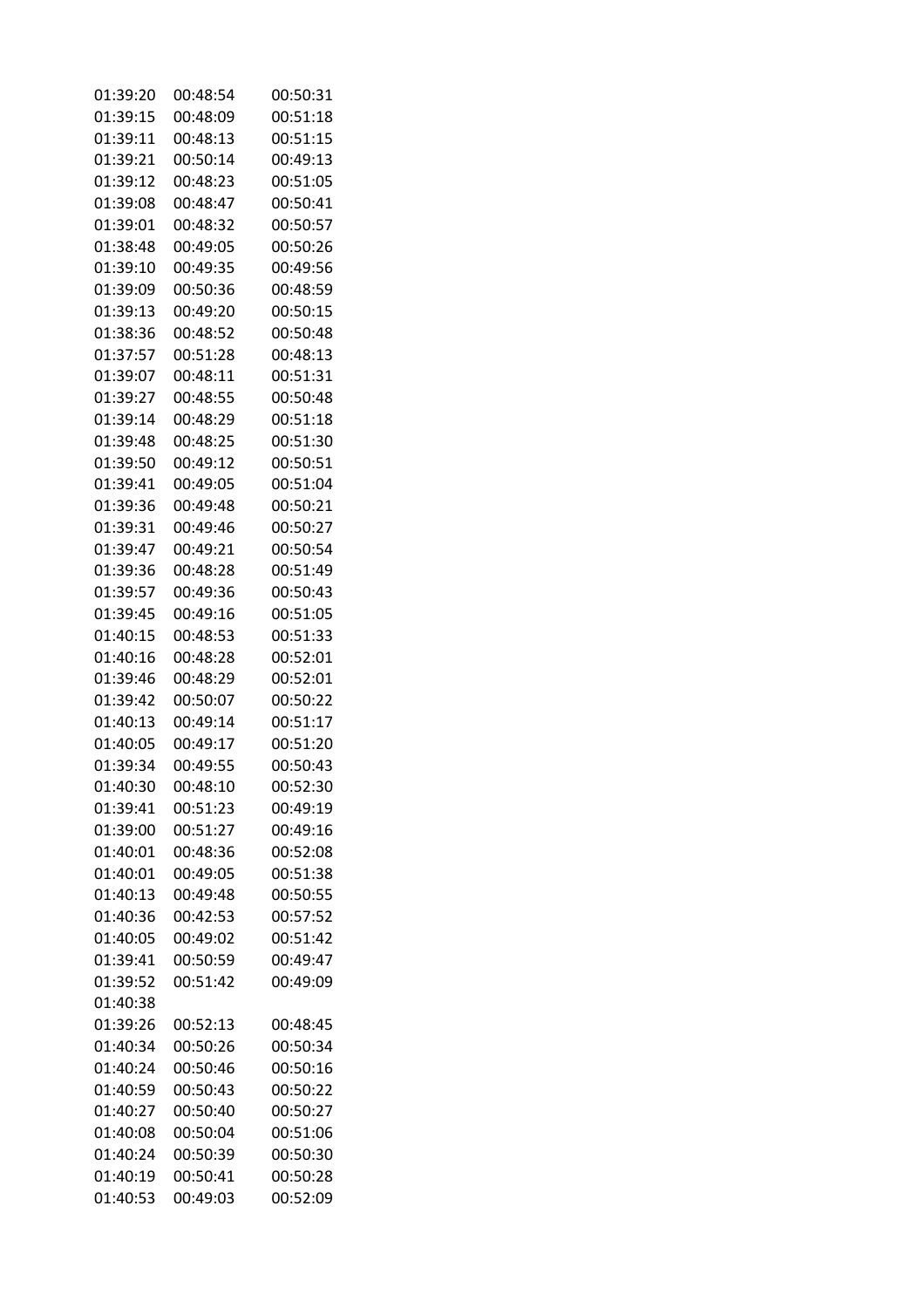| 12:45:14 | 00:49:47 | 00:51:28 |
|----------|----------|----------|
| 01:41:08 | 00:49:20 | 00:51:59 |
| 01:40:40 | 00:50:40 | 00:50:40 |
| 01:40:50 | 00:49:13 | 00:52:10 |
| 01:39:49 | 00:52:24 | 00:49:00 |
| 01:41:03 | 00:50:36 | 00:50:50 |
| 01:40:00 | 00:52:24 | 00:49:04 |
| 01:41:01 | 00:48:59 | 00:52:32 |
| 01:40:30 | 00:50:59 | 00:50:31 |
| 01:41:06 | 00:47:51 | 00:53:41 |
| 01:40:37 | 00:50:26 | 00:51:08 |
| 01:40:58 | 00:49:01 | 00:52:36 |
| 01:41:46 |          |          |
|          | 00:48:54 | 00:52:57 |
| 01:40:10 | 00:51:09 | 00:50:49 |
| 01:41:30 | 00:51:57 | 00:50:02 |
| 01:41:45 | 00:50:09 | 00:51:52 |
| 01:41:43 | 00:49:58 | 00:52:06 |
| 01:41:52 | 00:50:42 | 00:51:22 |
| 01:41:07 | 00:49:50 | 00:52:18 |
| 01:41:55 | 00:48:51 | 00:53:21 |
| 01:42:04 | 00:48:59 | 00:53:17 |
| 01:42:26 |          | 00:52:58 |
| 01:42:23 | 00:52:16 | 00:50:15 |
| 01:40:52 | 00:50:19 | 00:52:13 |
| 01:42:24 | 00:49:52 | 00:52:41 |
| 01:41:03 | 00:52:14 | 00:50:20 |
| 01:42:26 | 00:49:48 | 00:52:49 |
| 01:42:03 | 00:50:29 | 00:52:12 |
| 01:41:18 | 00:51:32 | 00:51:08 |
| 01:42:12 | 00:50:42 | 00:52:01 |
| 01:41:57 | 00:53:20 | 00:49:32 |
| 01:42:44 | 00:50:37 | 00:52:17 |
| 01:42:44 | 00:50:43 | 00:52:10 |
| 01:41:39 | 00:51:30 | 00:51:24 |
| 01:41:46 | 00:52:40 | 00:50:14 |
| 01:42:21 | 00:49:51 | 00:53:04 |
| 01:42:36 | 00:49:54 | 00:53:03 |
| 01:42:53 | 00:50:37 | 00:52:20 |
| 01:41:59 | 00:52:36 | 00:50:24 |
| 01:41:31 | 00:52:34 | 00:50:27 |
| 01:42:37 | 00:52:26 | 00:50:37 |
| 01:41:32 | 00:52:34 | 00:50:28 |
| 01:42:32 | 00:51:20 | 00:51:44 |
| 01:42:24 | 00:50:10 | 00:52:57 |
| 01:42:33 | 00:50:38 | 00:52:33 |
| 01:42:54 | 00:50:33 | 00:52:45 |
| 01:42:06 | 00:50:35 | 00:52:45 |
| 01:42:32 | 00:52:17 | 00:51:06 |
| 01:41:58 | 00:52:19 | 00:51:03 |
| 01:43:16 | 00:49:44 | 00:53:41 |
| 01:42:55 | 00:50:31 | 00:52:53 |
| 01:42:13 | 00:50:32 | 00:52:54 |
|          |          |          |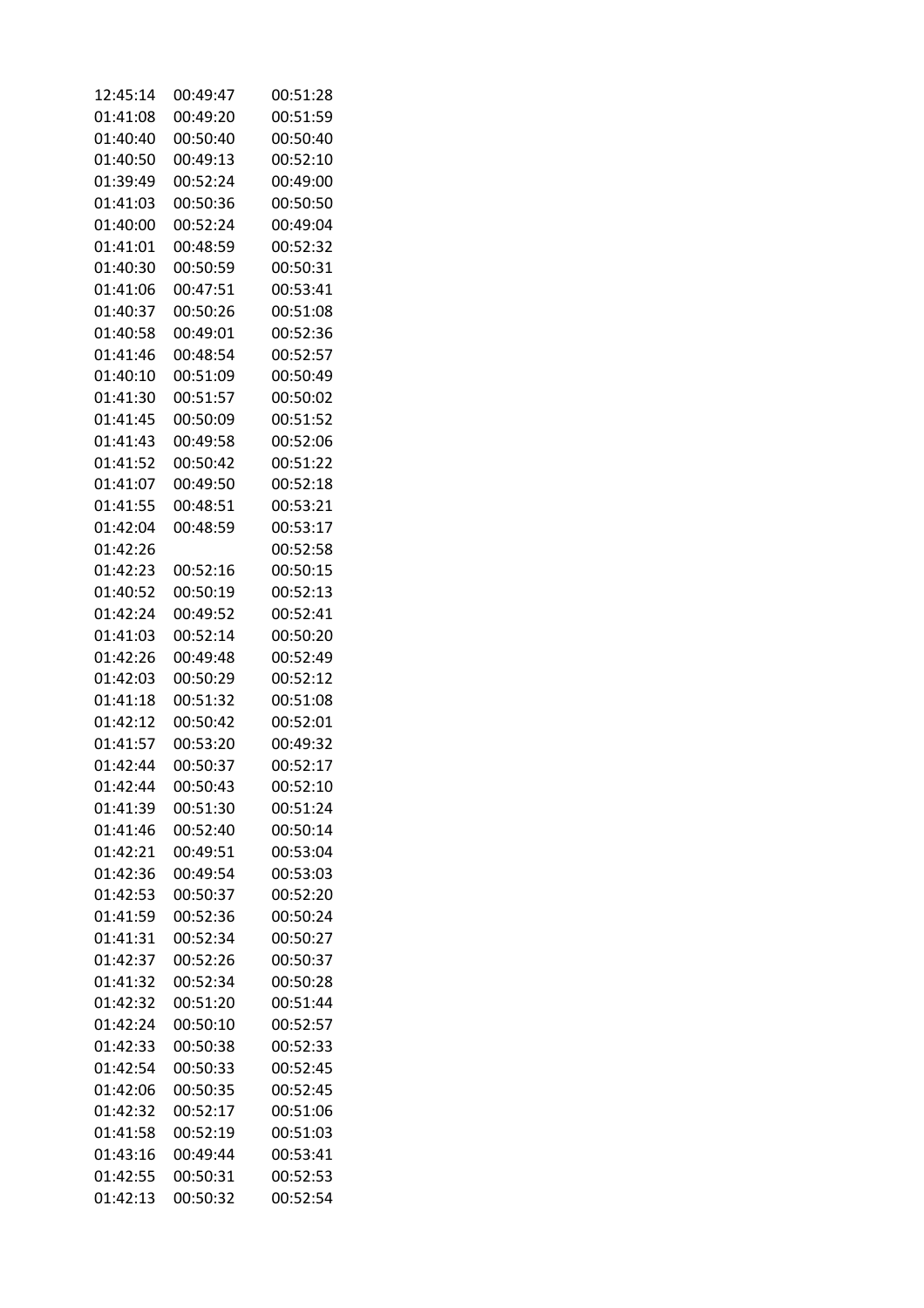| 01:43:04             | 00:51:15             | 00:52:11             |
|----------------------|----------------------|----------------------|
| 01:42:56             | 00:49:18             | 00:54:10             |
| 01:42:48             | 00:49:48             | 00:53:46             |
| 01:43:08             | 00:50:54             | 00:52:42             |
| 01:43:03             | 00:51:39             | 00:51:59             |
| 01:43:02             | 00:51:46             | 00:51:54             |
| 01:43:02             | 00:51:03             | 00:52:39             |
| 01:43:15             | 00:52:23             | 00:51:20             |
| 01:43:15             | 00:52:43             | 00:51:03             |
| 01:43:15             | 00:52:38             | 00:51:12             |
| 01:43:37             | 00:52:12             | 00:51:38             |
| 01:43:16             | 00:52:37             | 00:51:13             |
| 01:43:24             | 00:50:36             | 00:53:15             |
| 01:43:20             | 00:52:22             | 00:51:29             |
| 01:43:34             | 00:49:00             | 00:54:53             |
| 01:43:16             | 00:51:11             | 00:52:43             |
| 01:43:01             | 00:52:54             | 00:51:02             |
| 01:42:27             | 00:52:55             | 00:51:00             |
| 01:43:52             | 00:50:39             | 00:53:23             |
| 01:42:18             | 00:52:38             | 00:51:24             |
| 01:42:40             | 00:53:01             | 00:51:11             |
| 01:43:51             | 00:49:57             | 00:54:21             |
| 01:43:51             | 00:50:41             | 00:53:37             |
| 01:42:57             | 00:52:19             | 00:52:01             |
| 01:43:42             | 00:50:39             | 00:53:42             |
| 01:44:15             | 00:52:00             | 00:52:27             |
| 01:43:51             | 00:51:42             | 00:52:50             |
| 01:43:02             | 00:53:15             | 00:51:17             |
| 01:43:49             | 00:52:22             | 00:52:10             |
| 01:42:41             | 00:54:29             | 00:50:05             |
| 01:43:01             | 00:53:28             | 00:51:08             |
| 01:44:02             | 00:52:45             | 00:51:54             |
| 01:43:53             | 00:51:55             | 00:52:45             |
| 01:43:19             | 00:53:11             | 00:51:35             |
| 01:43:21             | 00:52:35             | 00:52:13             |
| 01:44:09             | 00:52:43             | 00:52:05             |
| 01:44:22             | 00:52:24             | 00:52:24             |
| 01:43:55             | 00:51:17             | 00:53:33             |
| 01:44:24             | 00:51:52             | 00:52:58             |
| 01:43:36             |                      |                      |
| 01:43:53             | 00:52:25             | 00:52:28             |
| 01:43:36             | 00:52:36             | 00:52:17             |
| 01:44:06             | 00:49:55             | 00:54:59             |
| 01:44:15             | 00:51:16             | 00:53:38             |
| 01:43:26             | 00:53:18             | 00:51:37             |
|                      |                      |                      |
| 01:44:40             | 00:51:24             | 00:53:33<br>00:53:03 |
| 01:43:50<br>01:44:50 | 00:51:57             | 00:56:02             |
|                      | 00:48:59             |                      |
| 01:43:29             | 00:53:44             | 00:51:22             |
| 01:44:47             | 00:52:29<br>00:53:49 | 00:52:41<br>00:51:27 |
| 01:43:40             |                      |                      |
| 01:45:09             | 00:49:58             | 00:55:19             |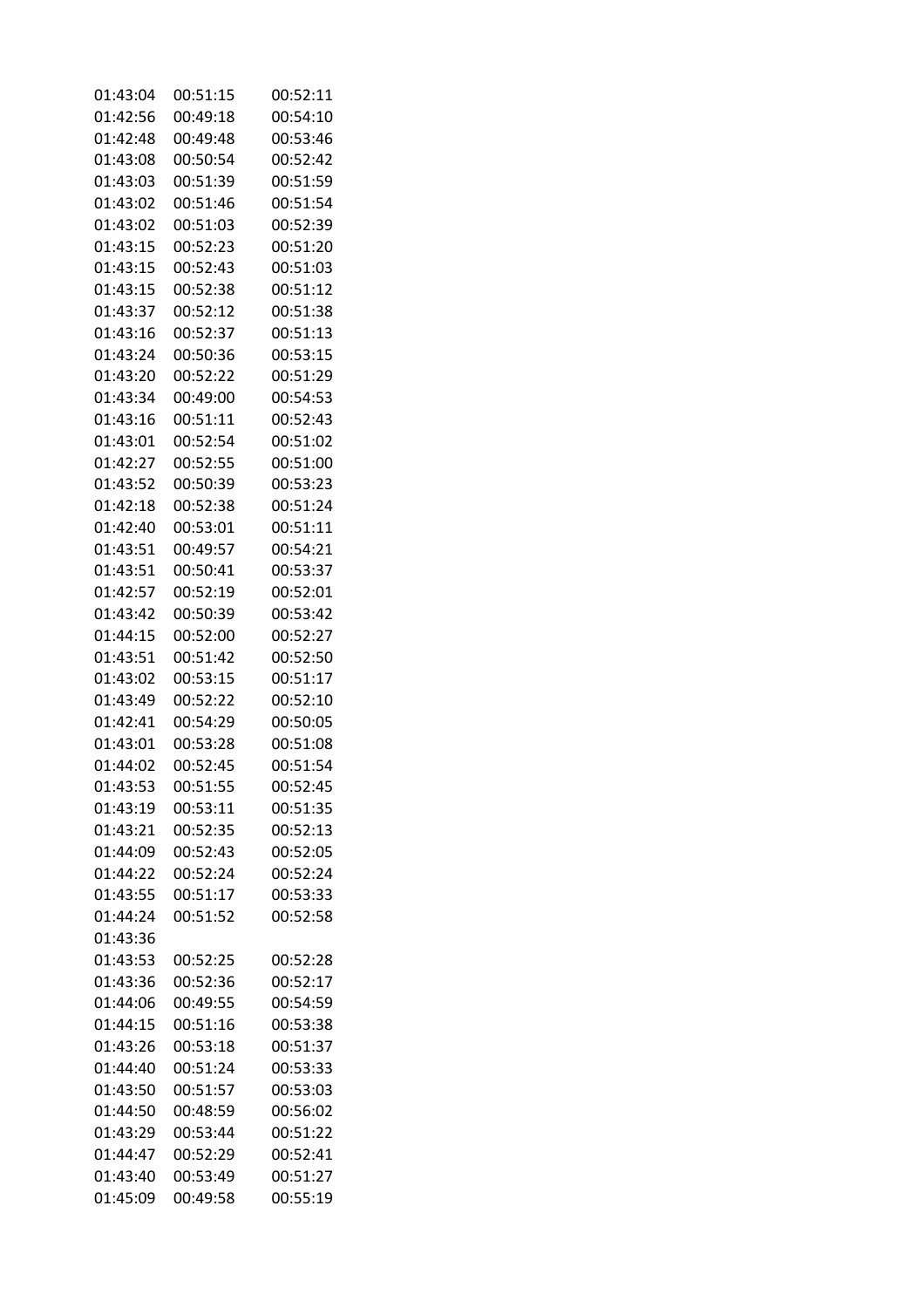| 01:44:36 | 00:53:38 | 00:51:41 |
|----------|----------|----------|
| 01:43:40 | 00:54:27 | 00:50:56 |
| 01:45:10 | 00:50:38 | 00:54:47 |
| 01:44:11 | 00:52:16 | 00:53:10 |
| 01:45:16 | 00:52:23 | 00:53:07 |
| 01:43:56 | 00:53:56 | 00:51:35 |
| 01:44:55 | 00:52:32 | 00:53:00 |
| 01:44:52 | 00:53:18 | 00:52:14 |
| 01:44:49 | 00:53:47 | 00:51:54 |
| 01:44:24 | 00:54:09 | 00:51:33 |
| 01:45:20 | 00:51:58 | 00:53:46 |
| 01:45:27 | 00:48:14 | 00:57:32 |
|          | 00:52:05 |          |
| 01:44:56 |          | 00:53:42 |
| 01:44:32 | 00:52:20 | 00:53:28 |
| 01:45:06 | 00:52:26 | 00:53:23 |
| 01:45:02 | 00:53:48 | 00:52:03 |
| 01:44:16 | 00:54:08 | 00:51:43 |
| 01:45:14 | 00:51:16 | 00:54:36 |
| 01:45:05 | 00:52:28 | 00:53:25 |
| 01:44:35 | 00:53:44 | 00:52:08 |
| 01:45:01 | 00:53:47 | 00:52:06 |
| 01:45:52 | 00:50:26 | 00:55:29 |
| 01:45:40 | 00:52:22 | 00:53:33 |
| 01:44:24 | 00:53:49 | 00:52:08 |
| 01:45:38 | 00:51:51 | 00:54:08 |
| 01:45:06 | 00:53:47 | 00:52:12 |
| 01:44:26 | 00:53:05 | 00:52:55 |
| 01:45:03 | 00:54:19 | 00:51:42 |
| 01:45:54 | 00:50:09 | 00:55:54 |
| 01:45:40 | 00:51:52 | 00:54:16 |
| 01:45:38 | 00:52:38 | 00:53:31 |
| 01:44:48 | 00:52:35 | 00:53:38 |
| 01:44:50 | 00:53:48 | 00:52:28 |
| 01:45:35 | 00:51:30 | 00:54:46 |
| 01:45:52 | 00:49:33 | 00:56:45 |
| 01:44:50 | 00:53:48 | 00:52:30 |
| 01:44:41 | 00:54:30 | 00:51:48 |
| 01:45:36 | 00:51:43 | 00:54:35 |
| 01:46:03 | 00:52:13 | 00:54:05 |
| 01:46:09 | 00:49:18 | 00:57:02 |
| 01:44:56 | 00:53:31 | 00:52:53 |
| 01:46:01 | 00:52:16 | 00:54:09 |
| 01:45:19 | 00:55:20 | 00:51:11 |
| 01:45:37 | 00:53:21 | 00:53:11 |
| 01:45:17 | 00:53:54 | 00:52:39 |
| 01:46:08 | 00:53:54 | 00:52:39 |
| 01:46:13 | 00:51:51 | 00:54:43 |
| 01:45:48 | 00:51:28 | 00:55:08 |
| 01:45:44 | 00:53:20 | 00:53:18 |
| 01:45:47 | 00:52:02 | 00:54:37 |
| 01:45:59 | 00:52:14 | 00:54:26 |
|          |          |          |
| 01:46:31 | 00:48:01 | 00:58:41 |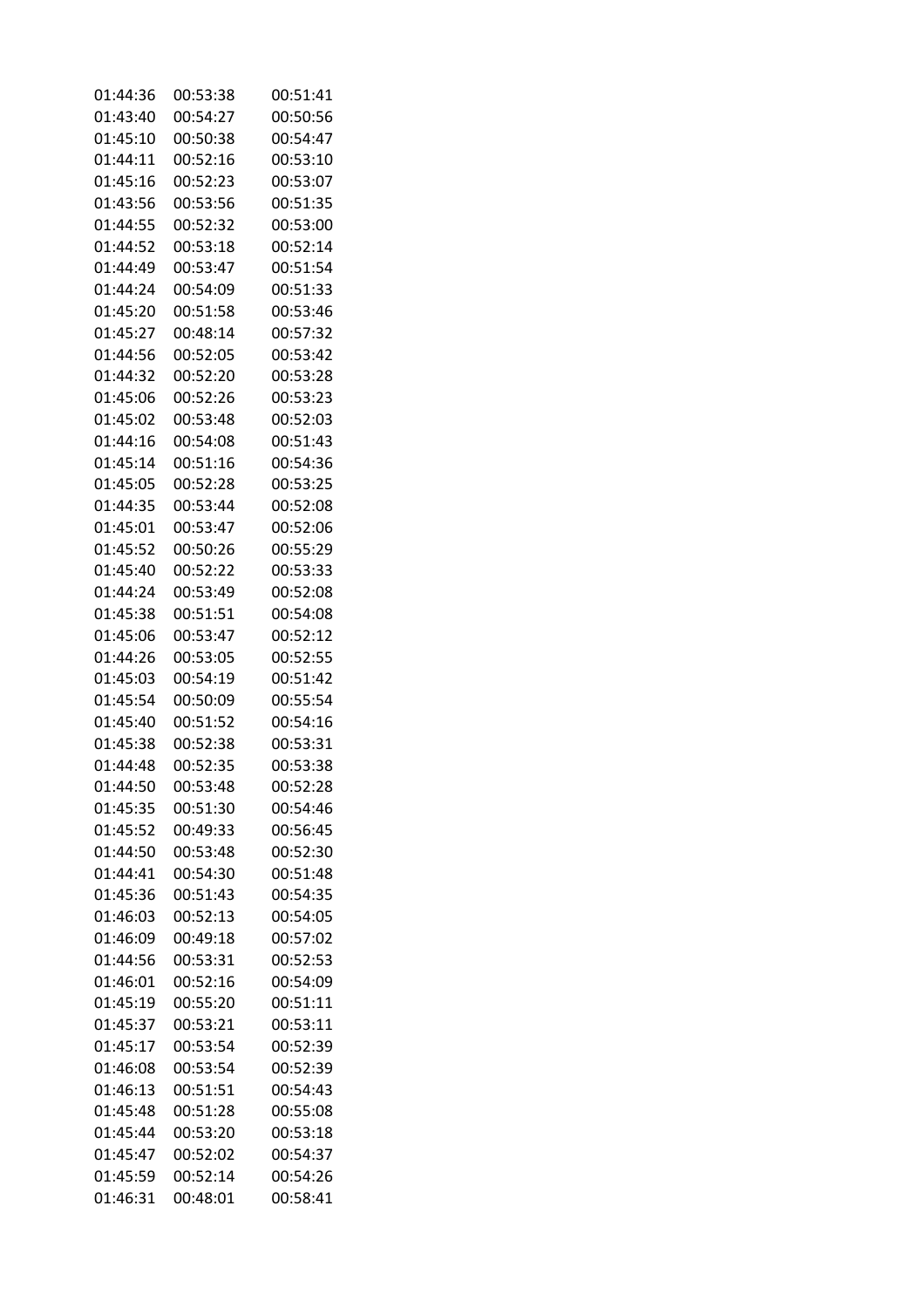| 01:46:10 | 00:52:17 | 00:54:32 |
|----------|----------|----------|
| 01:44:56 | 00:54:32 | 00:52:21 |
| 01:45:46 | 00:51:21 | 00:55:34 |
| 01:46:49 | 00:51:26 | 00:55:42 |
| 01:46:40 | 00:51:48 | 00:55:19 |
| 01:45:55 | 00:52:39 | 00:54:30 |
| 01:45:38 | 00:53:18 | 00:53:56 |
| 01:46:39 | 00:53:41 | 00:53:35 |
| 01:46:00 | 00:55:21 | 00:51:56 |
|          |          |          |
| 01:47:02 | 00:51:44 | 00:55:33 |
| 01:47:09 | 00:54:42 | 00:52:41 |
| 01:46:44 | 00:52:15 | 00:55:10 |
| 01:44:45 |          |          |
| 01:45:59 | 00:55:05 | 00:52:22 |
| 01:46:42 | 00:51:27 | 00:56:01 |
| 01:46:11 | 00:53:42 | 00:54:01 |
| 01:47:19 | 00:50:45 | 00:57:08 |
| 01:47:42 | 00:52:51 | 00:55:03 |
| 01:47:24 |          |          |
| 01:47:54 | 00:52:16 | 00:55:46 |
| 01:46:50 | 00:53:53 | 00:54:14 |
| 01:46:27 | 00:54:53 | 00:53:16 |
| 01:47:28 | 00:53:42 | 00:54:32 |
|          |          |          |
| 01:46:40 | 00:54:28 | 00:53:47 |
| 01:47:46 | 00:52:47 | 00:55:30 |
| 01:47:23 | 00:53:27 | 00:54:54 |
| 01:47:23 | 00:50:55 | 00:57:27 |
| 01:48:01 | 00:53:13 | 00:55:08 |
| 01:47:22 | 00:53:27 | 00:54:54 |
| 01:46:59 | 00:55:05 | 00:53:21 |
| 01:46:36 | 00:55:37 | 00:52:52 |
| 01:47:18 | 00:57:21 | 00:51:13 |
| 01:47:21 | 00:54:06 | 00:54:28 |
| 01:48:26 | 00:51:39 | 00:56:58 |
| 01:48:05 | 00:55:07 | 00:53:34 |
| 01:48:05 | 00:55:06 | 00:53:34 |
| 01:48:05 | 00:51:40 | 00:57:01 |
| 01:48:16 | 00:53:28 | 00:55:15 |
| 01:48:11 | 00:52:42 | 00:56:03 |
|          | 00:53:24 | 00:55:22 |
| 01:46:40 |          |          |
| 01:47:58 | 00:52:28 | 00:56:19 |
| 01:47:18 | 00:53:52 | 00:54:56 |
| 01:47:49 | 00:51:57 | 00:56:52 |
| 01:47:18 | 00:54:42 | 00:54:08 |
| 01:48:46 | 00:55:15 | 00:53:36 |
| 01:48:42 | 00:54:28 | 00:54:27 |
| 01:47:30 | 00:54:06 | 00:54:51 |
| 01:47:00 | 00:54:24 | 00:54:41 |
| 01:47:38 | 00:55:29 | 00:53:40 |
| 01:48:24 | 00:51:49 | 00:57:32 |
| 01:47:42 | 00:54:43 | 00:54:37 |
| 01:48:00 | 00:52:17 | 00:57:06 |
|          |          |          |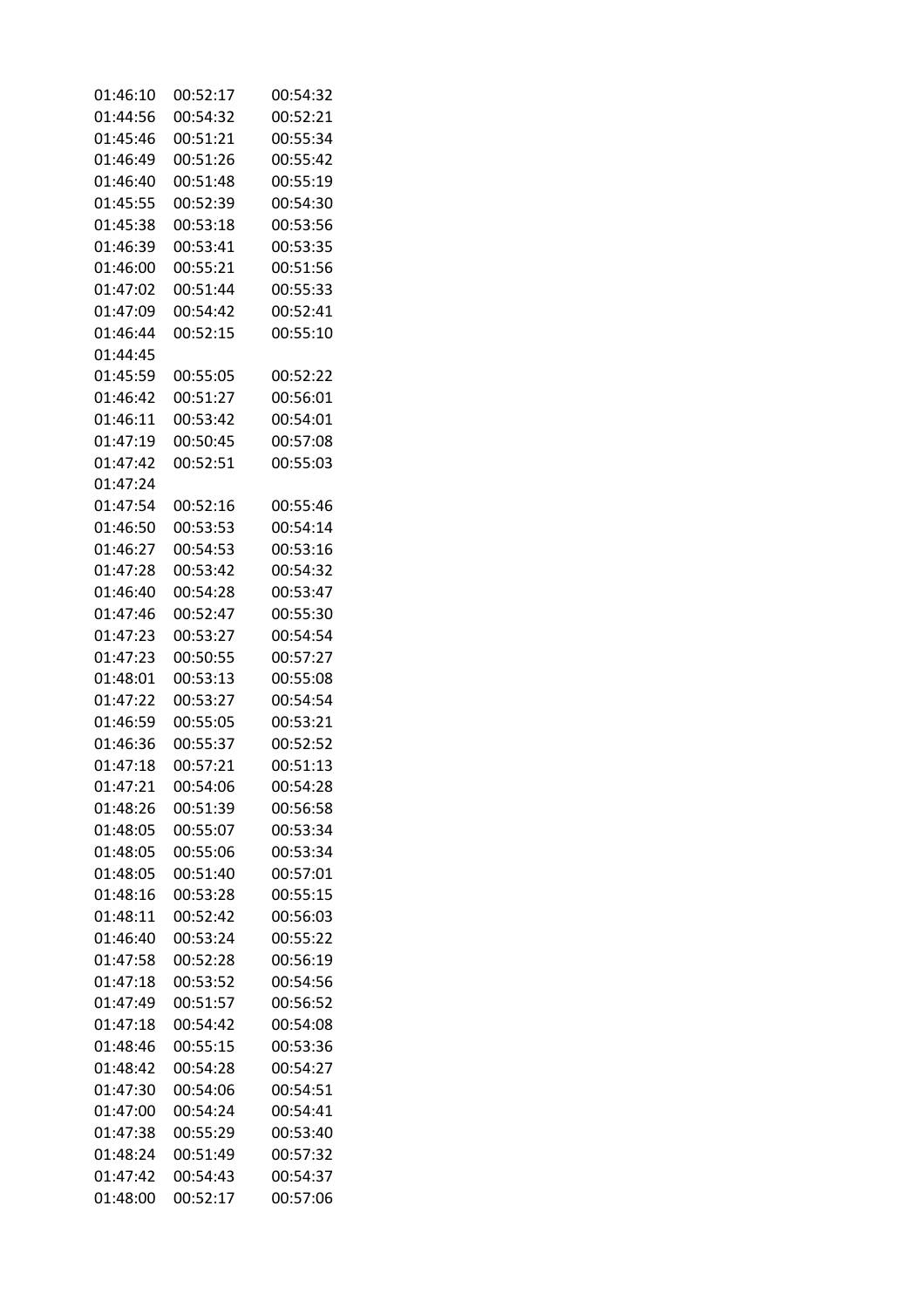| 01:48:30 | 00:53:34 | 00:55:49 |
|----------|----------|----------|
| 01:47:50 | 00:54:59 | 00:54:25 |
| 01:48:15 |          |          |
| 01:47:38 | 00:55:22 | 00:54:04 |
| 01:48:53 | 00:53:55 | 00:55:39 |
| 01:49:23 | 00:52:26 | 00:57:15 |
| 01:47:55 | 00:55:51 | 00:53:50 |
| 01:47:57 | 00:53:46 | 00:55:56 |
| 01:49:15 | 00:54:34 | 00:55:07 |
| 01:48:53 | 00:54:28 | 00:55:14 |
|          |          |          |
| 01:48:50 | 00:55:29 | 00:54:14 |
| 01:47:39 | 00:57:53 | 00:51:50 |
| 01:49:00 | 00:54:22 | 00:55:25 |
| 01:49:06 | 00:53:15 | 00:56:35 |
| 01:48:34 | 00:53:48 | 00:56:04 |
| 01:49:04 | 00:55:25 | 00:54:27 |
| 01:49:09 | 00:52:27 | 00:57:29 |
| 01:49:03 | 00:55:29 | 00:54:27 |
| 01:49:19 | 00:53:02 | 00:56:55 |
| 01:49:10 | 00:53:08 | 00:56:49 |
| 01:49:07 | 00:54:01 | 00:56:01 |
| 01:49:57 | 00:54:39 | 00:55:24 |
| 01:48:16 | 00:54:41 | 00:55:23 |
| 01:48:49 | 00:55:21 | 00:54:45 |
| 01:49:57 | 00:53:01 | 00:57:05 |
| 01:49:21 | 00:52:34 | 00:57:34 |
| 01:49:28 | 00:54:51 | 00:55:20 |
| 01:48:58 | 00:55:48 | 00:54:26 |
| 01:49:27 | 00:53:17 | 00:57:01 |
| 01:48:22 | 00:56:26 | 00:53:53 |
| 01:48:41 | 00:56:51 | 00:53:29 |
| 01:49:20 | 00:52:58 | 00:57:23 |
| 01:49:37 | 00:54:14 | 00:56:09 |
| 01:49:56 | 00:55:11 | 00:55:12 |
| 01:49:52 | 00:53:44 | 00:56:46 |
|          |          |          |
| 01:49:29 | 00:53:49 | 00:56:40 |
| 01:50:23 | 00:53:04 | 00:57:27 |
| 01:50:02 | 00:52:21 | 00:58:16 |
| 01:50:21 | 00:52:26 | 00:58:13 |
| 01:50:31 | 00:53:05 | 00:57:35 |
| 01:49:00 | 00:55:44 | 00:54:57 |
| 01:49:25 | 00:55:45 | 00:54:57 |
| 01:49:50 | 00:53:28 | 00:57:15 |
| 01:49:39 | 00:56:06 | 00:54:38 |
| 01:50:11 | 00:53:06 | 00:57:46 |
| 01:48:42 | 00:54:41 | 00:56:10 |
| 01:50:24 | 00:55:00 | 00:55:52 |
| 01:50:33 | 00:54:37 | 00:56:18 |
| 01:50:20 | 00:50:39 | 01:00:16 |
| 01:49:27 | 00:56:04 | 00:54:53 |
| 01:49:45 | 00:54:46 | 00:56:18 |
| 01:49:36 | 00:54:49 | 00:56:17 |
|          |          |          |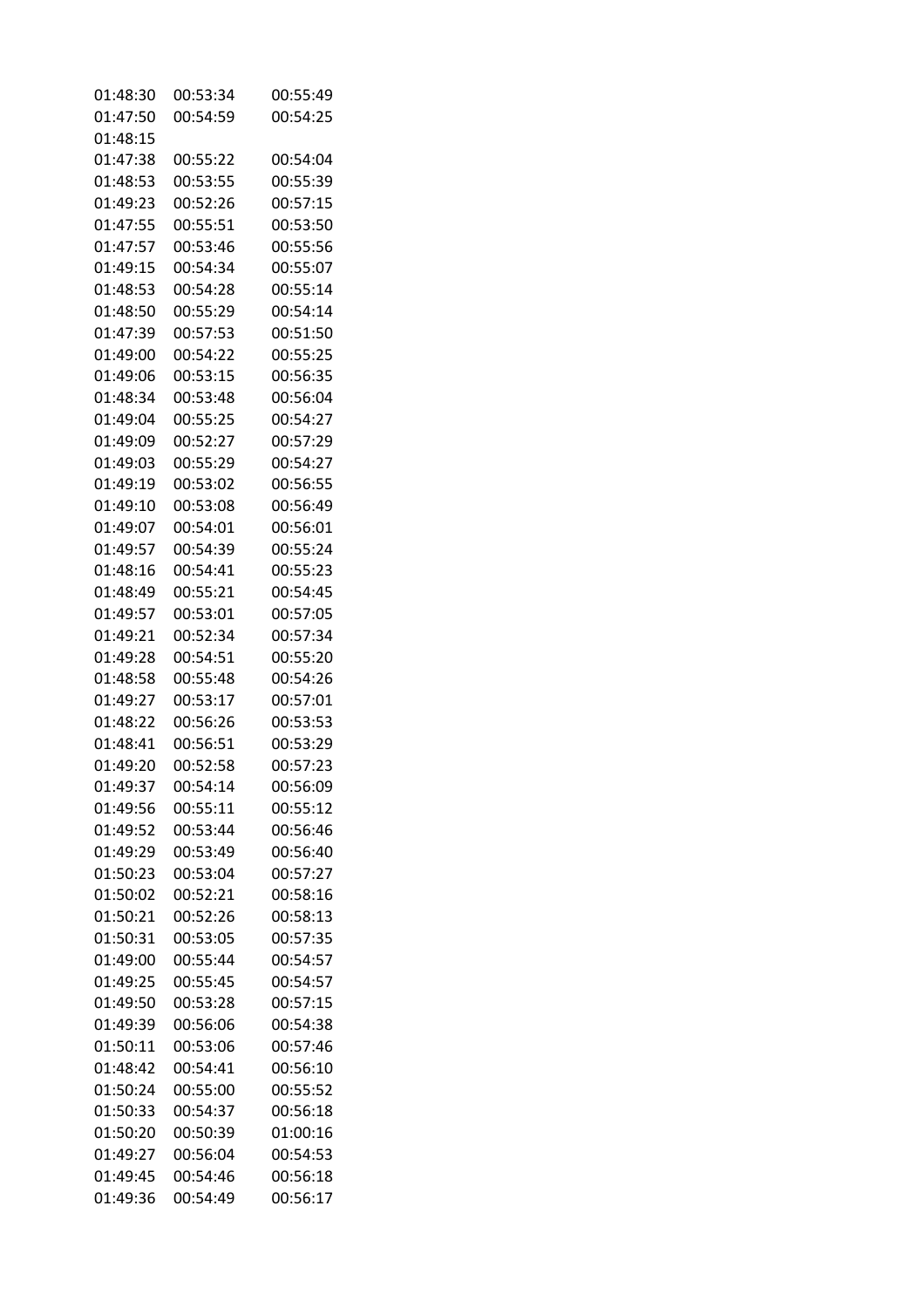| 01:50:33 | 00:53:53 | 00:57:16 |
|----------|----------|----------|
| 01:49:41 | 00:54:41 | 00:56:30 |
| 01:50:26 | 00:55:18 | 00:55:53 |
| 01:49:54 | 00:54:59 | 00:56:14 |
| 01:49:52 | 00:55:24 | 00:55:51 |
| 01:51:01 | 00:52:31 | 00:58:50 |
| 01:50:08 | 00:54:10 | 00:57:11 |
| 01:50:50 | 00:55:08 | 00:56:16 |
| 01:49:52 | 00:57:17 | 00:54:09 |
| 01:50:24 | 00:57:03 | 00:54:28 |
| 01:50:39 | 00:55:49 | 00:55:43 |
| 01:50:10 | 00:55:25 | 00:56:07 |
| 01:50:04 |          |          |
|          | 00:55:50 | 00:55:48 |
| 01:50:24 | 00:56:06 | 00:55:33 |
| 01:50:11 | 00:56:11 | 00:55:27 |
| 01:51:30 | 00:53:59 | 00:57:42 |
| 01:51:00 | 00:52:50 | 00:58:52 |
| 01:51:10 | 00:54:05 | 00:57:41 |
| 01:50:09 | 00:56:17 | 00:55:30 |
| 01:50:59 | 00:54:22 | 00:57:26 |
| 01:50:09 | 00:56:17 | 00:55:30 |
| 01:50:04 | 00:56:54 | 00:54:58 |
| 01:51:20 | 00:52:50 | 00:59:07 |
| 01:50:49 | 00:54:31 | 00:57:31 |
| 01:51:40 | 00:54:36 | 00:57:26 |
| 01:51:15 | 00:54:45 | 00:57:20 |
| 01:51:29 | 00:54:56 | 00:57:16 |
| 01:51:12 | 00:56:25 | 00:55:53 |
| 01:51:18 | 00:57:25 | 00:54:54 |
| 01:51:08 | 00:55:15 | 00:57:05 |
| 01:50:45 | 00:55:02 | 00:57:22 |
| 01:51:42 | 00:53:59 | 00:58:27 |
| 01:51:03 | 00:57:16 | 00:55:10 |
| 01:51:05 | 00:57:16 | 00:55:12 |
| 01:51:04 | 00:57:16 | 00:55:11 |
| 01:52:10 | 00:57:14 | 00:55:20 |
| 01:52:19 | 00:53:45 | 00:58:54 |
| 01:51:23 | 00:56:40 | 00:55:59 |
| 01:51:59 | 00:56:56 | 00:55:47 |
| 01:51:56 | 00:54:29 | 00:58:16 |
| 01:51:33 | 00:57:15 | 00:55:33 |
| 01:51:30 | 00:57:16 | 00:55:38 |
| 01:51:19 | 00:57:20 | 00:55:38 |
| 01:52:26 | 00:53:50 | 00:59:14 |
|          |          |          |
| 01:52:10 | 00:55:31 | 00:57:37 |
| 01:52:10 | 00:55:31 | 00:57:36 |
| 01:52:42 | 00:55:16 | 00:57:55 |
| 01:52:16 | 00:54:05 | 00:59:06 |
| 01:52:50 | 00:54:45 | 00:58:28 |
| 01:52:10 | 00:55:42 | 00:57:32 |
| 01:52:51 | 00:57:14 | 00:56:01 |
| 01:52:54 | 00:54:48 | 00:58:29 |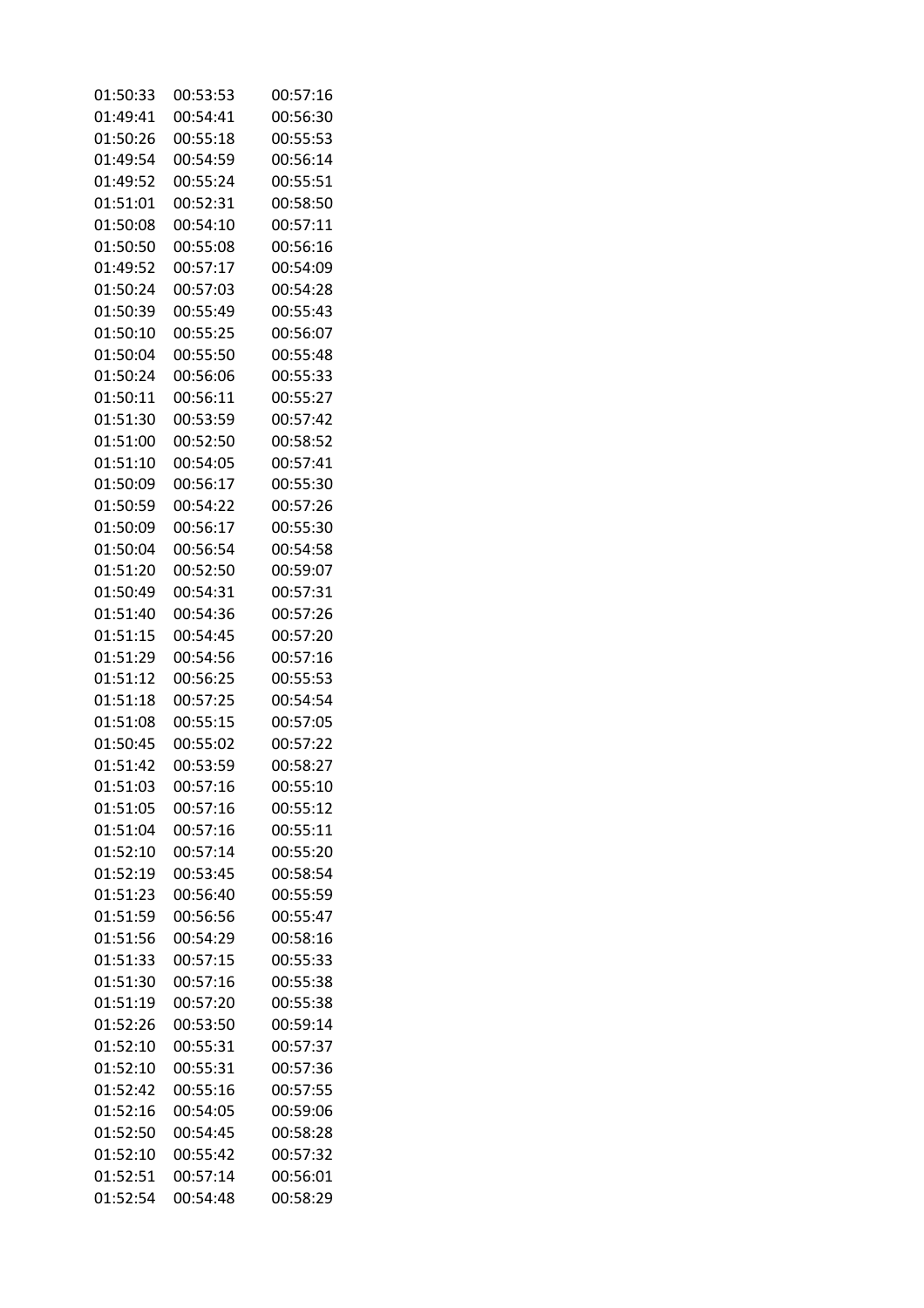| 01:52:34 | 00:54:31 | 00:58:49 |
|----------|----------|----------|
| 01:52:27 | 00:55:06 | 00:58:19 |
| 01:53:01 | 00:54:58 | 00:58:28 |
| 01:52:15 | 00:57:29 | 00:55:58 |
| 01:51:31 | 00:57:17 | 00:56:15 |
| 01:52:07 | 00:55:53 | 00:57:41 |
| 01:51:50 | 00:55:06 | 00:58:29 |
| 01:52:39 | 00:56:36 | 00:56:59 |
| 01:53:22 | 00:55:52 | 00:57:45 |
| 01:52:07 | 00:57:36 | 00:56:02 |
| 01:52:42 | 00:55:43 | 00:58:02 |
| 01:53:14 | 00:53:36 | 01:00:12 |
| 01:53:16 | 00:54:08 | 00:59:44 |
|          |          |          |
| 01:53:15 | 00:55:58 | 00:57:55 |
| 01:53:09 | 00:56:19 | 00:57:35 |
| 01:53:27 | 00:55:31 | 00:58:27 |
| 01:53:50 | 00:55:31 | 00:58:31 |
| 01:53:16 | 00:56:22 | 00:57:44 |
| 01:52:17 | 00:57:37 | 00:56:30 |
| 01:52:55 | 00:55:17 | 00:58:50 |
| 01:52:37 | 00:57:36 | 00:56:32 |
| 01:53:25 | 00:56:09 | 00:58:01 |
| 01:52:52 | 00:55:33 | 00:58:41 |
| 01:52:10 | 00:57:07 | 00:57:06 |
| 01:53:30 | 00:53:50 | 01:00:31 |
| 01:52:13 | 00:57:12 | 00:57:11 |
| 01:52:27 | 00:58:41 | 00:55:44 |
| 01:53:12 | 00:56:43 | 00:57:54 |
| 01:54:23 | 00:56:37 | 00:58:01 |
| 01:52:38 | 00:58:57 | 00:55:46 |
| 01:54:42 | 00:57:03 | 00:57:44 |
| 01:54:11 | 00:57:08 | 00:57:39 |
| 01:53:51 | 00:56:47 | 00:58:01 |
| 01:54:41 | 00:55:39 | 00:59:11 |
| 01:54:42 | 00:55:39 | 00:59:10 |
| 01:54:34 | 00:57:11 | 00:57:39 |
| 01:53:19 | 00:58:39 | 00:56:11 |
| 01:53:50 | 00:55:36 | 00:59:18 |
| 01:53:30 | 00:57:08 | 00:57:50 |
| 01:54:49 | 00:57:11 | 00:57:50 |
| 01:54:32 | 00:58:14 | 00:56:47 |
| 01:53:03 | 00:56:20 | 00:58:42 |
| 01:54:00 | 00:57:05 | 00:57:59 |
| 01:53:07 | 00:59:04 | 00:56:01 |
| 01:53:07 | 00:59:04 | 00:56:01 |
| 01:53:05 | 00:59:07 | 00:55:59 |
| 01:54:50 | 00:52:31 | 01:02:40 |
| 01:54:42 | 00:56:13 | 00:58:59 |
| 01:54:22 | 00:55:01 | 01:00:12 |
| 01:54:30 | 00:53:16 | 01:01:58 |
| 01:53:32 | 00:57:04 | 00:58:12 |
| 01:53:21 | 00:57:47 | 00:57:31 |
|          |          |          |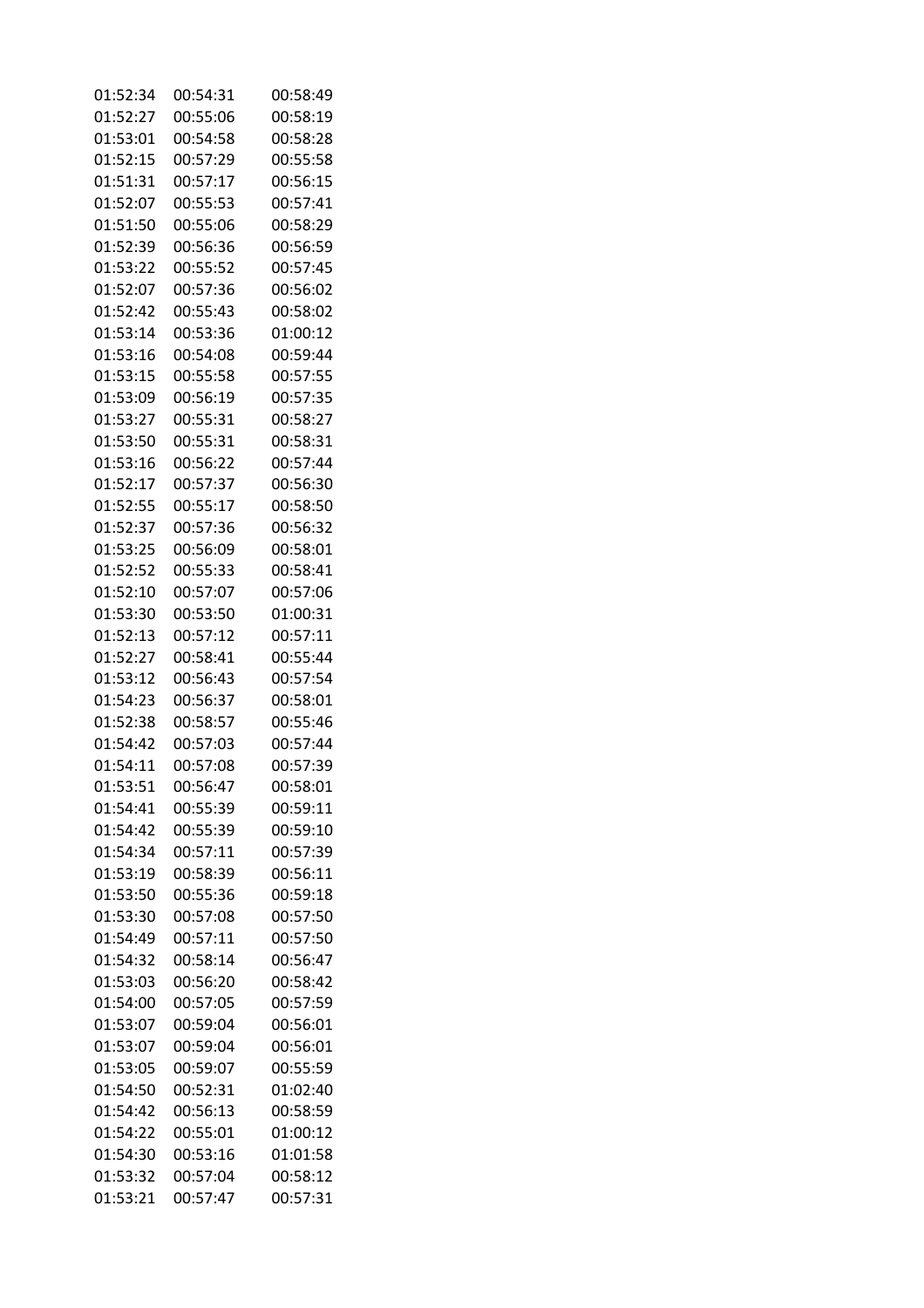| 01:54:34 | 00:55:25 | 00:59:55 |
|----------|----------|----------|
| 01:53:31 | 00:56:18 | 00:59:02 |
| 01:53:57 | 00:56:37 | 00:58:46 |
| 01:54:33 | 00:56:18 | 00:59:06 |
| 01:54:36 | 00:55:54 | 00:59:32 |
| 01:54:30 | 00:58:39 | 00:56:50 |
| 01:54:02 | 00:56:23 | 00:59:09 |
| 01:53:52 | 00:58:54 | 00:56:41 |
| 01:54:32 | 00:57:10 | 00:58:32 |
| 01:54:32 | 00:57:10 | 00:58:32 |
| 01:54:16 | 00:54:13 | 01:01:30 |
| 01:54:51 | 00:56:23 | 00:59:24 |
| 01:54:53 | 00:58:59 |          |
|          |          | 00:56:49 |
| 01:55:06 | 00:57:50 | 00:58:04 |
| 01:54:26 | 00:57:58 | 00:57:57 |
| 01:54:26 | 00:57:58 | 00:57:57 |
| 01:54:45 | 00:56:42 | 00:59:18 |
| 01:55:08 | 00:57:20 | 00:58:39 |
| 01:56:01 | 00:52:52 | 01:03:12 |
| 01:53:51 | 00:55:10 | 01:00:53 |
| 01:55:39 | 00:57:12 | 00:58:55 |
| 01:55:42 | 00:57:26 | 00:58:42 |
| 01:55:56 | 00:53:46 | 01:02:23 |
| 01:55:37 | 00:56:14 | 00:59:56 |
| 01:56:05 | 00:53:37 | 01:02:35 |
| 01:54:02 | 00:54:49 | 01:01:26 |
| 01:55:37 | 00:56:42 | 00:59:35 |
| 01:55:51 | 00:56:13 | 01:00:09 |
| 01:54:25 | 00:58:21 | 00:58:01 |
| 01:55:28 | 00:57:21 | 00:59:05 |
| 01:55:27 | 00:59:25 | 00:57:04 |
| 01:55:27 | 00:56:08 | 01:00:25 |
| 01:56:26 | 00:54:49 | 01:01:48 |
| 01:55:16 | 00:57:13 | 00:59:24 |
| 01:56:40 | 00:57:56 | 00:58:51 |
| 01:56:24 | 00:57:23 | 00:59:26 |
| 01:55:46 | 00:58:36 | 00:58:15 |
| 01:56:44 | 00:54:49 | 01:02:06 |
| 01:55:56 | 00:55:33 | 01:01:22 |
| 01:55:23 | 00:57:02 | 00:59:58 |
| 01:55:44 | 00:56:24 | 01:00:39 |
| 01:55:32 | 00:58:41 | 00:58:22 |
| 01:56:49 | 00:57:11 | 00:59:53 |
| 01:56:05 | 00:55:09 | 01:02:02 |
| 01:55:27 | 00:56:53 | 01:00:18 |
| 01:56:03 | 00:57:04 | 01:00:23 |
| 01:56:23 | 01:01:22 | 00:56:08 |
| 01:56:29 | 00:57:53 | 00:59:47 |
| 01:56:30 | 00:57:53 | 00:59:47 |
| 01:56:35 | 00:58:36 | 00:59:04 |
| 01:56:12 | 00:58:19 | 00:59:24 |
|          |          |          |
| 01:56:39 | 01:01:13 | 00:56:30 |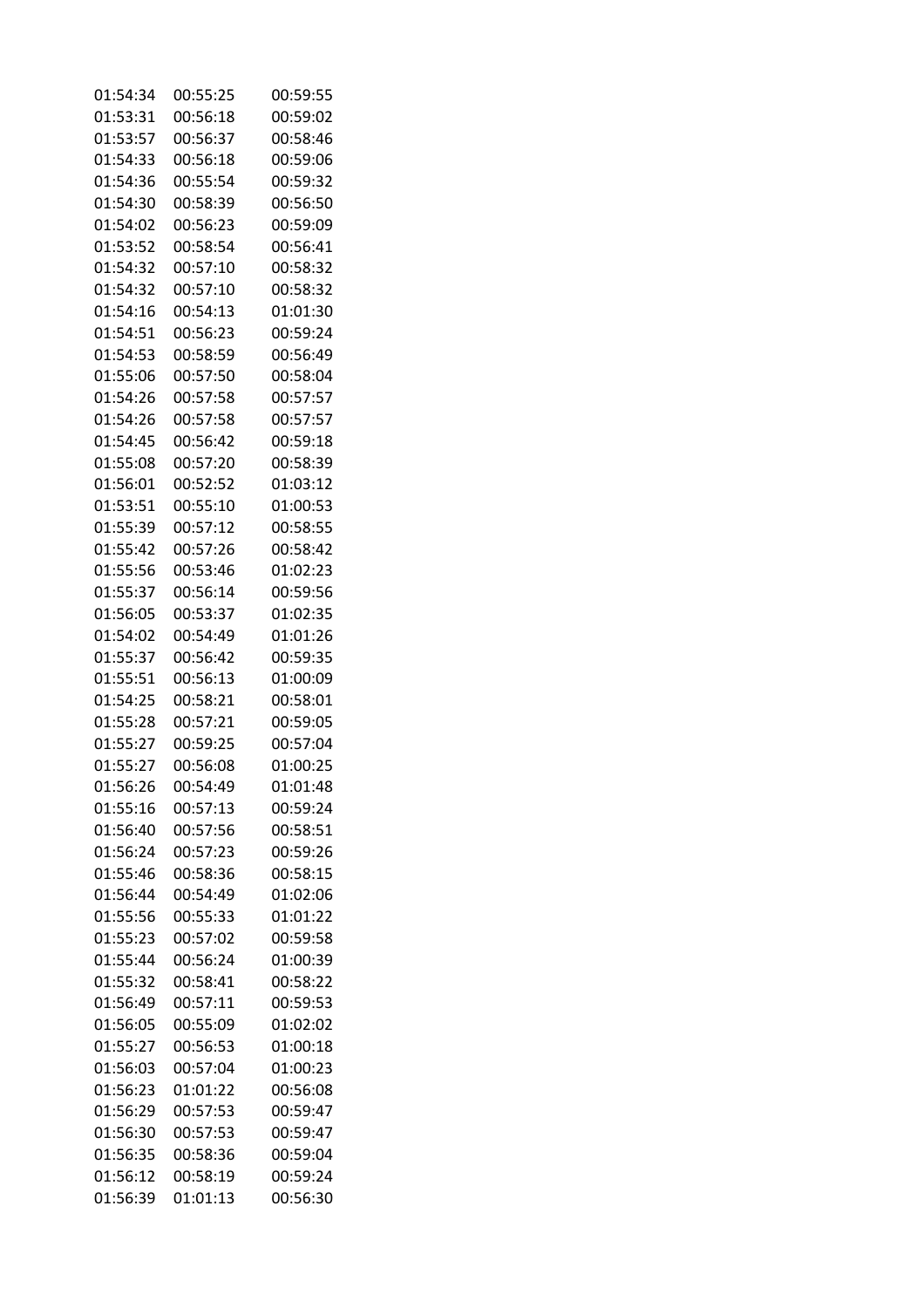| 01:57:26 | 00:53:28 | 01:04:16 |
|----------|----------|----------|
| 01:57:25 | 00:59:21 | 00:58:25 |
| 01:56:49 | 00:55:21 | 01:02:28 |
| 01:57:03 | 00:58:00 | 00:59:51 |
| 01:57:03 | 00:58:01 | 00:59:50 |
| 01:57:48 | 00:55:29 | 01:02:23 |
| 01:57:15 | 00:51:00 | 01:07:00 |
| 01:57:35 | 00:58:57 | 00:59:05 |
| 01:56:34 | 00:59:54 | 00:58:08 |
| 01:56:58 | 00:59:15 | 00:58:50 |
| 01:57:05 | 00:59:21 | 00:58:44 |
| 01:56:52 | 00:59:32 | 00:58:33 |
| 01:57:46 | 00:56:36 | 01:01:31 |
|          |          |          |
| 01:56:28 | 01:00:00 | 00:58:07 |
| 01:57:36 | 00:58:25 | 00:59:47 |
| 01:57:04 | 00:59:14 | 00:58:59 |
| 01:56:27 | 01:00:36 | 00:57:38 |
| 01:57:25 | 01:02:10 | 00:56:04 |
| 01:57:46 | 00:58:02 | 01:00:15 |
| 01:56:13 | 01:00:51 | 00:57:26 |
| 01:56:55 | 00:59:06 | 00:59:12 |
| 01:56:07 | 00:58:31 | 00:59:49 |
| 01:58:20 |          | 00:59:04 |
| 01:57:09 | 00:59:30 | 00:58:50 |
| 01:56:23 | 00:55:37 | 01:02:45 |
| 01:57:01 | 00:59:35 | 00:58:48 |
| 01:57:53 | 00:56:58 | 01:01:25 |
| 01:57:03 | 00:59:34 | 00:58:49 |
| 01:56:37 | 01:00:36 | 00:57:48 |
| 01:57:44 | 00:56:12 | 01:02:13 |
| 01:57:35 | 00:59:17 | 00:59:08 |
| 01:57:10 | 00:57:59 | 01:00:27 |
| 01:57:31 | 00:59:17 | 00:59:13 |
| 01:57:29 | 00:59:25 | 00:59:06 |
| 01:57:19 | 00:58:42 | 00:59:50 |
| 01:56:46 | 01:00:36 | 00:57:57 |
| 01:58:07 | 00:57:15 | 01:01:22 |
| 01:58:13 | 00:54:58 | 01:03:43 |
| 01:57:49 | 00:59:22 | 00:59:21 |
| 01:56:58 | 00:58:11 | 01:00:35 |
| 01:57:00 | 01:00:36 | 00:58:11 |
| 01:57:42 | 00:59:10 | 00:59:41 |
| 01:57:58 | 00:59:15 | 00:59:36 |
| 01:57:58 | 00:59:15 | 00:59:37 |
| 01:57:19 | 01:00:01 | 00:58:58 |
| 01:57:32 | 00:57:47 | 01:01:12 |
|          |          |          |
| 01:57:34 | 00:57:48 | 01:01:13 |
| 01:57:35 | 00:58:19 | 01:00:47 |
| 01:57:56 | 00:59:33 | 00:59:36 |
| 01:58:33 | 00:56:52 | 01:02:27 |
| 01:58:54 | 00:59:20 | 01:00:02 |
| 01:58:47 | 00:56:56 | 01:02:34 |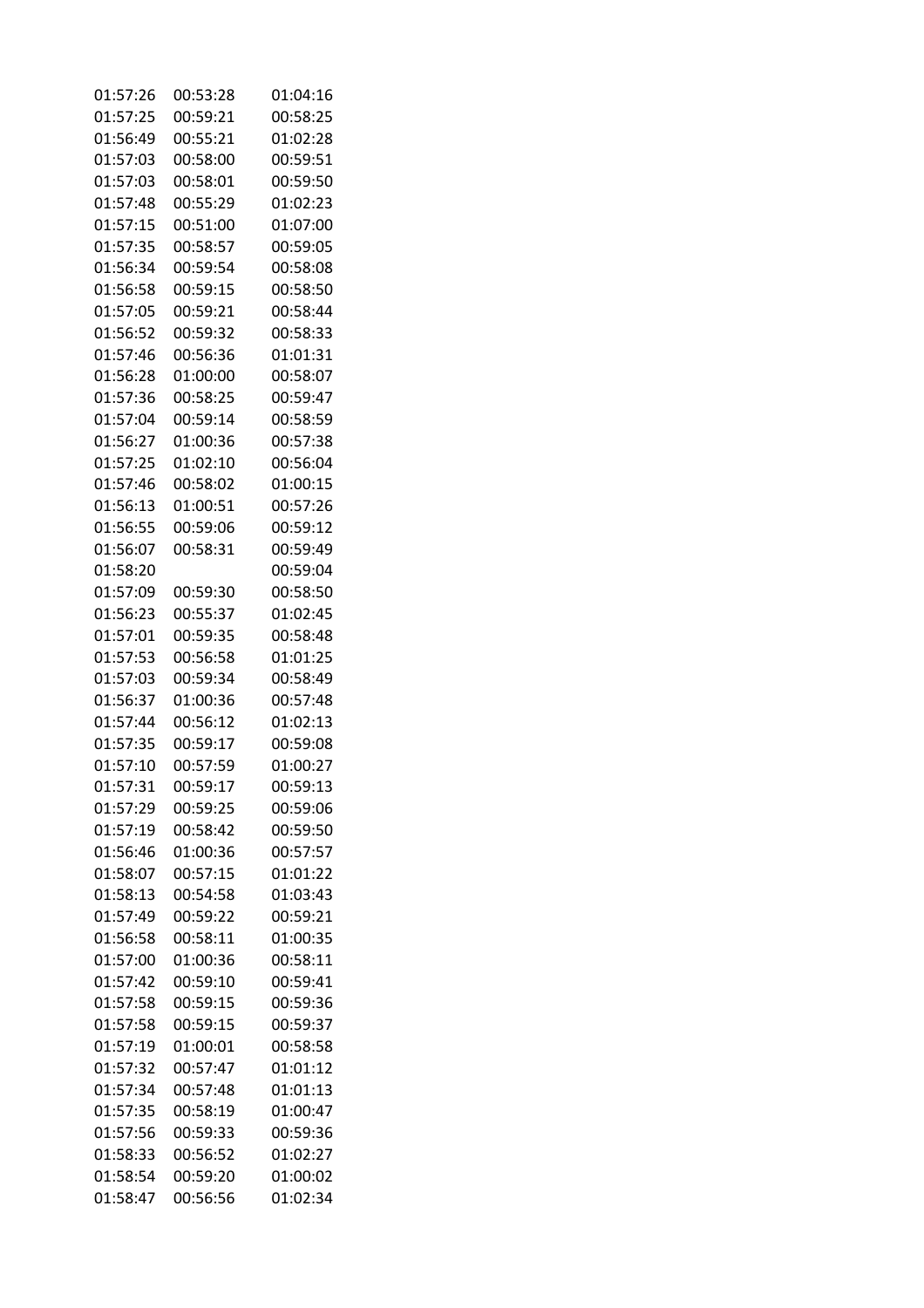| 01:58:33             | 00:59:19 | 01:00:12             |
|----------------------|----------|----------------------|
| 01:58:07             | 00:58:09 | 01:01:26             |
| 01:59:08             | 00:56:04 | 01:03:37             |
| 01:58:40             | 00:58:26 | 01:01:17             |
| 01:58:19             | 01:00:40 | 00:59:04             |
| 01:58:35             | 00:59:04 | 01:00:41             |
| 01:58:17             | 00:59:13 | 01:00:36             |
| 01:58:42             | 00:59:58 | 00:59:52             |
| 01:58:42             | 00:57:59 | 01:01:54             |
| 01:59:03             | 00:59:19 | 01:00:35             |
| 01:58:11             | 00:59:28 | 01:00:27             |
| 01:58:10             | 01:03:07 | 00:56:49             |
| 01:59:09             | 00:56:41 | 01:03:22             |
| 01:59:48             | 00:57:45 | 01:02:23             |
| 01:59:43             | 00:59:29 | 01:00:39             |
| 01:59:43             | 00:59:30 | 01:00:39             |
| 01:59:43             | 00:59:26 | 01:00:45             |
| 01:59:08             | 00:59:43 | 01:00:28             |
| 02:00:07             | 00:56:47 | 01:03:26             |
|                      |          |                      |
| 01:58:40<br>01:59:49 | 00:56:38 | 01:03:38<br>01:00:51 |
|                      | 00:59:26 |                      |
| 01:59:48             | 00:58:35 | 01:01:44             |
| 01:58:35             | 01:02:52 | 00:57:26             |
| 01:59:13             | 00:59:58 | 01:00:21             |
| 01:59:14             | 00:59:59 | 01:00:21             |
| 01:58:30             | 01:01:50 | 00:58:33             |
| 01:59:14             | 00:59:53 | 01:00:32             |
| 01:59:12             | 01:01:08 | 00:59:17             |
| 01:58:59             | 00:58:04 | 01:02:24             |
| 01:59:48             | 00:59:26 | 01:01:08             |
| 02:00:20             | 00:57:59 | 01:02:39             |
| 02:00:20             | 00:57:59 | 01:02:39             |
| 01:59:01             | 00:56:26 | 01:04:16             |
| 01:58:59             | 00:56:38 | 01:04:05             |
| 01:59:05             | 00:59:44 | 01:01:00             |
| 02:00:17             | 00:54:44 | 01:06:07             |
| 02:00:44             | 00:57:54 | 01:03:01             |
| 02:00:41             | 00:57:54 | 01:03:01             |
| 01:59:56             | 00:58:21 | 01:02:34             |
| 01:59:19             | 00:59:56 | 01:01:03             |
| 02:00:01             | 00:59:27 | 01:01:37             |
| 02:00:29             | 00:58:24 | 01:02:40             |
| 02:00:08             | 00:59:29 | 01:01:42             |
| 01:59:43             | 01:03:13 | 00:58:01             |
| 01:59:04             | 01:04:07 | 00:57:08             |
| 01:59:41             | 01:03:23 | 00:57:59             |
| 01:59:47             | 00:57:57 | 01:03:26             |
| 01:59:50             | 01:00:26 | 01:00:58             |
| 01:59:39             | 00:57:56 | 01:03:30             |
| 02:00:59             | 00:57:52 | 01:03:35             |
| 01:59:51             | 00:59:56 | 01:01:34             |
| 02:00:36             | 00:59:45 | 01:01:48             |
|                      |          |                      |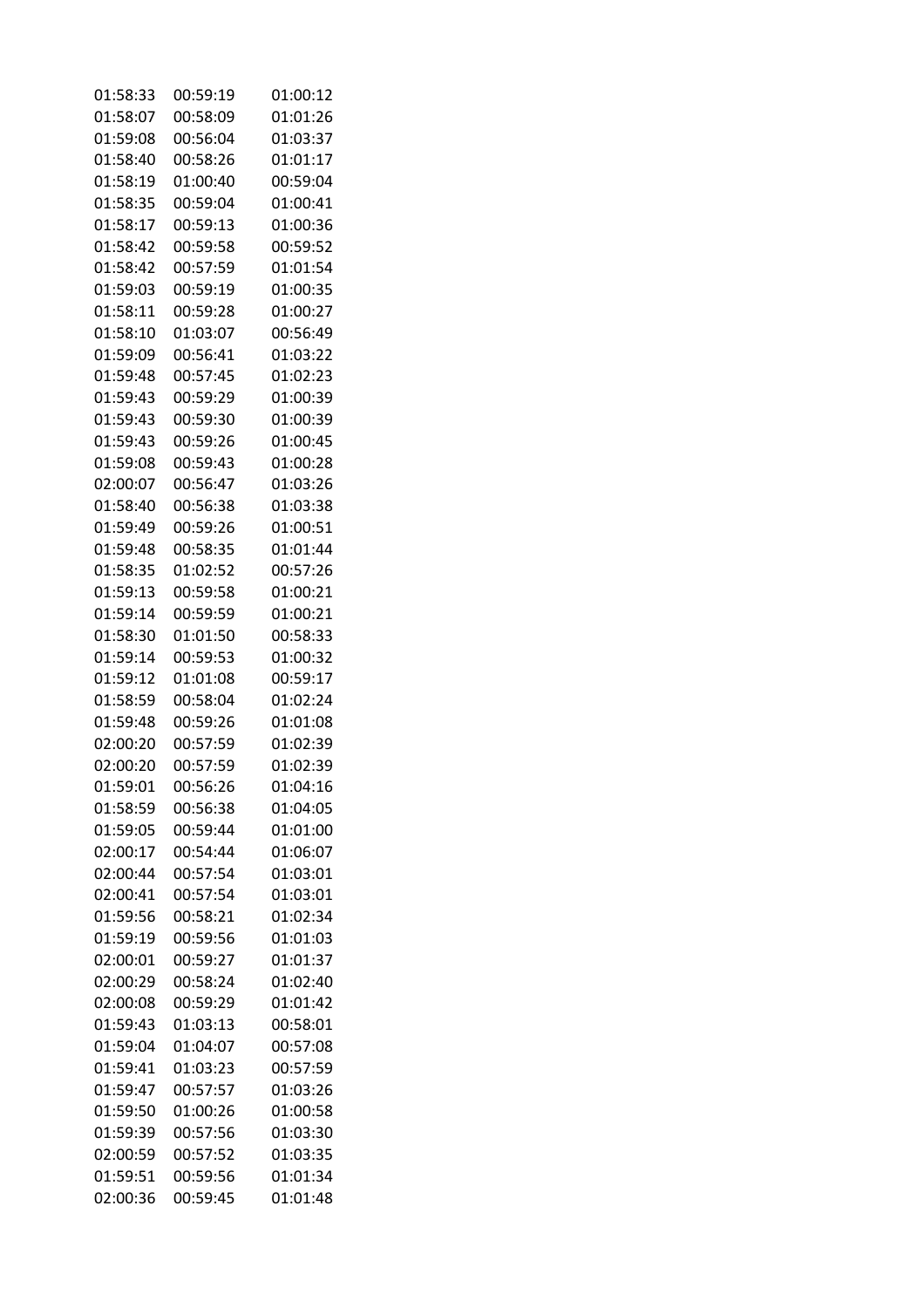| 02:00:07 | 00:57:39 | 01:03:56 |
|----------|----------|----------|
| 02:01:26 | 00:56:55 | 01:04:41 |
| 02:00:05 | 01:00:04 | 01:01:34 |
| 01:59:40 | 01:01:42 | 00:59:55 |
| 02:01:08 | 00:59:46 | 01:01:56 |
| 02:00:05 | 01:01:33 | 01:00:09 |
| 02:00:42 | 01:01:19 | 01:00:31 |
| 02:00:42 | 00:59:04 | 01:02:48 |
| 02:00:21 | 00:58:03 | 01:03:51 |
| 02:01:25 | 00:54:55 | 01:07:01 |
| 02:00:04 | 00:59:12 | 01:02:45 |
| 02:00:16 | 01:01:02 | 01:00:57 |
| 02:00:02 | 01:00:00 | 01:02:02 |
|          |          |          |
| 02:01:21 | 01:01:34 | 01:00:27 |
| 02:01:54 | 00:58:13 | 01:03:55 |
| 02:01:01 | 00:59:22 | 01:02:47 |
| 02:00:22 | 01:00:04 | 01:02:04 |
| 02:00:52 | 01:01:19 | 01:00:49 |
| 02:01:28 | 00:56:33 | 01:05:36 |
| 02:01:12 | 00:59:29 | 01:02:40 |
| 02:01:12 | 00:59:29 | 01:02:40 |
| 02:00:33 | 00:57:38 | 01:04:33 |
| 02:01:02 | 00:57:22 | 01:04:51 |
| 02:00:52 | 00:59:21 | 01:02:55 |
| 02:01:16 | 01:00:10 | 01:02:07 |
| 02:00:40 | 01:00:50 | 01:01:29 |
| 02:01:07 | 00:59:19 | 01:03:01 |
| 02:01:41 | 00:57:47 | 01:04:34 |
| 02:01:32 | 00:59:55 | 01:02:27 |
| 02:01:26 | 00:59:24 | 01:03:02 |
| 02:00:30 | 00:58:57 | 01:03:32 |
| 02:01:05 | 01:05:57 | 00:56:33 |
| 02:02:03 | 00:56:14 | 01:06:20 |
| 02:00:59 | 00:59:47 | 01:02:54 |
| 02:00:37 | 01:02:14 | 01:00:28 |
| 02:02:15 | 00:59:08 | 01:03:36 |
| 02:01:50 | 00:59:44 | 01:03:06 |
| 02:01:51 | 00:59:44 | 01:03:06 |
| 02:01:12 | 01:01:52 | 01:00:58 |
| 02:02:04 | 00:53:42 | 01:09:09 |
| 02:02:22 | 01:01:26 | 01:01:25 |
| 02:02:35 | 00:59:25 | 01:03:30 |
| 02:02:35 | 00:59:25 | 01:03:30 |
| 02:02:06 | 00:59:36 | 01:03:28 |
| 02:02:12 | 00:52:10 | 01:10:58 |
| 02:02:44 | 01:01:38 | 01:01:39 |
| 02:02:22 | 00:59:19 | 01:04:00 |
| 02:02:10 | 01:01:20 | 01:01:59 |
| 02:02:27 | 00:59:52 | 01:03:29 |
| 02:02:10 | 00:59:17 | 01:04:06 |
| 02:01:24 | 01:02:52 | 01:00:31 |
|          |          |          |
| 02:01:39 | 01:02:14 | 01:01:16 |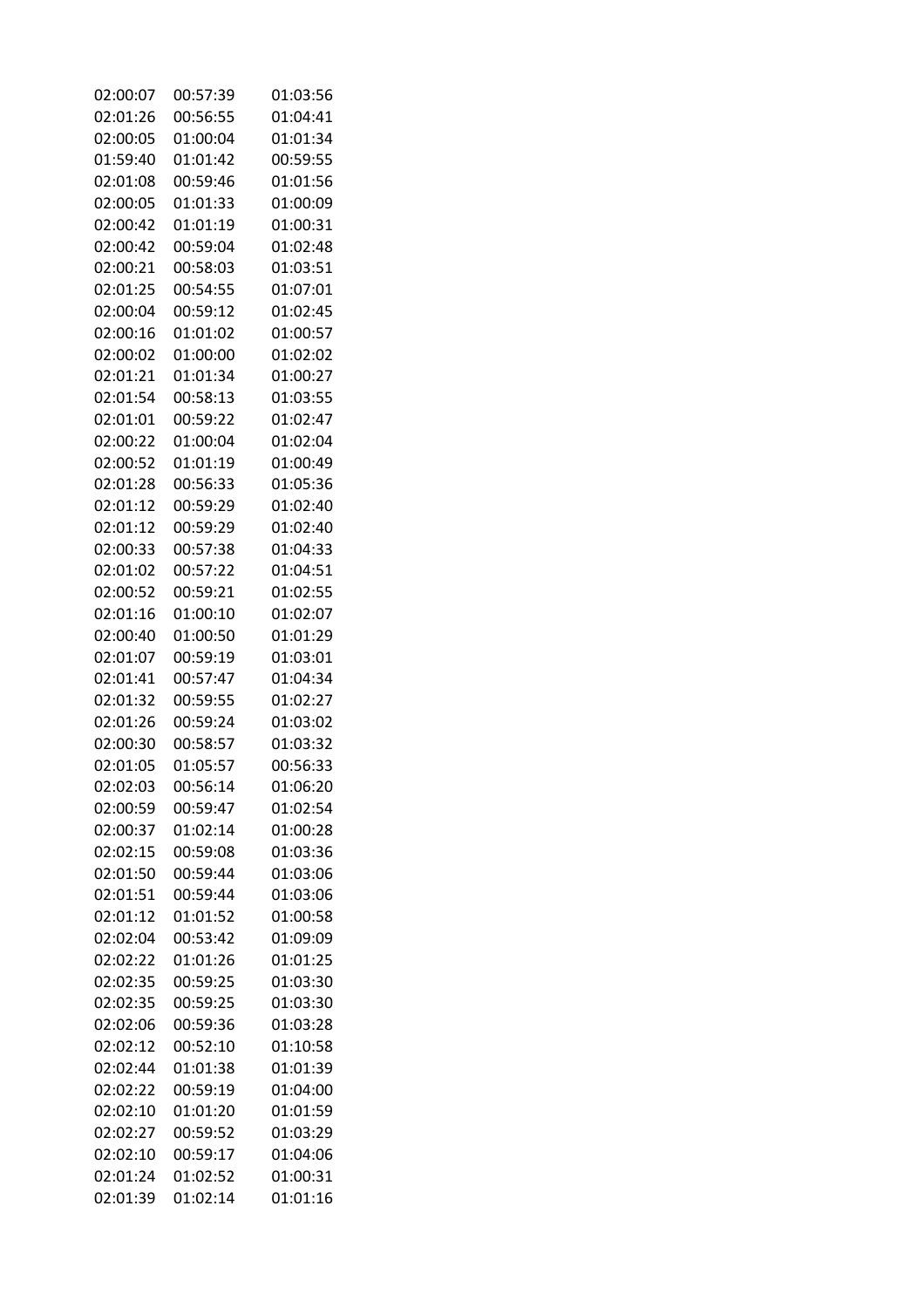| 02:02:36 | 00:59:20 | 01:04:14 |
|----------|----------|----------|
| 02:02:49 | 00:59:41 | 01:03:52 |
| 02:02:21 | 01:00:59 | 01:02:43 |
| 02:02:09 | 01:01:25 | 01:02:19 |
| 02:01:43 | 00:59:43 | 01:04:06 |
| 02:03:44 | 01:00:07 | 01:03:48 |
| 02:02:22 | 00:53:56 | 01:10:01 |
| 02:02:58 | 01:01:51 | 01:02:07 |
| 02:02:14 | 01:00:28 | 01:03:31 |
| 02:02:57 | 00:59:30 | 01:04:31 |
| 02:01:54 | 01:05:46 | 00:58:20 |
| 02:01:54 | 01:05:46 | 00:58:20 |
|          |          |          |
| 02:02:26 | 00:59:28 | 01:04:43 |
| 02:03:50 | 01:00:11 | 01:04:02 |
| 02:02:13 | 01:03:31 | 01:00:46 |
| 02:03:59 | 00:58:47 | 01:05:30 |
| 02:03:47 | 01:00:00 | 01:04:21 |
| 02:03:29 | 01:02:54 | 01:01:41 |
| 02:03:27 | 01:02:54 | 01:01:41 |
| 02:03:28 | 00:58:23 | 01:06:21 |
| 02:03:18 | 00:56:58 | 01:07:50 |
| 02:03:59 | 00:58:13 | 01:06:34 |
| 02:03:35 | 01:01:10 | 01:03:41 |
| 02:03:36 | 01:01:11 | 01:03:44 |
| 02:03:38 | 01:01:10 | 01:03:44 |
| 02:03:53 | 00:58:54 | 01:06:03 |
| 02:03:35 | 01:03:12 | 01:01:47 |
| 02:04:02 | 00:59:27 | 01:05:36 |
| 02:04:03 | 01:01:14 | 01:03:55 |
| 02:03:37 | 01:03:50 | 01:01:24 |
| 02:03:41 | 01:01:07 | 01:04:08 |
| 02:04:08 | 01:02:28 | 01:02:47 |
| 02:03:37 | 01:01:16 | 01:04:01 |
| 02:04:06 | 01:01:35 | 01:03:42 |
| 02:04:48 | 00:59:31 | 01:05:54 |
| 02:04:29 | 00:56:40 | 01:08:50 |
| 02:04:34 | 01:01:28 | 01:04:10 |
| 02:04:20 | 00:59:37 | 01:06:04 |
| 02:04:17 | 01:01:21 | 01:04:21 |
| 02:04:36 | 01:03:57 | 01:01:48 |
| 02:04:28 | 01:01:25 | 01:04:21 |
|          |          |          |
| 02:04:50 | 00:59:28 | 01:06:21 |
| 02:04:43 | 01:01:44 | 01:04:04 |
| 02:05:23 | 01:01:00 | 01:04:51 |
| 02:05:24 | 01:01:01 | 01:04:50 |
| 02:04:49 | 01:02:24 | 01:03:29 |
| 02:04:49 | 01:02:24 | 01:03:28 |
| 02:03:56 | 01:01:26 | 01:04:33 |
| 02:05:26 | 01:01:10 | 01:04:53 |
| 02:04:57 | 01:02:27 | 01:03:38 |
| 02:05:30 | 01:00:34 | 01:05:33 |
| 02:05:25 | 00:57:28 | 01:08:40 |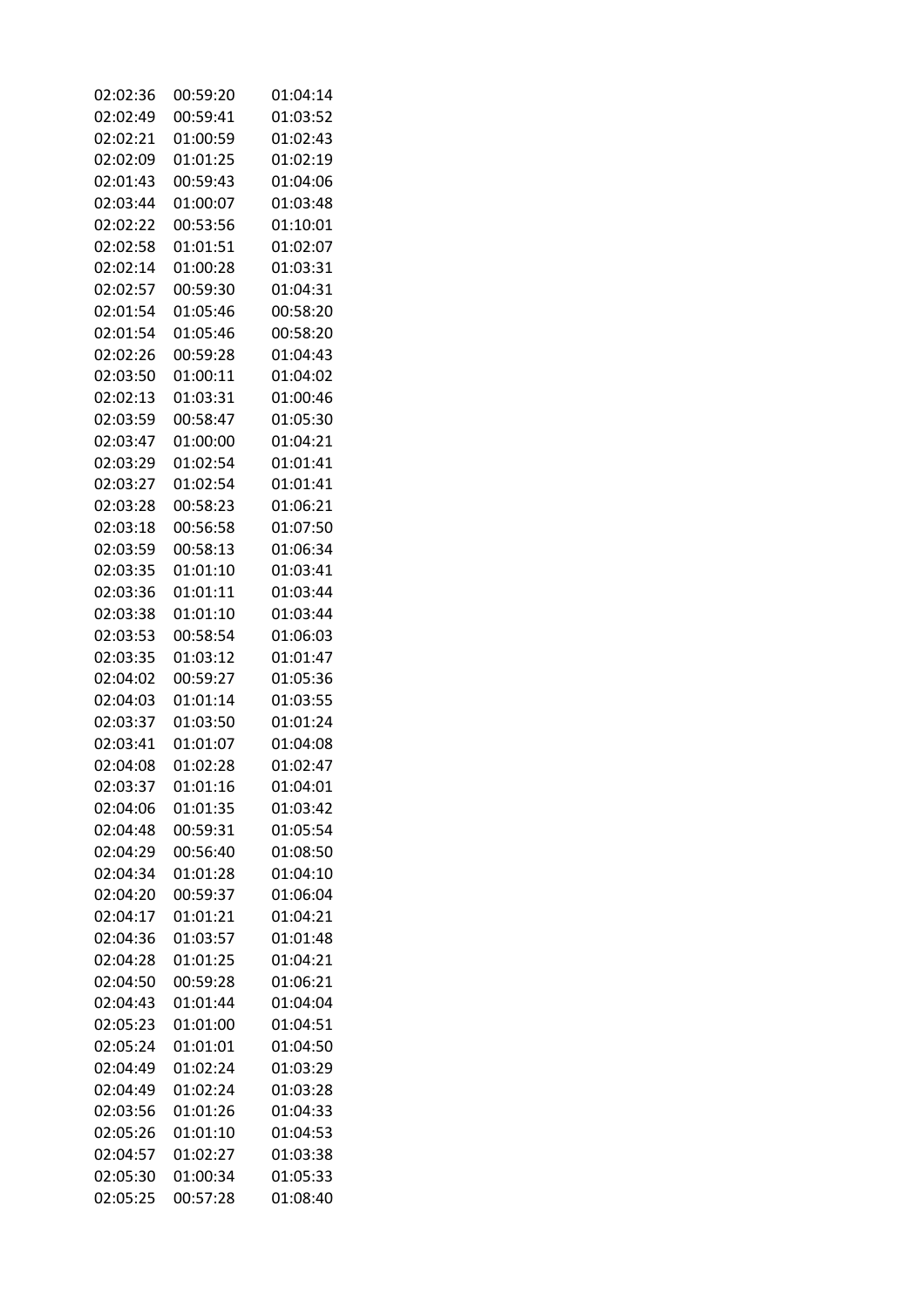| 02:04:42 | 01:05:23 | 01:00:45 |
|----------|----------|----------|
| 02:04:42 | 01:05:23 | 01:00:45 |
| 02:04:02 | 01:05:30 | 01:00:41 |
| 02:05:09 | 00:59:26 | 01:06:45 |
| 02:04:02 | 01:05:30 | 01:00:41 |
| 02:05:14 | 01:02:13 | 01:04:00 |
| 02:05:14 | 01:01:29 | 01:04:49 |
| 02:06:19 | 01:01:41 | 01:04:42 |
| 02:04:52 | 01:02:30 | 01:03:55 |
| 02:04:51 | 01:02:30 | 01:03:54 |
| 02:05:10 | 01:00:27 | 01:06:00 |
| 02:04:36 | 01:03:06 | 01:03:22 |
| 02:05:57 | 01:01:51 | 01:04:39 |
|          |          |          |
| 02:05:22 | 01:02:27 | 01:04:02 |
| 02:04:38 | 01:01:47 | 01:04:45 |
| 02:05:58 | 00:58:35 | 01:07:59 |
| 02:05:42 | 01:02:18 | 01:04:20 |
| 02:04:44 | 01:03:06 | 01:03:31 |
| 02:04:47 | 01:03:05 | 01:03:33 |
| 02:05:44 | 01:00:32 | 01:06:11 |
| 02:05:45 | 00:58:23 | 01:08:21 |
| 02:05:37 | 01:02:10 | 01:04:34 |
| 02:05:41 | 01:02:26 | 01:04:19 |
| 02:05:56 | 01:02:17 | 01:04:34 |
| 02:05:45 | 01:01:49 | 01:05:11 |
| 02:05:55 | 00:59:56 | 01:07:12 |
| 02:06:34 | 01:02:13 | 01:05:02 |
| 02:07:00 | 01:00:12 | 01:07:04 |
| 02:06:09 | 01:00:55 | 01:06:33 |
| 02:06:15 | 01:02:18 | 01:05:11 |
| 02:05:47 | 01:03:25 | 01:04:04 |
| 02:06:12 | 01:00:55 | 01:06:36 |
| 02:06:59 | 00:57:34 | 01:09:57 |
| 02:06:12 | 01:00:54 | 01:06:37 |
| 02:06:46 | 01:02:11 | 01:05:25 |
| 02:05:44 | 01:05:43 | 01:01:52 |
| 02:05:44 | 01:05:44 | 01:01:51 |
| 02:07:05 | 01:01:50 | 01:05:48 |
| 02:06:56 | 01:01:28 | 01:06:16 |
| 02:07:07 | 01:01:47 | 01:05:59 |
| 02:07:21 | 00:57:35 | 01:10:19 |
| 02:05:57 | 01:00:51 | 01:07:04 |
| 02:06:11 | 01:02:45 | 01:05:12 |
| 02:06:38 | 01:03:55 | 01:04:04 |
| 02:07:07 | 00:59:34 | 01:08:35 |
|          |          |          |
| 02:07:37 | 01:02:06 | 01:06:16 |
| 02:06:23 | 01:03:10 | 01:05:13 |
| 02:06:22 | 01:03:09 | 01:05:13 |
| 02:06:44 | 01:01:39 | 01:06:44 |
| 02:07:11 | 01:03:00 | 01:05:29 |
| 02:07:53 | 01:03:09 | 01:05:26 |
| 02:07:45 | 01:03:20 | 01:05:21 |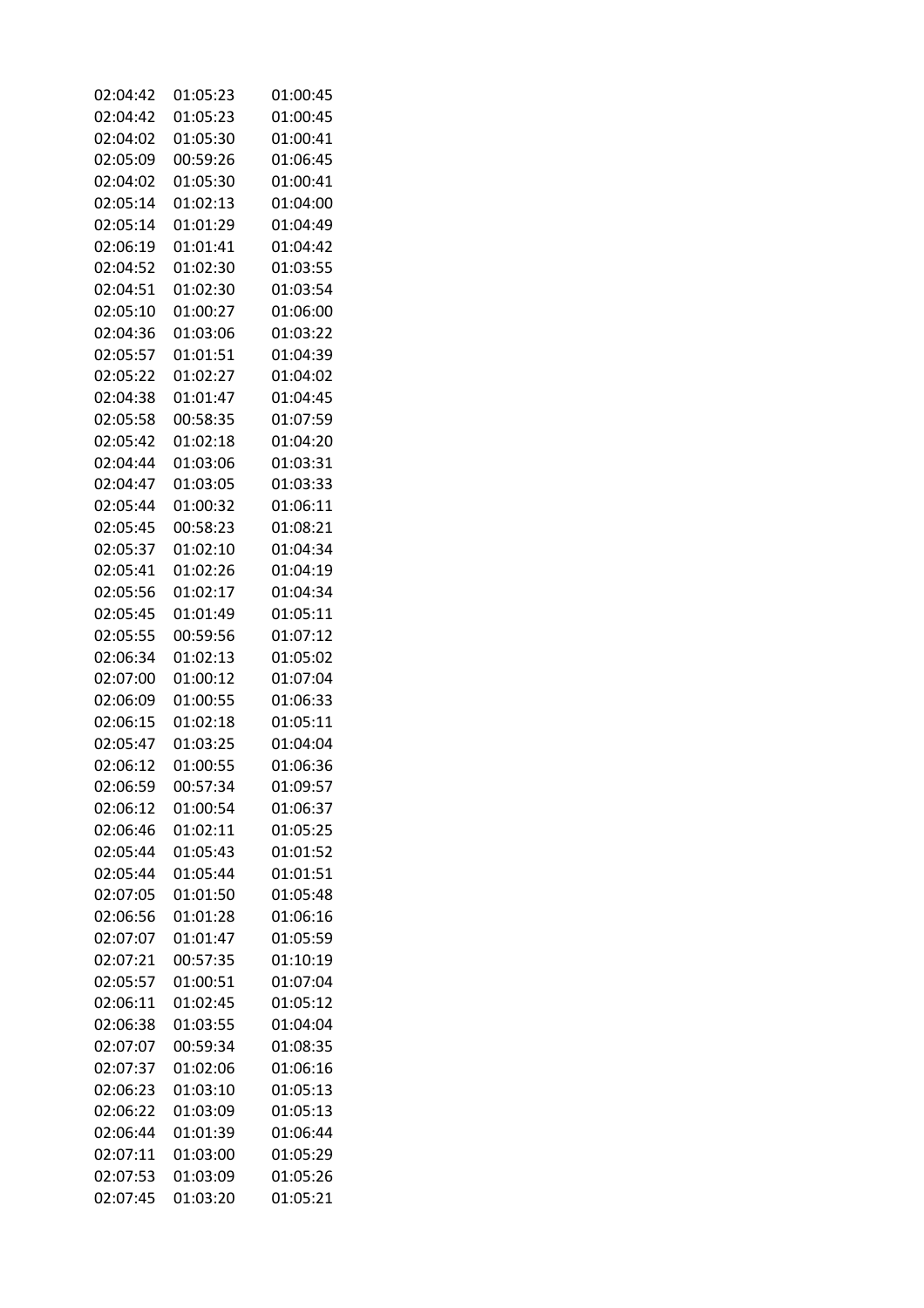| 02:07:45 | 01:03:19 | 01:05:21 |
|----------|----------|----------|
| 02:06:46 | 01:02:27 | 01:06:17 |
| 02:08:09 | 00:55:42 | 01:13:03 |
| 02:08:27 | 00:56:11 | 01:12:34 |
| 02:07:07 | 01:03:59 | 01:04:59 |
| 02:08:31 | 01:02:12 | 01:06:47 |
| 02:07:52 | 01:03:40 | 01:05:21 |
| 02:07:13 | 01:02:25 | 01:06:50 |
| 02:07:13 | 01:02:25 | 01:06:50 |
| 02:07:45 | 01:01:52 | 01:07:25 |
| 02:07:45 | 01:04:58 | 01:04:22 |
| 02:07:46 | 01:04:59 | 01:04:21 |
| 02:07:59 | 01:00:56 | 01:08:25 |
|          |          |          |
| 02:07:41 | 01:03:05 | 01:06:28 |
| 02:08:41 | 01:01:37 | 01:08:03 |
| 02:07:39 | 01:06:06 | 01:03:35 |
| 02:08:52 | 01:02:19 | 01:07:23 |
| 02:08:05 | 01:07:55 | 01:01:53 |
| 02:08:52 | 01:03:36 | 01:06:38 |
| 02:09:29 | 01:02:17 | 01:08:06 |
| 02:10:24 | 00:59:29 | 01:11:02 |
| 02:09:10 | 01:00:09 | 01:10:28 |
| 02:09:53 | 00:59:52 | 01:10:47 |
| 02:09:51 | 01:00:11 | 01:10:29 |
| 02:09:05 | 01:03:15 | 01:07:27 |
| 02:09:27 | 01:04:14 | 01:06:29 |
| 02:09:27 | 01:04:14 | 01:06:29 |
| 02:09:36 | 01:03:58 | 01:06:47 |
| 02:10:32 | 01:02:53 | 01:07:52 |
| 02:10:27 | 01:01:21 | 01:09:29 |
| 02:10:27 | 01:01:45 | 01:09:04 |
| 02:09:03 | 01:02:54 | 01:08:02 |
| 02:08:54 | 01:05:27 | 01:05:34 |
| 02:09:28 | 01:04:33 | 01:06:29 |
| 02:09:18 | 01:06:05 | 01:04:59 |
| 02:10:08 | 01:03:14 | 01:07:52 |
| 02:10:44 | 01:05:30 | 01:05:37 |
| 02:09:19 | 01:05:28 | 01:05:43 |
| 02:10:23 | 01:02:18 | 01:09:01 |
| 02:09:52 | 01:02:39 | 01:08:41 |
| 02:10:02 | 01:01:53 | 01:09:48 |
| 02:09:50 | 01:04:23 | 01:07:20 |
| 02:09:56 | 01:04:10 | 01:07:36 |
| 02:10:38 | 01:05:03 | 01:06:50 |
|          |          |          |
| 02:09:41 | 00:59:46 | 01:12:08 |
| 02:10:55 | 01:01:56 | 01:10:08 |
| 02:10:29 | 01:04:35 | 01:07:29 |
| 02:10:21 | 01:07:11 | 01:04:59 |
| 02:11:53 | 01:05:28 | 01:06:49 |
| 02:10:42 | 01:01:54 | 01:10:25 |
| 02:10:19 | 01:06:02 | 01:06:19 |
| 02:11:14 | 01:02:29 | 01:09:59 |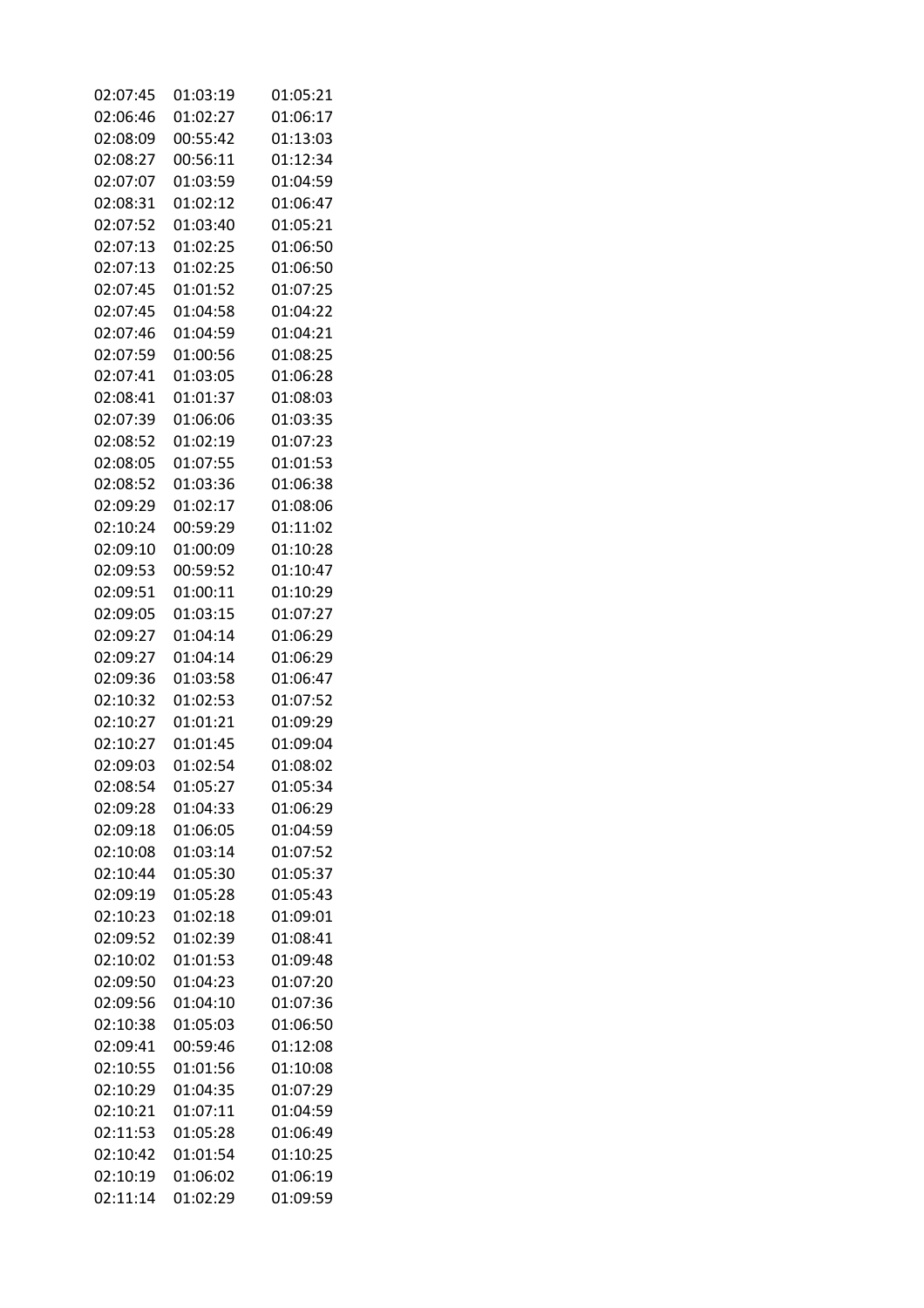| 02:11:55 | 01:03:53 | 01:08:37 |
|----------|----------|----------|
| 02:11:25 | 01:03:22 | 01:09:24 |
| 02:10:42 | 01:06:50 | 01:05:58 |
| 02:11:20 | 01:05:19 | 01:07:37 |
| 02:11:16 | 01:09:02 | 01:03:55 |
| 02:10:50 | 01:10:13 | 01:02:50 |
| 02:11:42 | 01:04:05 | 01:08:59 |
| 02:11:37 | 00:59:49 | 01:13:16 |
| 02:11:13 | 01:10:11 | 01:02:58 |
| 02:11:42 | 00:59:01 | 01:14:18 |
| 02:12:21 | 01:03:11 | 01:10:11 |
| 02:12:53 | 01:02:19 | 01:11:05 |
| 02:12:38 | 01:01:52 | 01:11:37 |
| 02:12:00 | 00:59:08 | 01:14:24 |
| 02:11:59 | 01:00:46 | 01:12:52 |
| 02:11:45 | 01:01:01 | 01:12:41 |
| 02:12:30 | 01:02:45 | 01:10:59 |
| 02:11:45 | 01:05:28 | 01:08:17 |
| 02:11:40 | 01:06:57 | 01:06:49 |
| 02:12:44 | 00:59:34 | 01:14:21 |
| 02:13:32 | 01:04:20 | 01:09:39 |
| 02:13:32 | 01:04:20 | 01:09:39 |
| 02:12:18 | 01:05:45 | 01:08:14 |
| 02:12:25 | 01:03:35 | 01:10:35 |
| 02:12:30 | 01:06:09 | 01:08:09 |
| 02:12:31 | 01:08:50 | 01:05:36 |
| 02:14:10 | 00:56:58 | 01:17:30 |
| 02:13:22 | 00:58:24 | 01:16:09 |
| 02:13:16 | 01:07:12 | 01:07:30 |
| 02:13:17 | 01:07:12 | 01:07:30 |
| 02:12:41 | 01:07:18 | 01:07:33 |
| 02:12:40 | 01:07:18 | 01:07:33 |
| 02:13:22 | 01:04:59 | 01:09:58 |
| 02:13:00 | 01:06:04 | 01:08:55 |
| 02:14:00 | 01:02:47 | 01:12:12 |
| 02:12:58 | 01:05:24 | 01:09:35 |
| 02:14:27 | 01:02:04 | 01:12:57 |
| 02:13:42 | 01:04:20 | 01:10:47 |
| 02:13:23 | 01:05:35 | 01:09:33 |
| 02:14:49 | 01:01:54 | 01:13:18 |
| 02:13:26 | 01:04:40 | 01:10:46 |
| 02:15:19 | 01:00:10 | 01:15:22 |
| 02:14:42 | 01:06:02 | 01:09:33 |
| 02:14:02 | 01:08:49 | 01:06:53 |
| 02:13:35 | 01:05:06 | 01:10:39 |
| 02:14:41 | 01:05:13 | 01:10:35 |
| 02:14:06 | 01:05:36 | 01:10:14 |
| 02:15:45 | 01:04:02 | 01:11:53 |
| 02:13:49 | 01:05:00 | 01:10:58 |
| 02:14:09 | 01:06:37 | 01:09:23 |
| 02:15:13 | 01:02:16 | 01:13:47 |
| 02:14:09 | 01:10:10 | 01:05:54 |
|          |          |          |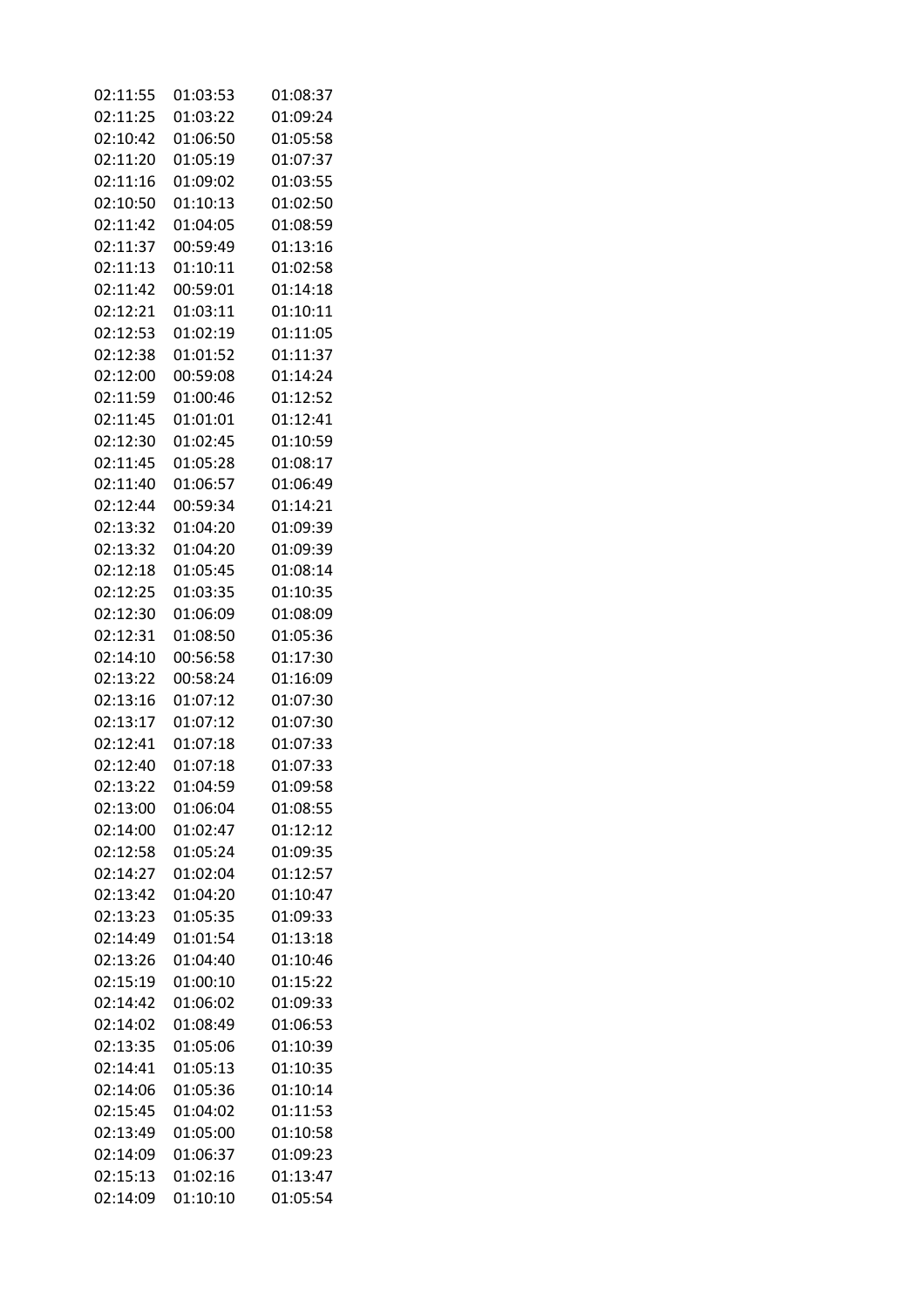| 02:15:23 | 01:03:18 | 01:12:49             |
|----------|----------|----------------------|
| 02:14:26 | 01:05:01 | 01:11:07             |
| 02:15:01 | 01:02:17 | 01:13:52             |
| 02:15:06 | 01:05:54 | 01:10:29             |
| 02:14:25 | 01:06:17 | 01:10:05             |
| 02:14:32 | 01:07:03 | 01:09:22             |
| 02:14:38 | 01:05:36 | 01:10:50             |
| 02:14:42 | 01:05:36 | 01:11:03             |
| 02:14:43 | 01:07:54 | 01:08:47             |
| 02:14:53 | 01:06:04 | 01:10:39             |
| 02:15:57 | 01:02:27 | 01:14:17             |
| 02:14:50 | 01:06:10 | 01:10:36             |
| 02:15:31 | 01:01:35 | 01:15:12             |
|          |          |                      |
| 02:16:20 | 01:06:26 | 01:10:36             |
| 02:15:03 | 01:09:08 | 01:08:05             |
| 02:15:43 | 01:06:36 | 01:10:43             |
| 02:15:29 | 01:06:17 | 01:11:08             |
| 02:16:05 | 01:03:56 | 01:13:30             |
| 02:15:55 | 01:06:45 | 01:10:44             |
| 02:16:46 | 01:03:18 | 01:14:17             |
| 02:15:41 | 01:08:50 | 01:08:46             |
| 02:15:41 | 01:08:50 | 01:08:46             |
| 02:16:04 | 01:07:15 | 01:10:30             |
| 02:16:19 | 01:07:16 | 01:10:46             |
| 02:16:20 | 01:06:02 | 01:12:04             |
| 02:16:48 | 01:08:13 | 01:10:04             |
| 02:17:15 | 01:04:52 | 01:13:26             |
| 02:16:37 | 01:07:15 | 01:11:04             |
| 02:16:36 | 01:08:21 | 01:10:03             |
| 02:16:17 | 01:07:35 | 01:10:53             |
| 02:16:47 | 01:06:57 | 01:11:41             |
| 02:16:49 | 01:09:25 | 01:09:20             |
| 02:17:38 | 01:06:10 | 01:12:45             |
| 02:18:17 | 01:09:43 | 01:09:21             |
| 02:17:11 | 01:08:52 | 01:10:19             |
| 02:17:11 | 01:04:48 | 01:14:27             |
| 02:18:01 | 01:04:54 | 01:14:27             |
| 02:17:21 | 01:06:13 | 01:13:10             |
| 02:18:16 | 01:09:06 | 01:10:16             |
| 02:18:17 | 01:09:07 | 01:10:16             |
| 02:18:44 | 01:05:34 | 01:14:01             |
| 02:19:22 | 01:04:31 | 01:15:09             |
| 02:18:50 | 01:11:56 | 01:08:48             |
| 02:19:01 | 01:06:42 | 01:14:03             |
| 02:19:41 | 01:07:29 | 01:13:33             |
|          |          |                      |
| 02:19:12 | 01:07:03 | 01:14:02             |
| 02:20:42 | 01:04:12 | 01:17:15<br>01:12:44 |
| 02:20:17 | 01:08:47 |                      |
| 02:19:49 | 01:10:33 | 01:11:01             |
| 02:19:53 | 01:07:17 | 01:14:19             |
| 02:19:55 | 01:07:26 | 01:14:31             |
| 02:21:00 | 01:02:47 | 01:19:15             |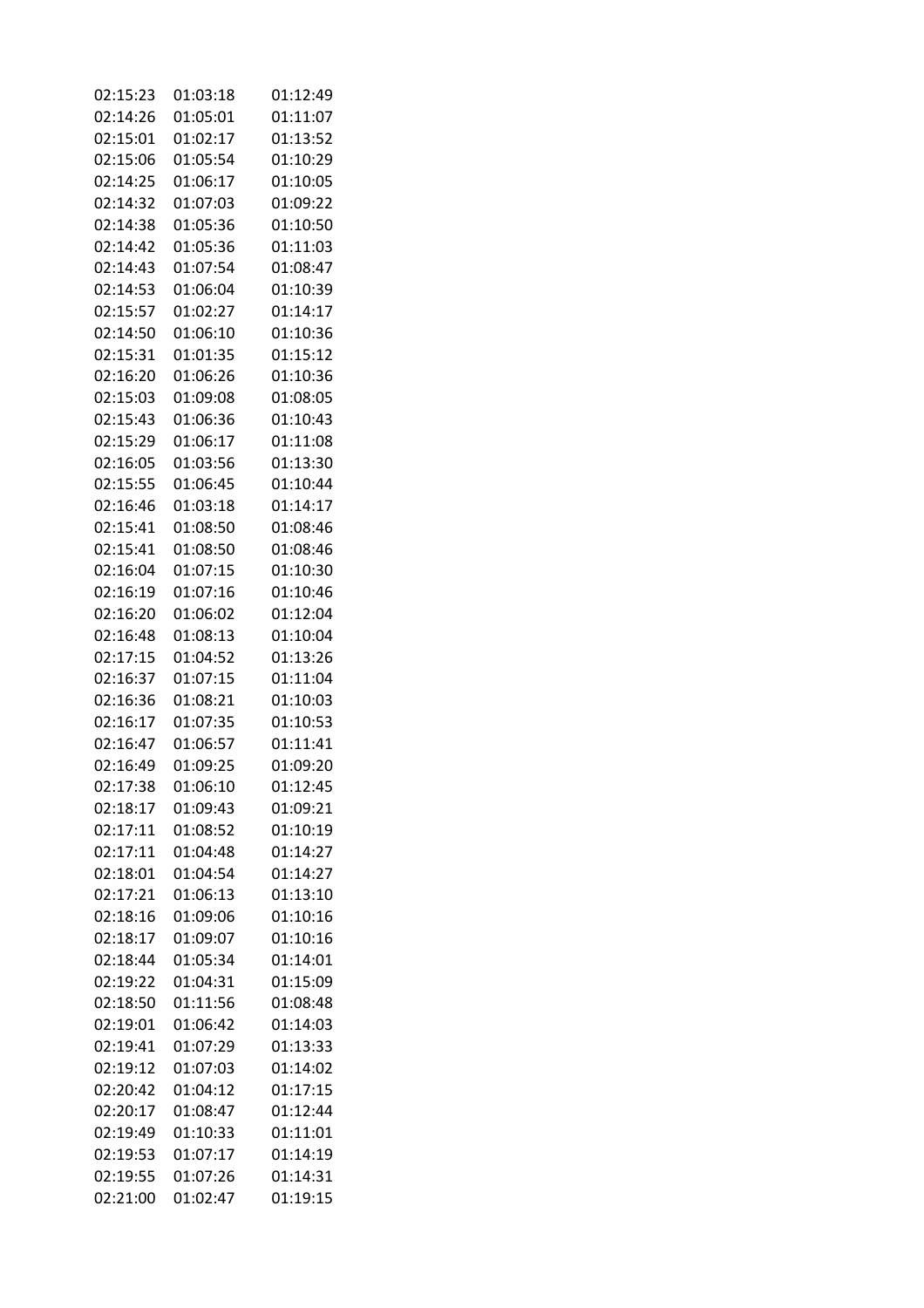| 02:21:28 | 01:04:17 | 01:17:46 |
|----------|----------|----------|
| 02:20:07 | 01:08:34 | 01:13:28 |
| 02:20:24 | 01:10:55 | 01:11:09 |
| 02:22:00 | 01:06:00 | 01:16:06 |
| 02:20:27 | 01:09:19 | 01:12:48 |
| 02:20:11 | 01:10:11 | 01:11:56 |
| 02:21:17 | 01:07:33 | 01:14:38 |
| 02:21:17 | 01:07:33 | 01:14:38 |
| 02:20:26 | 01:08:24 | 01:13:50 |
| 02:21:44 | 01:07:21 | 01:15:05 |
| 02:22:15 | 01:08:09 | 01:14:16 |
| 02:20:40 | 01:08:34 | 01:14:01 |
| 02:20:48 | 01:18:46 | 01:03:50 |
| 02:21:14 | 01:13:50 | 01:08:48 |
|          |          | 01:13:23 |
| 02:20:40 | 01:09:23 |          |
| 02:21:04 | 01:07:40 | 01:15:15 |
| 02:21:44 | 01:02:58 | 01:19:59 |
| 02:21:07 | 01:07:29 | 01:15:27 |
| 02:21:07 | 01:08:08 | 01:14:48 |
| 02:23:05 | 01:06:32 | 01:17:02 |
| 02:22:43 | 01:08:51 | 01:14:48 |
| 02:23:53 | 01:09:54 | 01:14:01 |
| 02:22:43 | 01:08:38 | 01:15:46 |
| 02:23:09 | 01:10:23 | 01:14:20 |
| 02:24:53 |          |          |
| 02:24:38 | 01:09:22 | 01:15:38 |
| 02:24:39 | 01:09:48 | 01:15:12 |
| 02:24:29 | 01:03:05 | 01:22:02 |
| 02:23:15 | 01:13:20 | 01:11:50 |
| 02:23:16 | 01:14:14 | 01:10:56 |
| 02:23:10 | 01:15:38 | 01:09:34 |
| 02:24:03 | 01:08:01 | 01:17:13 |
| 02:23:34 | 01:10:46 | 01:14:35 |
| 02:23:37 | 01:12:36 | 01:12:56 |
| 02:23:54 | 01:16:34 | 01:09:16 |
| 02:25:54 | 01:05:49 | 01:20:25 |
| 02:24:38 | 01:12:56 | 01:13:26 |
| 02:25:46 | 01:11:57 | 01:15:21 |
| 02:27:14 | 01:08:51 | 01:18:30 |
| 02:25:11 | 01:10:40 | 01:16:40 |
| 02:26:43 | 01:09:42 | 01:17:44 |
| 02:26:43 | 01:09:44 | 01:17:42 |
| 02:26:48 | 01:07:12 | 01:20:29 |
| 02:26:49 | 01:07:12 | 01:20:28 |
| 02:25:59 | 01:09:03 | 01:18:38 |
| 02:25:40 | 01:10:17 | 01:17:25 |
| 02:25:53 | 01:09:13 | 01:18:33 |
| 02:26:28 | 01:13:37 | 01:14:17 |
| 02:26:27 | 01:13:36 | 01:14:17 |
| 02:26:20 | 01:11:45 | 01:16:14 |
| 02:26:43 | 01:11:13 | 01:17:03 |
| 02:26:51 | 01:09:26 | 01:19:16 |
|          |          |          |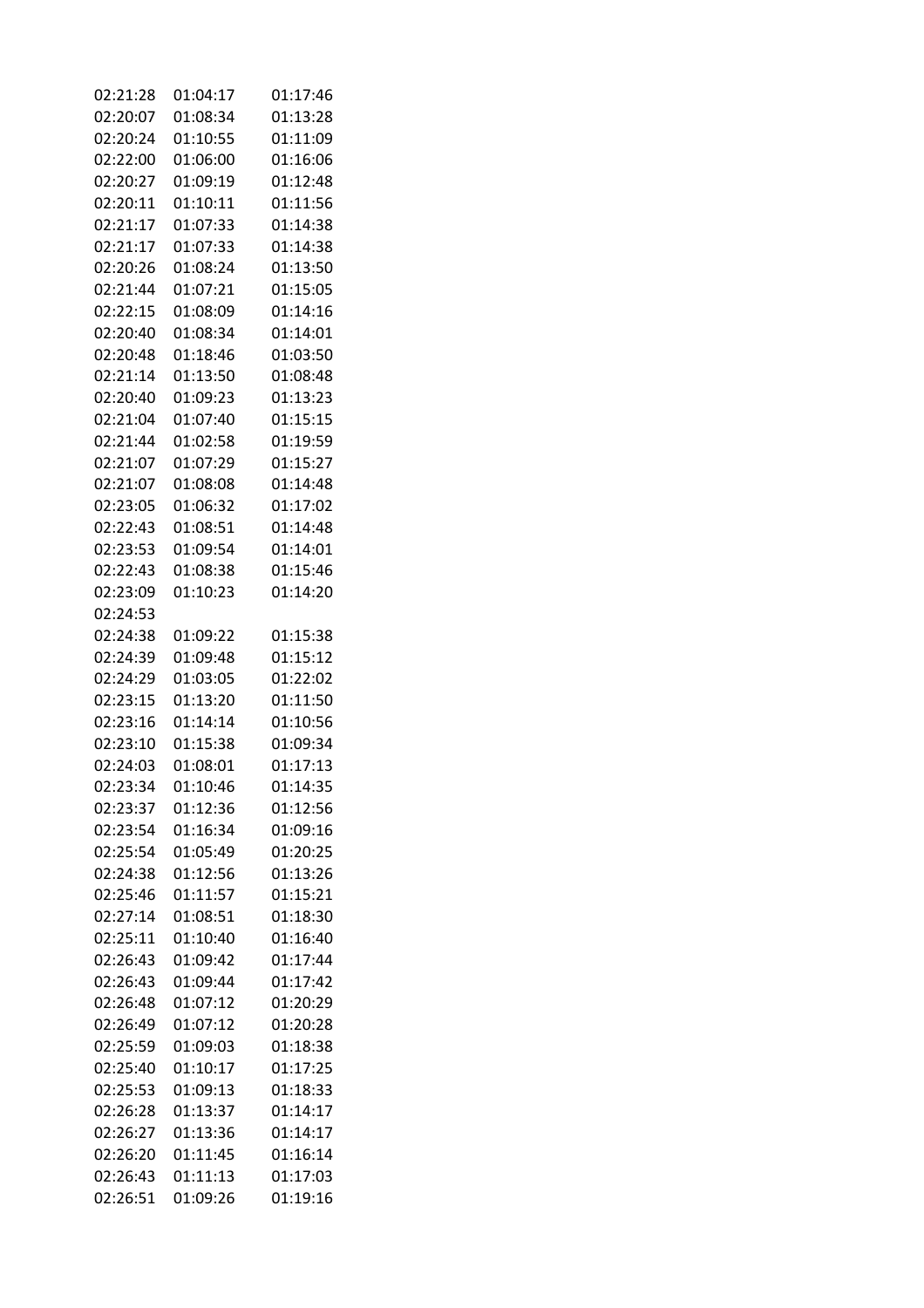| 02:27:03 | 01:13:56 | 01:15:02 |
|----------|----------|----------|
| 02:27:04 | 01:13:56 | 01:15:02 |
| 02:28:09 | 01:11:32 | 01:17:39 |
| 02:27:34 | 01:12:36 | 01:16:53 |
| 02:29:31 | 01:09:05 | 01:20:31 |
| 02:29:24 | 01:10:34 | 01:19:04 |
| 02:27:44 | 01:13:15 | 01:16:25 |
| 02:29:29 | 01:09:41 | 01:20:29 |
| 02:28:20 | 01:11:37 | 01:18:46 |
| 02:28:32 | 01:14:01 | 01:16:33 |
| 02:29:17 | 01:10:56 | 01:20:01 |
| 02:29:43 | 01:09:49 | 01:21:19 |
| 02:30:23 | 01:08:43 | 01:22:35 |
| 02:31:16 | 01:04:37 | 01:26:55 |
| 02:31:34 | 01:09:00 | 01:22:40 |
| 02:29:55 | 01:10:44 | 01:20:58 |
| 02:30:19 | 01:14:02 | 01:17:41 |
| 02:30:25 | 01:13:52 | 01:17:52 |
| 02:30:29 | 01:13:52 | 01:17:56 |
| 02:30:40 | 01:09:25 | 01:22:29 |
| 02:31:46 | 01:08:23 | 01:23:45 |
| 02:30:15 | 01:07:47 | 01:24:35 |
| 02:31:01 | 01:14:02 | 01:18:24 |
| 02:31:02 | 01:14:02 | 01:18:24 |
| 02:31:09 | 01:14:32 | 01:18:19 |
| 02:31:26 | 01:14:06 | 01:18:49 |
| 02:31:25 | 01:14:05 | 01:18:49 |
| 02:32:40 | 01:12:38 | 01:20:24 |
| 02:31:37 | 01:10:21 | 01:23:01 |
| 02:32:54 | 01:10:34 | 01:22:48 |
| 02:31:57 | 01:12:00 | 01:21:25 |
| 02:32:20 | 01:12:18 | 01:22:01 |
| 02:32:20 | 01:12:18 | 01:22:00 |
| 02:32:27 | 01:15:40 | 01:18:47 |
| 02:34:06 | 01:13:16 | 01:21:37 |
| 02:34:07 | 01:13:17 | 01:21:36 |
| 02:33:53 | 01:09:23 | 01:25:36 |
| 02:32:59 | 01:11:58 | 01:23:01 |
| 02:33:13 | 01:11:34 | 01:23:30 |
| 02:33:25 | 01:14:18 | 01:21:12 |
| 02:34:45 | 01:10:58 | 01:24:36 |
| 02:33:41 | 01:13:13 | 01:22:23 |
| 02:34:36 | 01:13:50 | 01:22:06 |
| 02:34:33 | 01:13:51 | 01:22:06 |
| 02:35:52 | 01:09:10 | 01:26:49 |
| 02:35:32 | 01:12:22 | 01:24:34 |
| 02:35:06 | 01:12:47 | 01:24:25 |
| 02:36:56 |          |          |
| 02:35:31 | 01:14:15 | 01:23:18 |
| 02:37:41 | 01:10:12 | 01:28:34 |
| 02:36:49 | 01:14:03 | 01:24:53 |
| 02:38:08 | 01:14:14 | 01:25:48 |
|          |          |          |